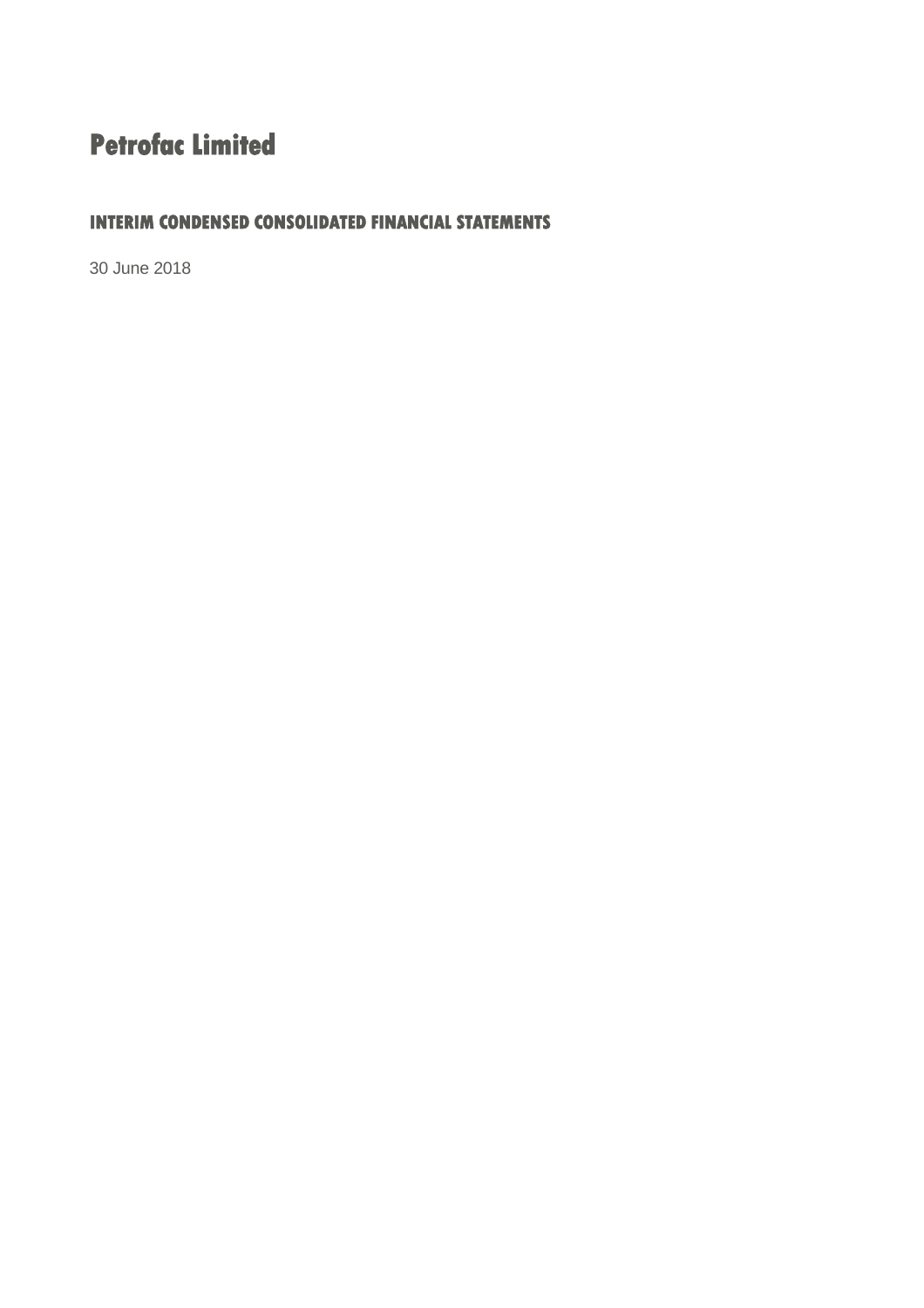# **CONTENTS**

| Group financial highlights                                       |    |
|------------------------------------------------------------------|----|
| <b>Business review</b>                                           | 2  |
| Interim condensed consolidated income statement                  | 14 |
| Interim condensed consolidated statement of comprehensive income | 15 |
| Interim condensed consolidated statement of financial position   | 16 |
| Interim condensed consolidated statement of cash flows           | 17 |
| Interim condensed consolidated statement of changes in equity    | 18 |
| Notes to the interim condensed consolidated financial statements | 19 |
| Statement of Directors' responsibilities                         | 37 |
| Independent review report to Petrofac Limited                    | 37 |
| Shareholder information                                          | 38 |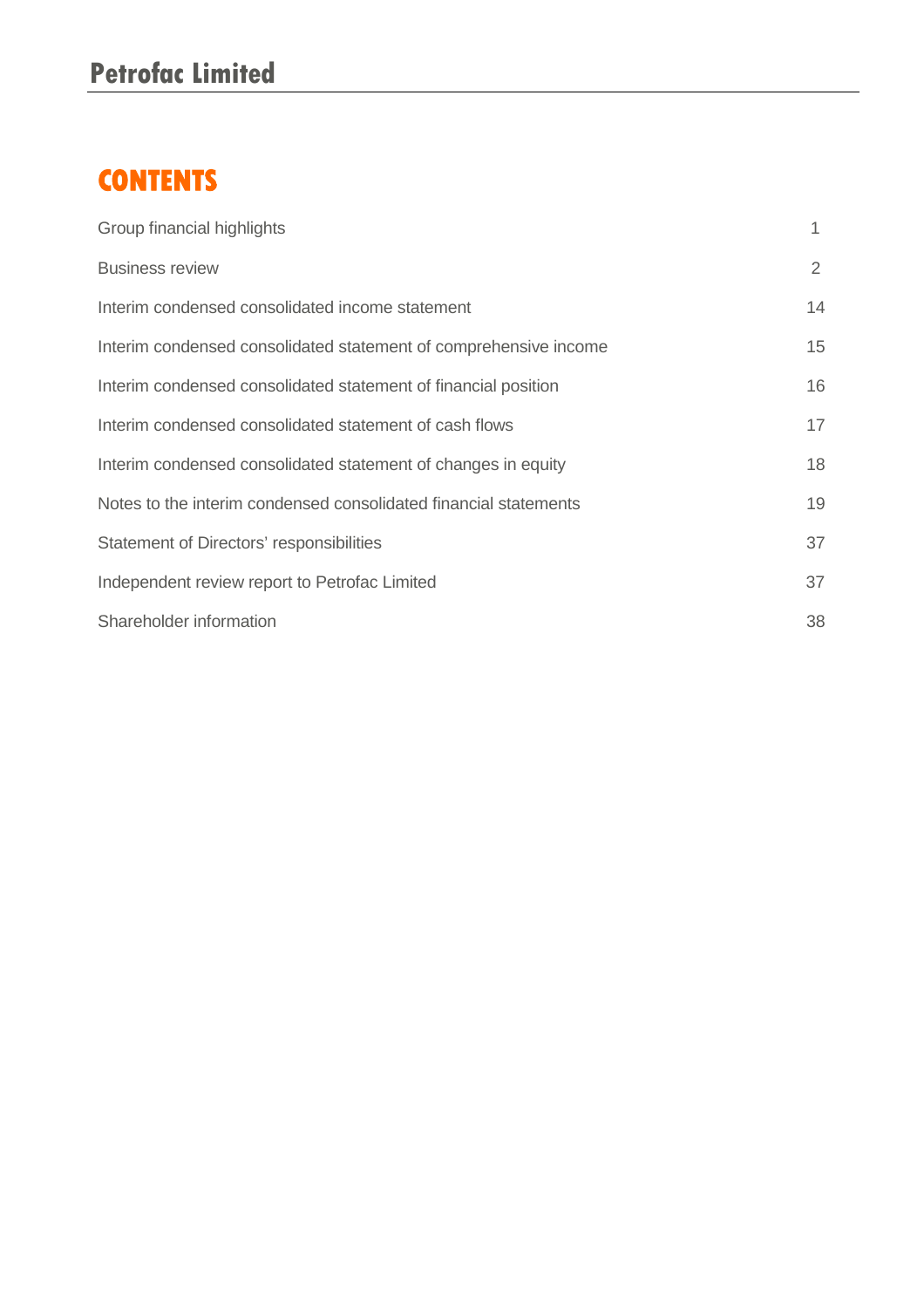# **US\$2,785 million US\$9.7 billion**

**Revenue**<br> **Backlog<sup>2</sup><br>
Six months ended 30 June 2017: US\$3.126 million<br>
As at 31 December 2017: US\$10.2 billion** Six months ended 30 June 2017: US\$3,126 million

# **US\$333 million 56.1 cents**

**EBITDA1,3 Earnings per share (diluted)1,4** Six months ended 30 June 2017: US\$323 million

# **Reported net (loss)/profit<sup>4</sup><br>
Six months ended 30 June 2017: US\$70 million Six months ende**

# **Return on capital employed1,5 Interim dividend per share**

# **US\$(17) million US\$190 million**

Six months ended 30 June 2017: US\$158 million

# **24% 12.7 cents**

Six months ended 30 June 2017: 12.7 cents

- 1 Business performance before exceptional items and certain remeasurements. This measurement is shown by Petrofac as a means of measuring underlying business performance.
- $\mathcal{D}$ Backlog consists of: the estimated revenue attributable to the uncompleted portion of Engineering & Construction division projects; and, with regard to Engineering & Production Services, the estimated revenue attributable to the lesser of the remaining term of the contract and five years. The Group uses this key performance indicator as a measure of the visibility of future revenue.
- 3 Earnings before interest, tax, depreciation and amortisation (EBITDA) is calculated as profit before tax and net finance costs, including the share of profit from associates and joint ventures, adjusted to add back charges for depreciation and amortisation (as per note 4 to the interim condensed consolidated income statement).
- 4 Profit for the period attributable to Petrofac Limited shareholders, as reported in the interim condensed consolidated income statement.
- 5 Return on capital employed (ROCE) is calculated as EBITA (earnings before interest, tax and amortisation, calculated as EBITDA less depreciation) for the 12 months ended 30 June divided by average capital employed (being total equity and noncurrent liabilities as per the interim condensed consolidated statement of financial position adjusted for the gross up of finance lease creditors).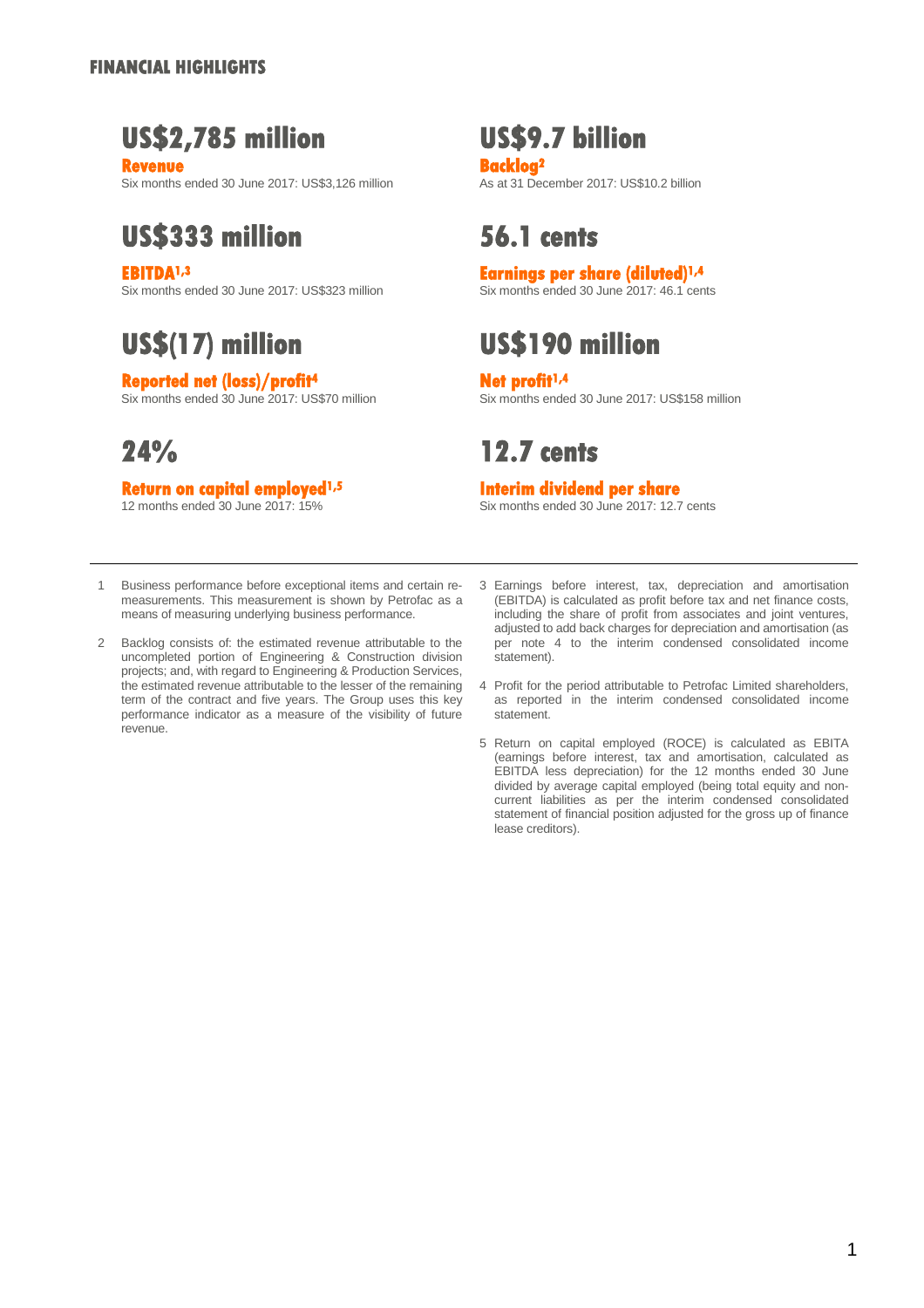At 30 June 2018

### **Results**

The Group delivered good financial performance in the first half reflecting strong project execution. Reported revenue was lower at US\$2.8 billion (2017: US\$3.1 billion), predominantly reflecting project phasing and business mix. Business performance net profit increased 20% to US\$190 million (2017: US\$158 million).

|                                | <b>Business</b><br>performance <sup>2</sup><br>US\$m | Exceptional<br>items and certain<br>re-measurements<br><b>US\$m</b> | Six months<br>ended<br>30 June<br>2018<br>Unaudited<br>US\$m | *Business<br>performance<br>US\$m | Exceptional<br>items and certain<br>re-measurements<br>US\$m | Six months<br>ended<br>30 June<br>2017<br>Unaudited<br>US\$m |
|--------------------------------|------------------------------------------------------|---------------------------------------------------------------------|--------------------------------------------------------------|-----------------------------------|--------------------------------------------------------------|--------------------------------------------------------------|
| Revenue                        | 2,785                                                | -                                                                   | 2.785                                                        | 3.126                             | -                                                            | 3,126                                                        |
| <b>EBITDA</b>                  | 333                                                  | n/a                                                                 | n/a                                                          | 323                               | n/a                                                          | n/a                                                          |
| Net profit/(loss) <sup>1</sup> | 190                                                  | (207)                                                               | (17)                                                         | 158                               | (88)                                                         | 70                                                           |

Attributable to Petrofac Limited shareholders.

2 This measurement is shown by Petrofac as a means of measuring underlying business performance, see note 2 to the interim condensed consolidated financial statements.

### **Revenue**

Revenue for the first half of the year decreased 11% to US\$2,785 million (2017: US\$3,126 million). Revenue in Engineering & Construction (E&C) decreased 19%, largely reflecting project phasing. Revenue in Engineering & Production Services (EPS) increased 9%, largely driven by new awards and project phasing in EPCm. Integrated Energy Services' (IES) revenue increased 40%, largely reflecting production mix and higher average realised prices.

The Group implemented IFRS 15 Revenue from Contracts with Customers with effect from 1 January 2018. Prior to the adoption of IFRS 15, revenue from lump-sum engineering, procurement and construction project execution services contracts was recognised using the percentage-of-completion method based on client certified surveys of work performed, once the outcome of the contract could be estimated reliably. From 1 January 2018, the Group has adopted the input method for recognising revenue. At 1 January 2018, the Group recognised a cumulative catch-up adjustment of US\$40 million, recognised as a reduction to the opening reserves (see note 2 to the interim condensed consolidated financial statements for further detail).

Prior to the adoption of IFRS 15, variable consideration was recognised in the financial statements when it was considered probable that the associated monetary amounts would be settled by the customer using the Management's best estimate with reference to the contract, customer communications and other forms of documentary evidence. Under IFRS 15, Management decided to use the expected outcome approach to assess/re-assess variable consideration at contract inception and at each reporting date. At 1 January 2018, the Group recognised a cumulative catch-up adjustment of US\$21 million, recognised as a reduction to the opening reserves (see note 2 to the interim condensed consolidated financial statements for further detail).

### **Backlog**

The Group's backlog decreased 5% to US\$9.7 billion at 30 June 2018 (31 December 2017: US\$10.2 billion), reflecting progress delivered on the existing project portfolio and US\$2.1 billion of new order intake in the first half of 2018.

|                                              | 30 June 2018<br><b>US\$bn</b> | 31 December 2017<br>US\$bn |
|----------------------------------------------|-------------------------------|----------------------------|
| Engineering & Construction                   | 6.9                           | 7.5                        |
| <b>Engineering &amp; Production Services</b> | 2.8                           | 27                         |
| Group                                        | 9.7                           | 10.2                       |

### **Earnings Before Interest, Tax, Depreciation and Amortisation (EBITDA)**

Business performance EBITDA increased 3% to US\$333 million (2017: US\$323 million), driven predominantly by EBITDA growth in the EPS and IES divisions, partly offset by project phasing in the E&C division.

### **Finance costs/income**

Finance costs for the first half of the year were unchanged at US\$39 million (2017: US\$39 million). Finance income increased to US\$11 million (2017: US\$1 million) due to the unwinding of discounts on long-term receivables.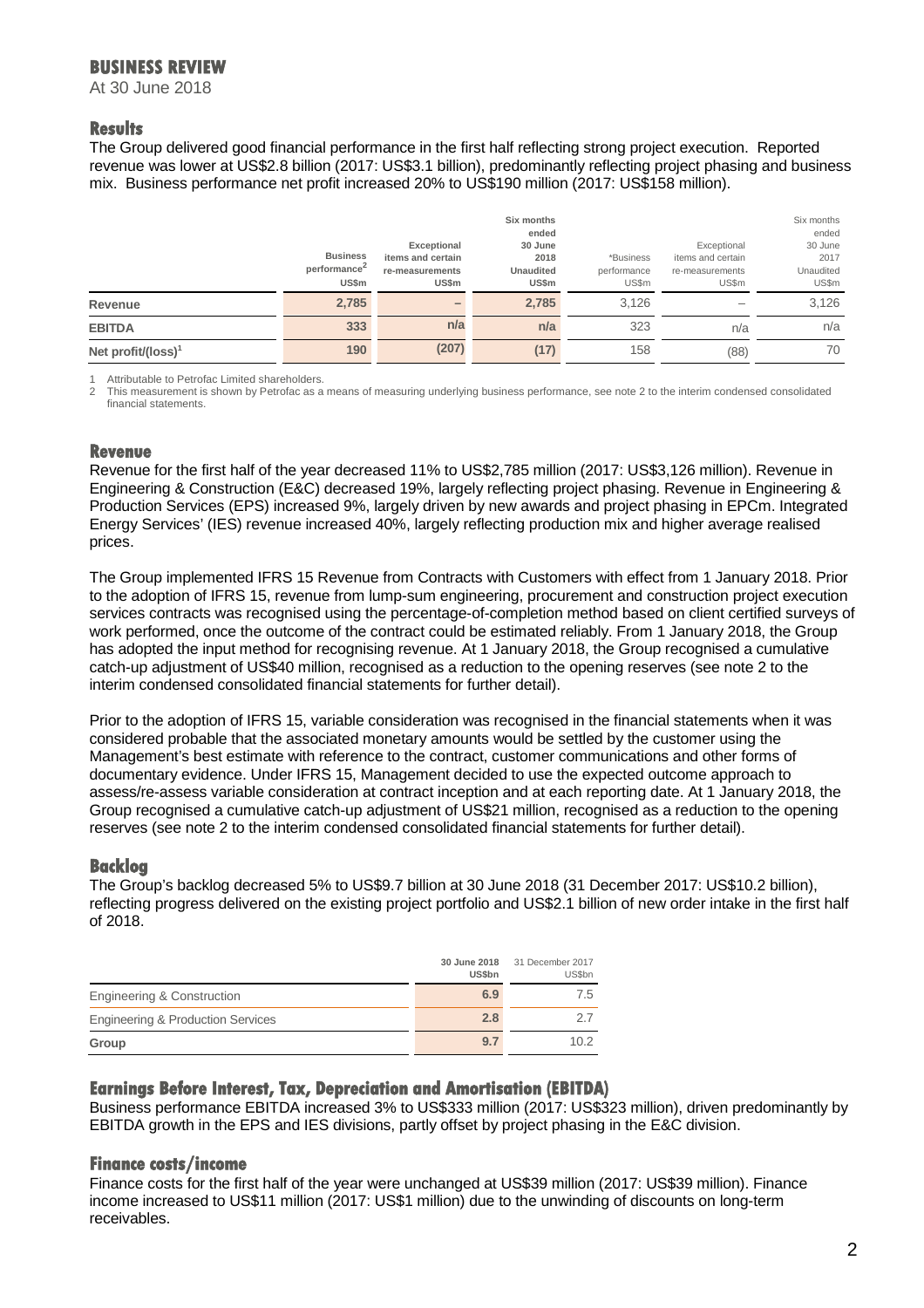At 30 June 2018

### **Taxation**

The Group's business performance effective tax rate (ETR) for the six months ended 30 June 2018 was 18.1% (2017: 19.3%) and the reported ETR was 59.6% (2017: 31.2%).

The Group's ETR is dependent upon several factors, including the timing of profit recognition between the first and second halves of the year, as well as the mix of jurisdictions in which contracts income is generated within the Engineering & Construction and the Integrated Energy Services divisions.

### **Net profit**

Business performance net profit attributable to Petrofac Limited shareholders for the first half of the year increased 20% to US\$190 million (2017: US\$158 million) driven by business mix, with strong growth in the IES division more than offsetting a decline in E&C profitability. The reported net loss of US\$17 million was impacted by post-tax exceptional items and certain re-measurements of US\$207 million (2017: US\$88 million), of which approximately US\$188 million were non-cash items (2017: US\$81 million; see note 5 to the interim condensed consolidated financial statements):

- Agreed asset sales during 2018 triggered US\$173 million (post-tax) of non-cash impairments in relation to the JSD6000 installation vessel, a 49% interest in our Mexican operations and the Greater Stella Area development; and,
- Other exceptional net items of US\$34 million (post-tax), including onerous leasehold property provisions of US\$17 million.

Business performance net margin increased to 6.8% (2017: 5.1%), largely reflecting higher net margins in Engineering & Construction and a return to profitability in IES.

### **Earnings per share**

Business performance diluted earnings per share increased 22% to 56.1 cents per share (2017: 46.1 cents per share), broadly in line with the increase in business performance net profit. Reported diluted earnings per share decreased to a loss of 5.0 cents per share (2017: profit of 20.4 cents per share), reflecting exceptional items and certain re-measurements.

### **Operating cash flow**

Net cash outflow from operating activities was US\$181 million in the first half of the year (2017: US\$43 million). The key components were:

- Operating profit before changes in working capital and other non-current items of US\$395 million (2017: US\$336 million), reflecting an increase in profit before tax, exceptional items and certain remeasurements and the reversal of non-cash provisions.
- Net working capital outflows of US\$438 million (2017: US\$296 million) net of IFRS 9 and IFRS 15 adjustments (see notes 13, 14, 21 and 22 to the interim condensed consolidated financial statements), including:
	- A decrease in accrued contract expenses of US\$421 million, mainly due to higher payment milestones relating to vendors and sub-contractors achieved during the period in the E&C division (see note 23 to the interim condensed consolidated financial statements);
	- An increase in trade and other receivables of US\$90 million predominantly due to an increase in advances provided to vendors and sub-contractors of US\$146 million (see note 13 to the interim condensed consolidated financial statements); and,
	- A decrease in contract assets of US\$66 million due to a reduction in work in progress.
- An increase in net income taxes paid to US\$84 million (2017: US\$48 million), reflecting an increase in current income tax liabilities in 2017.
- Restructuring, redundancy, migration and other exceptional costs paid of US\$22 million (2017: US\$2 million), due to Group reorganisation and redundancy costs of US\$6 million and an increase in professional services fees of US\$7 million.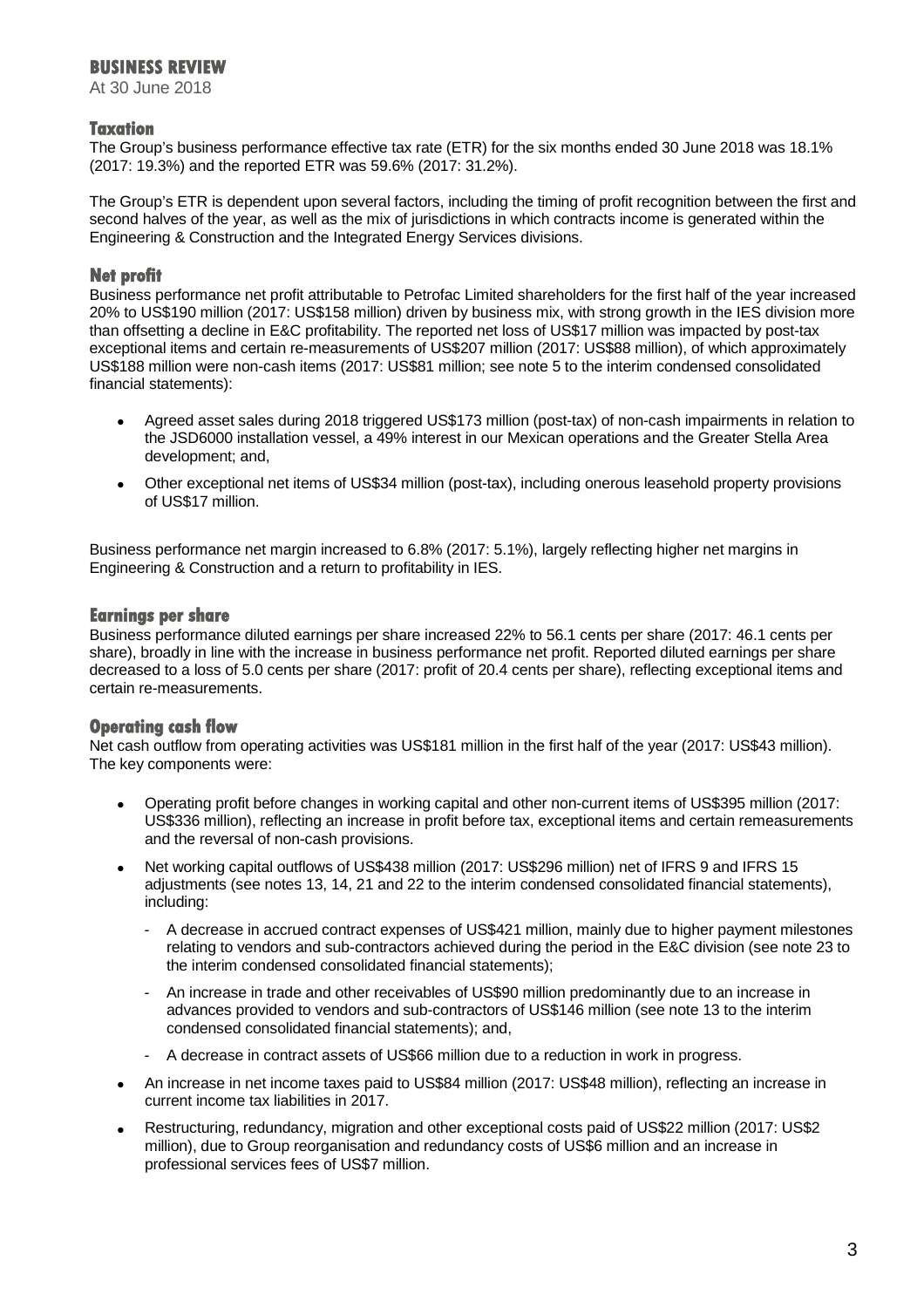At 30 June 2018

### **Capital expenditure**

Group capital expenditure, on a cash basis, decreased 52% to US\$53 million (2017: US\$110 million), principally reflecting decreases in capital expenditure in the IES division on Block PM304 and the Greater Stella Area development, as well as in the E&C division on the Petrofac JSD6000 installation vessel.

|                                                        | 30 June 2018<br><b>US\$m</b> | 30 June 2017<br>US\$m |
|--------------------------------------------------------|------------------------------|-----------------------|
| Purchase of property, plant and equipment              | 51                           | 48                    |
| Payments for intangible oil and gas assets             |                              |                       |
| Loan in respect of the Greater Stella Area development |                              | 35                    |
| Group capital expenditure                              | 53                           |                       |

### **Free cash flow**

A free cash outflow for the first half of the year of US\$126 million (2017: US\$149 million) was due to net working capital outflows within net cash flows used in operating activities, partly offset by US\$55 million of net cash generated from investing activities (2017: US\$106 million outflow) following the sale of the JSD6000 installation vessel in April 2018 (see note 16 to the interim condensed consolidated financial statements):

|                                                                 | 30 June 2018<br><b>US\$m</b> | 30 June 2017<br><b>US\$m</b> |
|-----------------------------------------------------------------|------------------------------|------------------------------|
| Net cash flows used in operating activities                     | (181)                        | (43)                         |
| Net cash flows generated from/(used in) investing<br>activities | 55                           | (106)                        |
| Free cash flow                                                  | (126)                        | (149)                        |

The Group defines free cash flow as net cash flow from operating activities less net cash flow used in investing activities.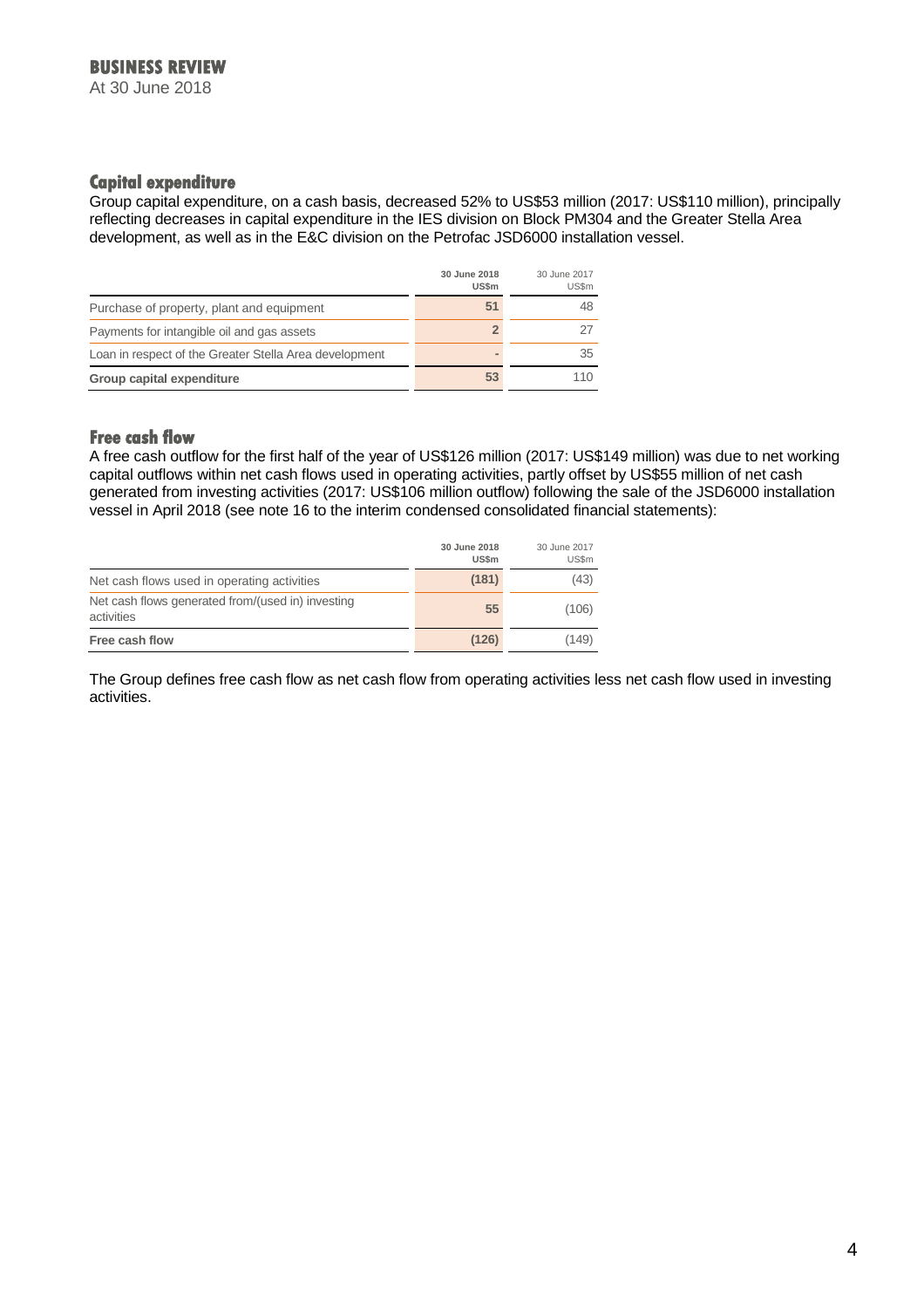At 30 June 2018

### **Balance sheet**

### **IES carrying value**

The carrying value of Integrated Energy Services' portfolio at 30 June 2018 (including balances within oil & gas assets, intangible assets, interest in associates, other financial assets and assets held for sale) was US\$794 million (31 December 2017: US\$1,031 million). The decrease reflects impairments in relation to the Group operations in Mexico and the Greater Stella Area development, and depreciation.

|                                     |                | 30 June 2018<br>US\$m | 31 December 2017<br>US\$m |
|-------------------------------------|----------------|-----------------------|---------------------------|
| Santuario, Magallanes, Arenque      | Mexico         | 226                   | 382                       |
| <b>PM304</b>                        | Malaysia       | 269                   | 286                       |
| Greater Stella Area development     | United Kingdom | 184                   | 255                       |
| Chergui gas concession <sup>1</sup> | Tunisia        | 57                    | 47                        |
| Other (including PetroFirst)        |                | 58                    | 61                        |
| Total                               |                | 794                   | 1.031                     |

1 Included within assets held for sale.

After the period end, the Group signed agreements to sell its interest in the Greater Stella Area development and 49% of the Group's operations in Mexico (see note 26 to the interim condensed consolidated financial statements). Agreed divestments are expected to reduce the net book value by approximately US\$352 million on completion.

### **Working capital**

The net working capital balance at 30 June 2018 increased by US\$286 million to US\$708 million (31 December 2017: US\$422 million). The key movements in working capital during the period (net of IFRS 9 and IFRS 15 adjustments – see notes 13, 14, 21 and 22 to the interim condensed consolidated financial statements) were:

- An increase in trade and other receivable relating to advances provided to vendors and sub-contractors of US\$146 million; and,
- A decrease in accrued contract expenses of US\$359 million due to higher payment milestones relating to vendors and sub-contractors achieved during the period in the E&C division.

#### **Finance leas**

Net finance lease liabilities decreased 8% to US\$152 million at 30 June 2018 (31 December 2017: US\$166 million; see note 12 to the interim condensed consolidated financial statements) and predominantly relate to two leased floating production facilities on Block PM304 in Malaysia.

#### **Total equity**

Total equity at 30 June 2018 was US\$723 million (31 December 2017: US\$948 million), reflecting: opening reserve adjustments of US\$113 million on implementation of IFRS 9 and IFRS 15 (see note 2 to the interim condensed consolidated financial statements); the reported loss for the period of US\$21 million; dividends paid in the period of US\$86 million; and, treasury shares purchased of US\$37 million, which are held in the Petrofac Employees Benefit Trust for the purpose of making awards under the Group's share schemes.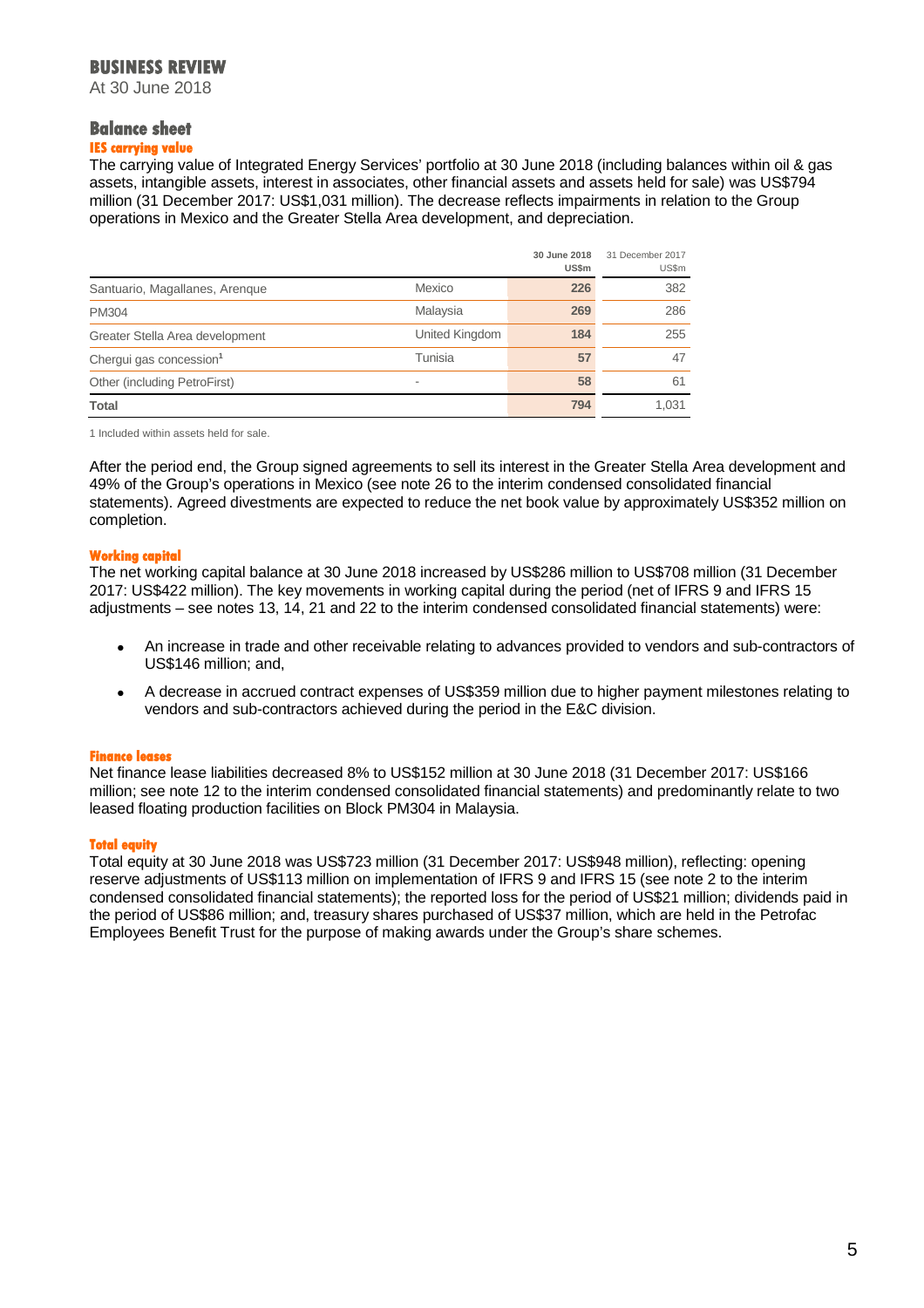At 30 June 2018

#### **Debt, liquidity and return on capital employed Debt**

Net debt increased to US\$882 million at 30 June 2018 (31 December 2017: US\$612 million) reflecting the unwind of temporary favourable working capital movements at the end of 2017, the phasing of tax and dividend payments, the purchase of treasury shares and divestment proceeds.

Total gross borrowings less associated debt acquisition costs and the discount on senior notes issuance at 30 June 2018 were broadly unchanged at US\$1,594 million (31 December 2017: US\$1,579 million).

|                                           | 30 June 2018<br>US\$m | 31 December 2017<br>US\$m |
|-------------------------------------------|-----------------------|---------------------------|
| Interest-bearing loans and borrowings (A) | 1.594                 | 1.579                     |
| Cash and short term deposits (B)          | 712                   | 967                       |
| Net debt $(C) = (B) - (A)$                | (882)                 | (612)                     |

### **Liquidity**

Excluding bank overdrafts, the Group's total available borrowing facilities were broadly unchanged at US\$2,201 million at 30 June 2018 (31 December 2017: US\$2,210 million). Of these facilities, US\$600 million was undrawn as at 30 June 2018 (31 December 2017: US\$645 million). Combined with the Group's cash balances of US\$712 million (31 December 2017: US\$967 million), the Group had US\$1,312 million of liquidity available at 30 June 2018 (2017: US\$1,612 million). In August 2018, the Group secured US\$300 million of additional banking facilities maturing in 2020, further strengthening its liquidity position.

None of the Company's subsidiaries are subject to any material restrictions on their ability to transfer funds in the form of cash dividends, loans or advances to the Company.

#### **Return on capital employed**

The Group's return on capital employed for the twelve months ended 30 June 2018 increased to 24% (12 months ended 30 June 2017: 15%), reflecting a decrease in average capital employed.

### **Employees**

At 30 June 2018, the Group had approximately 12,750 employees, including long-term contractors (31 December 2017: 12,500).

### **Dividends**

In August 2017, the Board approved a sustainable dividend policy that targets a dividend cover of between 2.0x and 3.0x business performance net profit as the Group transitions back towards a low capital intensity business model. This new policy also targets paying an interim dividend each year of approximately 33% of the prior year total dividend.

In line with this policy, the Board is proposing an interim dividend of 12.7 cents per share (2017: 12.7 cents). The interim dividend will be paid on 19 October 2018 to eligible shareholders on the register at 21 September 2018 (the 'record date'). Shareholders who have not elected to receive dividends in US dollars will receive a sterling equivalent. Shareholders can elect by close of business on the record date to change their dividend currency election.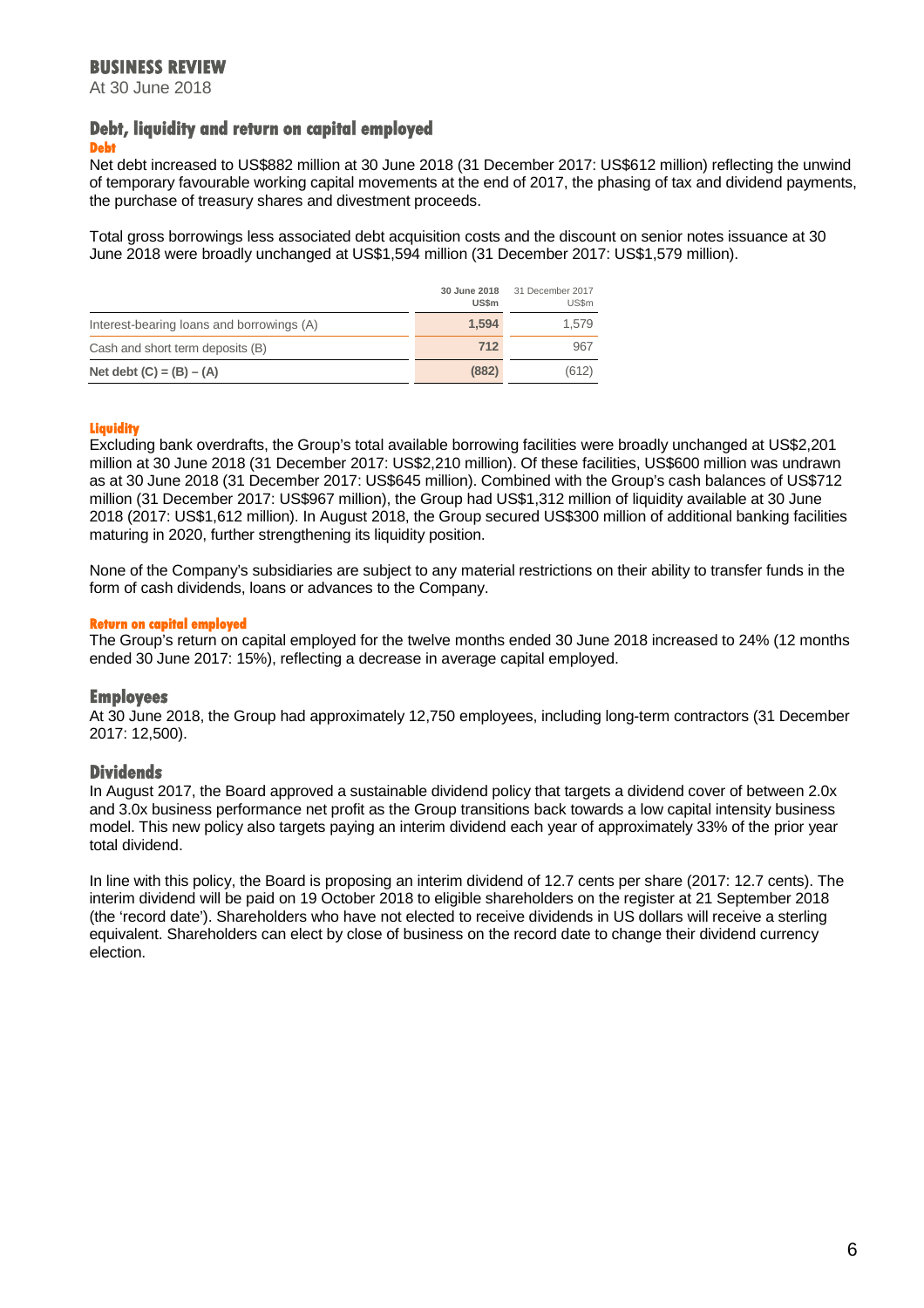At 30 June 2018

## **Segmental analysis**

The Group's business performance divisional results were as follows:

| <b>US\$ million</b>                                            | Revenue        |        |      | Net profit <sup>1</sup>            |      | <b>EBITDA</b> |  |
|----------------------------------------------------------------|----------------|--------|------|------------------------------------|------|---------------|--|
| For the six months ended 30 June                               | 2018           | 2017   | 2018 | 2017                               | 2018 | 2017          |  |
| Engineering & Construction                                     | 1,946          | 2,390  | 149  | 161                                | 191  | 231           |  |
| <b>Engineering &amp; Production Services</b>                   | 712            | 653    | 54   | 51                                 | 73   | 62            |  |
| <b>Integrated Energy Services</b>                              | 136            | 97     | 16   | (19)                               | 72   | 37            |  |
| Corporate, others, consolidation<br>adjustments & eliminations | (9)            | (14)   | (29) | (35)                               | (3)  | (7)           |  |
| Group                                                          | 2,785          | 3,126  | 190  | 158                                | 333  | 323           |  |
|                                                                |                |        |      |                                    |      |               |  |
| $\frac{0}{0}$                                                  | Revenue growth |        |      | <b>EBITDA</b> margin<br>Net margin |      |               |  |
| For the six months ended 30 June                               | 2018           | 2017   | 2018 | 2017                               | 2018 | 2017          |  |
| Engineering & Construction                                     | (18.6)         | (19.8) | 7.7  | 6.7                                | 9.8  | 9.7           |  |
| <b>Engineering &amp; Production Services</b>                   | 9.0            | (16.7) | 7.6  | 7.8                                | 10.3 | 9.5           |  |
| <b>Integrated Energy Services</b>                              | 40.2           | (37.4) | 11.8 | (19.6)                             | 52.9 | 38.1          |  |
| Group                                                          | (10.9)         | (19.6) | 6.8  | 5.1                                | 12.0 | 10.3          |  |

1 Attributable to Petrofac Limited shareholders.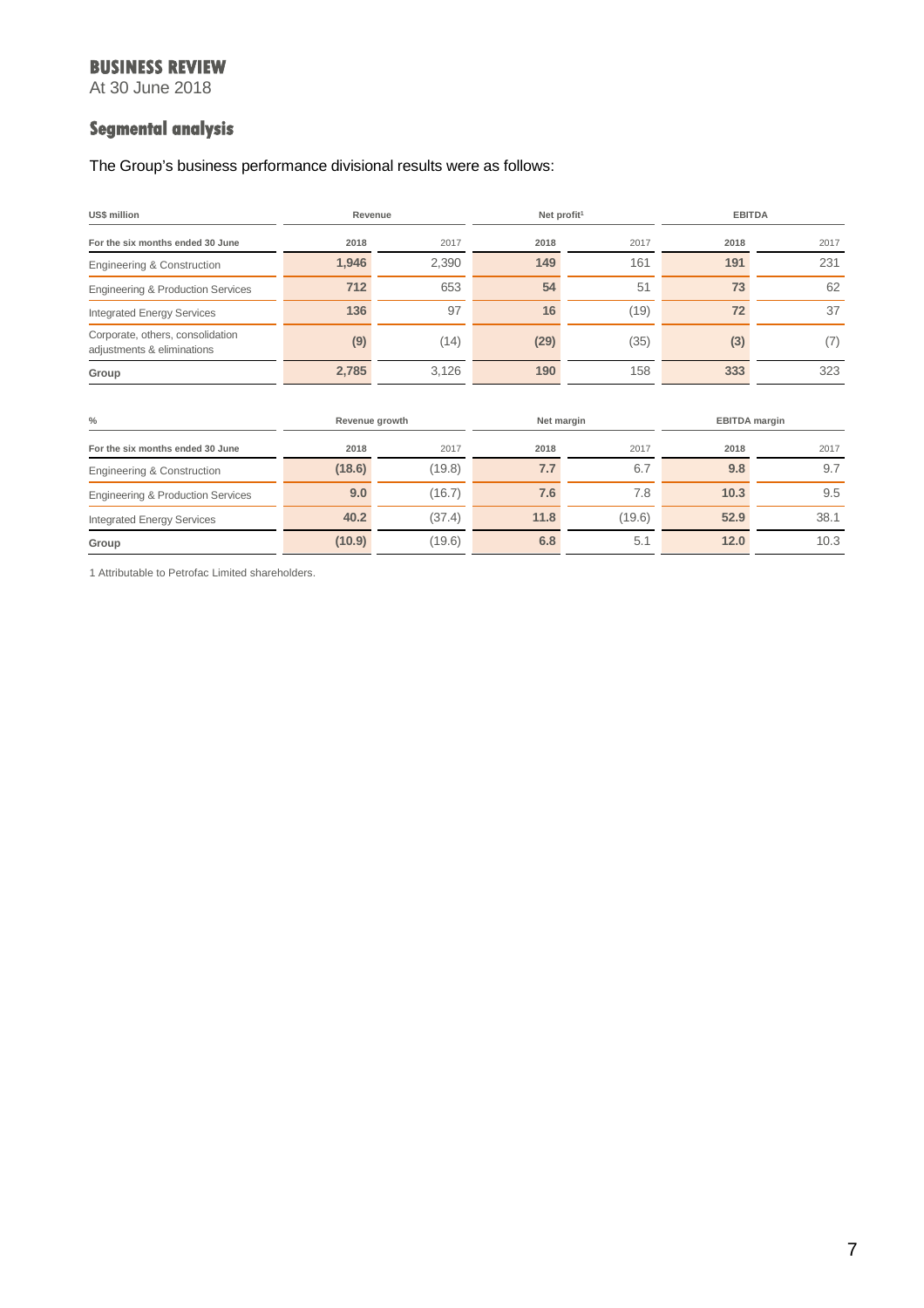At 30 June 2018

### *Engineering & Construction*

The Engineering & Construction division delivers onshore and offshore engineering, procurement, construction, installation and commissioning services on a lump-sum basis. We have more than 35 years of expertise in this area and our services encompass both greenfield and brownfield developments.

We are making good progress across our portfolio of lump sum projects. We successfully commissioned the Alrar and Reggane gas plants during the period. We have installed the jacket for the Borwin 3 offshore wind project in the North Sea and expect sail-away of the topside platform from the UAE in the third quarter of 2018. In Oman, the full notice to proceed on the Duqm refinery project was received in early June. We expect several major projects to be substantially complete around the end of the year, including the KNPC Clean Fuels project, Lower Fars Heavy Oil project, Jazan Tank Farms and Upper Zakum Field Development.

#### **New awards**

New order intake for the first six months of the year totalled US\$1.3 billion, including a major project in the GCC and three awards in India.

#### **Upstream project, Middle East**

The GCC project is for the engineering, procurement and construction (EPC) of an upstream project with a National Oil Company and is worth around US\$580 million.

#### **BPCL Kochi Refinery, India**

In March 2018, we secured our first project in India for more than 10 years with an award from Bharat Petroleum Corporation Limited (BPCL) valued at approximately US\$135 million. Located at BPCL's Kochi Refinery, Kerala, India, the scope of work encompasses engineering, procurement, construction, pre-commissioning and assistance with commissioning. The 27-month contract is for the addition of a new Motor Sprit block of refining units, which will increase the current output of the facility to meet India's BS-VI automotive fuel quality.

#### **HPCL Sulphur Recovery Unit, India**

The BPCL Kochi Refinery award was quickly followed by the award of a contract by Hindustan Petroleum Corporation Limited for its Sulphur Recovery Unit (SRU) Block Package for the Visakh Refinery Modernisation Project, Visakhapatnam, Andhra Pradesh, India. The lump-sum engineering, procurement and construction (EPC) project, valued at approximately US\$200 million, includes licensing and commissioning. The SRU package will be constructed within the existing refinery under the terms of the 30-month contract.

#### **Raageshwari Deep Gas Field Development Project, India**

In April 2018, we received a letter of award from Vedanta Limited for its Raageshwari Deep Gas Field Development Project located in Barmer, Rajasthan, India. The lump-sum engineering, procurement and construction project, valued at approximately US\$233 million, is for integrated gas surface facilities and includes pre-commissioning and commissioning. Under the terms of the 23-month contract, the scope of work includes well pads, flowlines and a new gas processing terminal.

#### **Results**

Revenue for the first half of the year decreased 19% to US\$1,946 million (2017: US\$2,390 million) primarily due to project phasing.

Net margin increased to 7.7% (2017: 6.7%), reflecting an improvement in project mix, lower tax and lower overhead recovery. Business performance net profit decreased 7% to US\$149 million (2017: US\$161 million), reflecting lower revenue, partially offset by a higher net margin.

Engineering & Construction backlog stood at US\$6.9 billion at 30 June 2018 (31 December 2017: US\$7.5 billion), reflecting progress delivered on the existing project portfolio and new order intake in the first half of the year.

Engineering & Construction headcount was 6,500 at 30 June 2018 (31 December 2017: 6,750).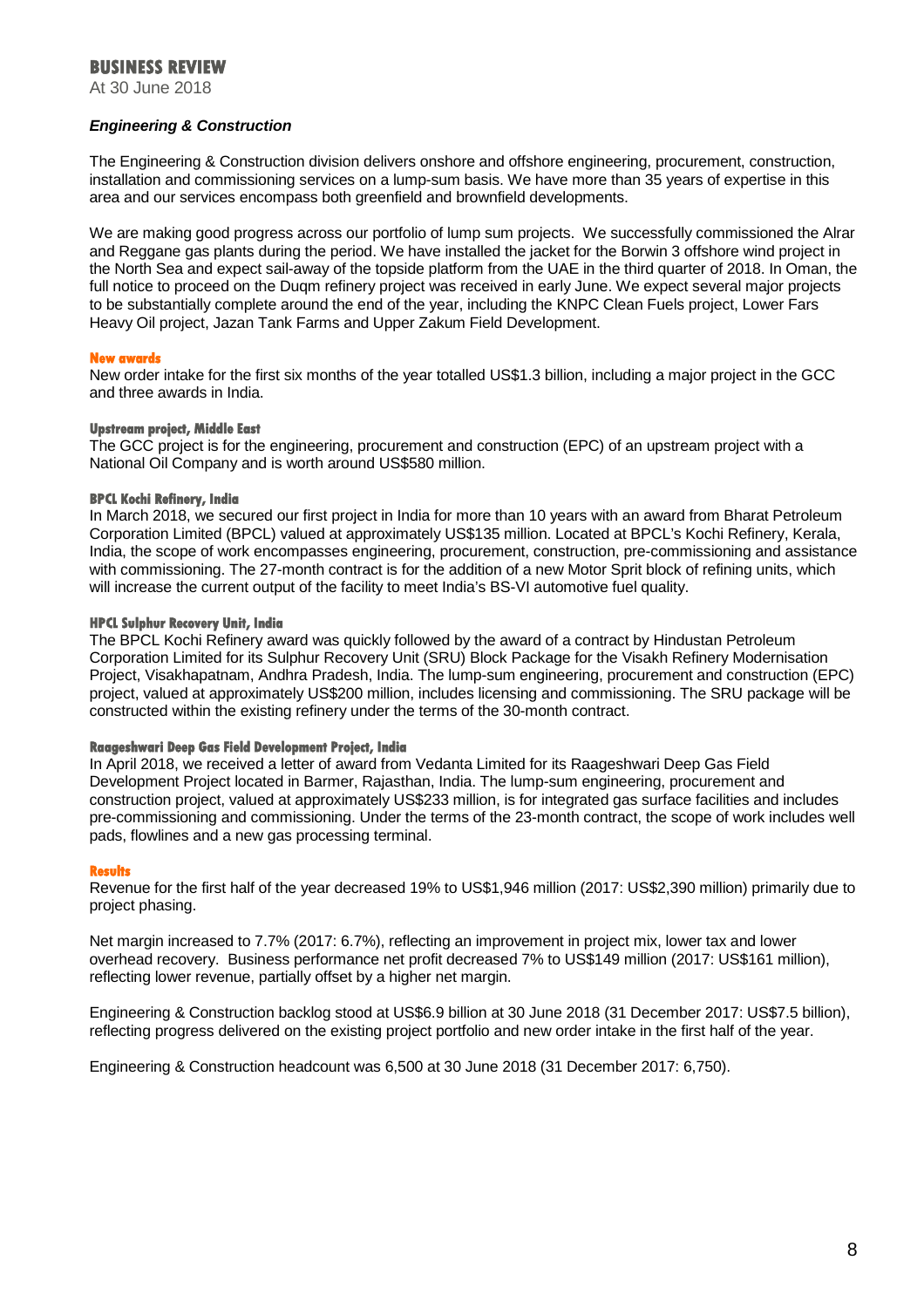At 30 June 2018

### *Engineering & Production Services*

The Engineering & Production Services division brings together our services' capability across brownfield projects and operations, greenfield projects through concept, feasibility and front-end engineering and full project delivery as well as a range of operations, maintenance and engineering services for onshore and offshore projects.

EPS delivered good operational performance in a challenging market conditions. While project activity levels were down, revenue benefitted from growth in both operations and Engineering, Procurement and Construction Management (EPCm) contracts.

#### **New awards**

During the first half of the year, EPS secured awards and extensions with new and existing clients worth approximately US\$0.8 billion predominantly in Oman, the UK, Turkey and Iraq.

In March, we were awarded a contract worth US\$265 million for the development of the Marmul Polymer Phase 3 (MPP3) Project in southern Oman. This is the first award to be secured under a 10-year Framework Agreement with Petroleum Development Oman (PDO) signed in 2017, which enables Petrofac to provide EPCm support services for PDO's major oil and gas projects.

The scope of the MPP3 project involves Engineering, Procurement and Construction support for the extension of off-plot and on-plot production facilities associated with around 500 producing and 75 injector wells. In line with our commitment to further increasing in-country value, we will undertake the engineering, procurement and project management activities in Muscat.

In the UK we secured extensions and new awards with a range of clients, including Chevron and ENI. In June, we announced a new award and a number of contract extensions, with a combined value of more than US\$110 million, for construction management, engineering, commissioning and start-up services for international oil company clients in Iraq. Petrofac has been active in Iraq since 2010 and has developed a significant track record in delivering a range of onshore and offshore greenfield and brownfield projects, project management, engineering and consultancy, operations and maintenance and training services.

#### **Results**

Revenue increased 9% to US\$712 million (2017: US\$653 million), driven by new awards and project phasing in EPCm.

Net margin was broadly stable at 7.6% (2017: 7.8%), with lower overheads being offset by a change in business mix, higher tax and higher minority interests. Business performance net profit increased 6% to US\$54 million (2017: US\$51 million).

Engineering & Productions Services backlog increased to US\$2.8 billion at 30 June 2018 (31 December 2017: US\$2.7 billion) reflecting the level of order intake in the first half of the year.

EPS headcount was 5,450 at 30 June 2018 (31 December 2017: 4,950).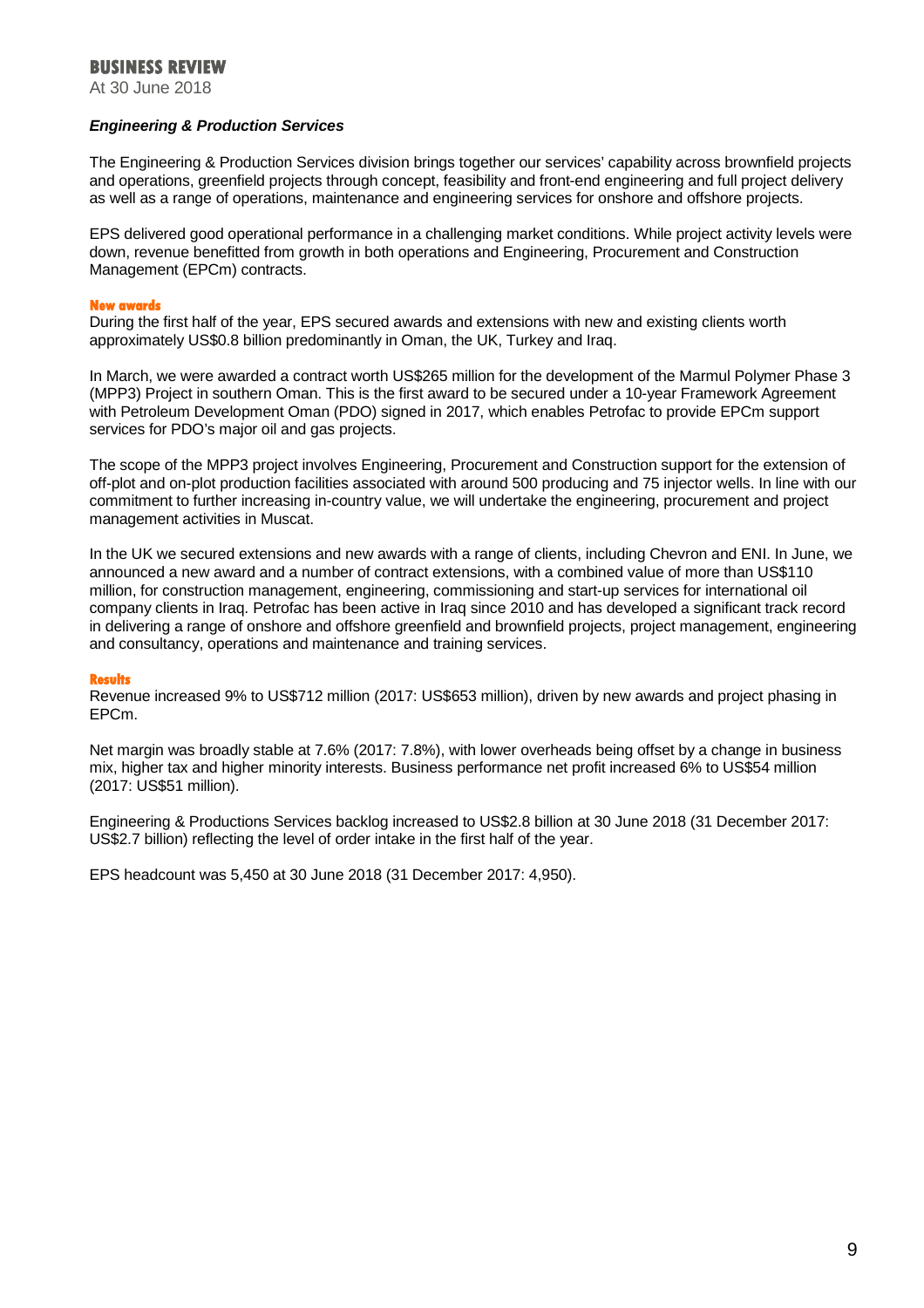At 30 June 2018

#### *Integrated Energy Services*

Integrated Energy Services provides an integrated service for clients under flexible commercial models that are aligned with their requirements. Our projects cover upstream developments - both greenfield and brownfield - and related energy infrastructure projects. IES deploys the Group's capabilities using a range of commercial frameworks, including Production Enhancement Contracts (PECs) and traditional equity upstream investment models including both Production Sharing Contracts (PSCs) and concession agreements.

#### **Equity Upstream Investments**

Net entitlement production from Petrofac's equity interests increased to 1.8 million barrels of oil equivalent (mboe) (2017: 0.9 mboe), due to our formal entry onto the Greater Stella Area development (GSA) licence in September 2017, migration of Santuario from a PEC to a PSC and the recommencement of production from Chergui in May 2017.

#### **Production Enhancement Contracts**

Petrofac earns a tariff per barrel on PECs for an agreed level of baseline production and an enhanced tariff per barrel on incremental production. We earned tariff income on a total of 1.3 mboe in the first half of 2018 (2017: 2.5 mboe). The decrease reflects the conversion of Santuario from a PEC to a PSC in December 2017 and the sale of the Pánuco PEC in August 2017.

#### **Results**

Revenue increased 40% to US\$136 million (2017: US\$97 million), largely reflecting production mix and higher realised average prices. Average realised prices were US\$56 per barrel of oil equivalent for the first half of 2018 (2017: US\$52).

EBITDA increased 95% to US\$72 million (2017: US\$37 million), largely reflecting the increase in production from Petrofac's equity upstream interests and higher realised average prices. The contribution from our production entitlement contracts in Mexico also increased reflecting higher tariff income, higher cost recovery and lower operating expenditure.

IES returned to profit in the first half of 2018, generating a business performance net profit of US\$16 million (2017: US\$19 million loss).

IES' exceptional items and certain re-measurements totalled US\$164 million after tax (2017: US\$87 million), predominantly reflecting agreed asset sales during 2018, which triggered US\$165 million (post-tax) of non-cash impairments in relation to the sale of 49% of its Mexico operations and the Greater Stella Area development (see note 5 to the interim condensed consolidated financial statements).

IES headcount stood at 700 at 30 June 2018 (31 December 2017: 700).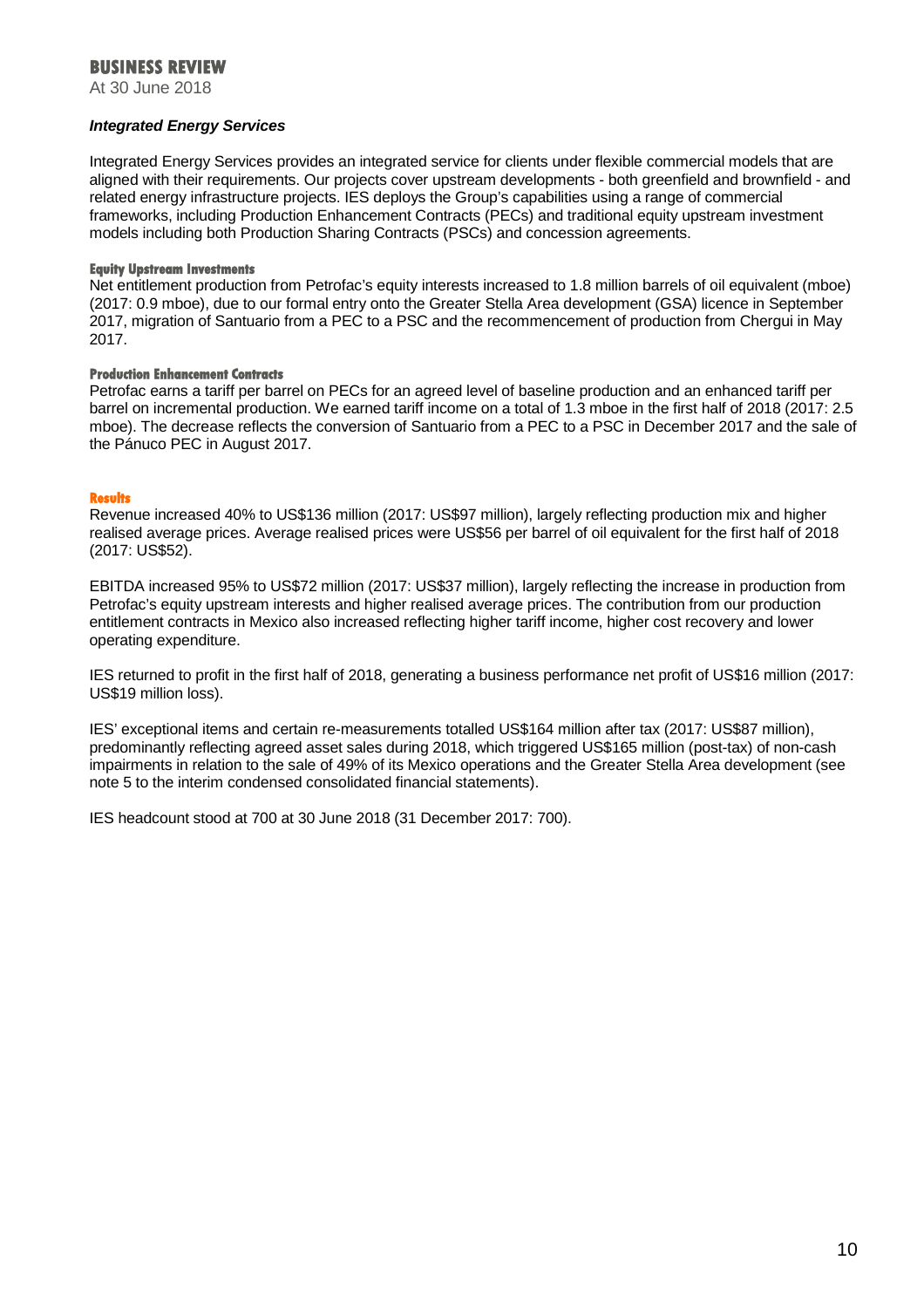At 30 June 2018

### **Principal risks and uncertainties**

Principal risks are those risks that, given the Group's current position, could materially threaten our business model, future performance, prospects, solvency, liquidity, reputation, or prevent us from delivering our strategic objectives.

In terms of managing these risks, our systems of risk management and internal control are founded upon deployment of our Enterprise Risk Management Framework (based upon ISO 31000:2009); and our Internal Control Framework, details of which are included in the 2017 Annual Report and Accounts (pages 82 to 87).

The Board has oversight of enterprise risk management including identifying and conducting a robust assessment of the principal risks facing the company and their connection to viability. Responsibility for monitoring and reviewing the integrity and effectiveness of the Group's overall systems of risk management and internal controls is delegated to the Audit Committee.

A summary of the principal risks facing the Group is set out below, full details of which are included in the 2017 Annual Report and Accounts (pages 29 to 33).

- Market conditions
- Worsening political risks in key geographies
- Failure to meet projected order intake
- Delivering our strategy
- Operational and project performance
- Loss of licence to operate
- IT resilience
- Loss of financial capacity
- Dilution of company culture and/or capability
- Compliance and controls

The Audit Committee and the Board have continued to review these principal risks throughout the first half of 2018 and consider that they remain largely unchanged, other than the risk relating to failure to meet projected order intake, which has increased since the December 2017 year end assessment.

Whilst we can exercise direct control over most of the principal risks, some are not directly within our control, such as market conditions and worsening political risks in key geographies. No new risks have been identified for the remainder of 2018.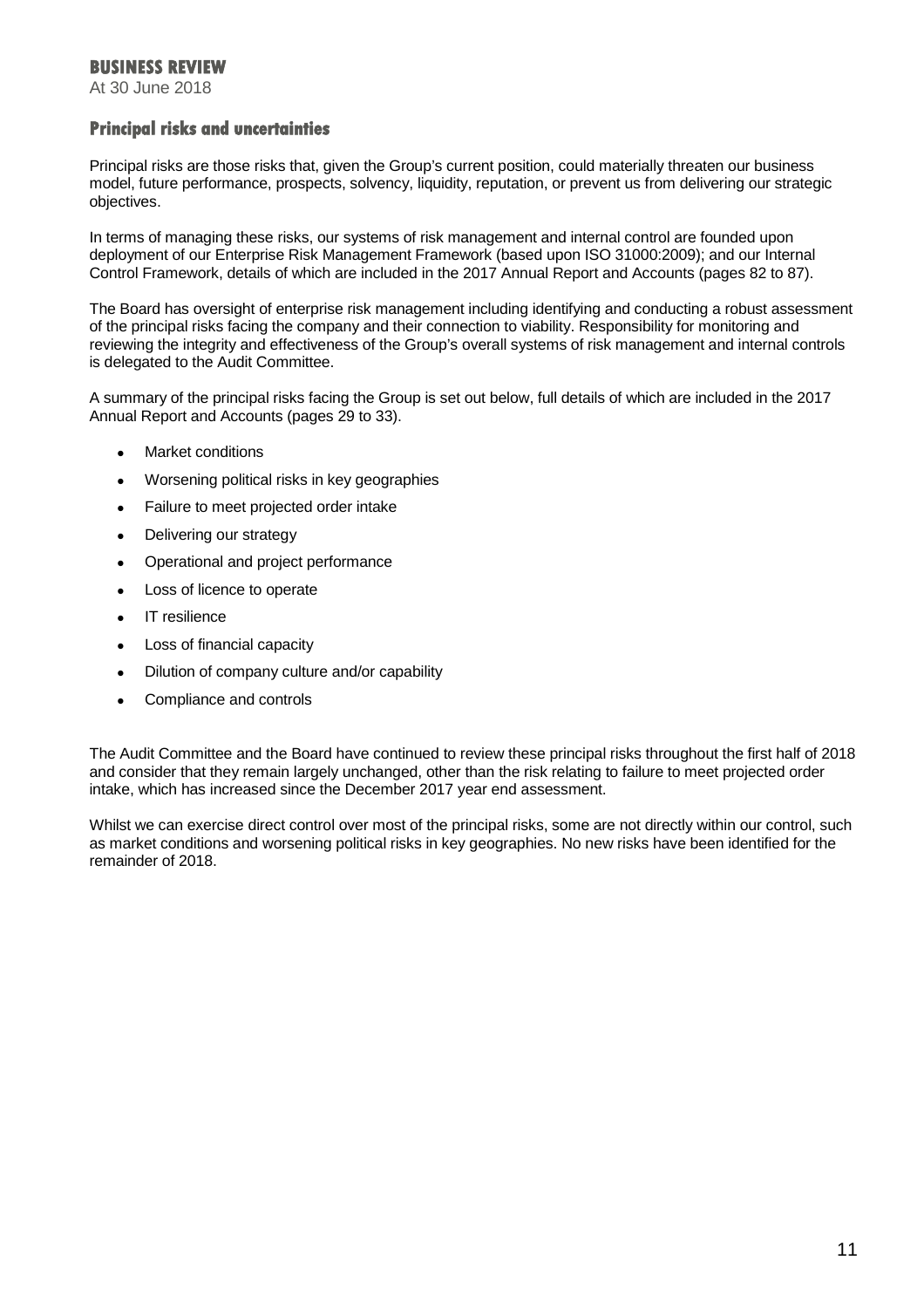At 30 June 2018

### **Outlook**

The Group is trading in line with expectations in its core E&C and EPS businesses, with IES expected to continue to benefit from the recovery in oil prices. We are well positioned for the second half with a healthy order backlog of US\$9.7 billion at 30 June 2018 (31 December 2017: US\$10.2 billion) and US\$3.0 billion of secured revenue for the second half of 2018.

The Group has secured US\$3.3 billion of new orders in the year to date, with awards in both established and adjacent markets. We are well placed on several bids due for award before the end of the year, have a healthy bidding pipeline and a strong competitive position.

We continue to take measures to deliver a sustainable reduction in net debt and strengthen our balance sheet. Group capital expenditure is expected to decrease to around US\$150 million in 2018 (2017: US\$170 million) in line with prior guidance. Furthermore, we remain committed to delivering operational excellence and divesting non-core assets. In the year to date, we have agreed the sale of assets for cash consideration of up to US\$0.8 billion.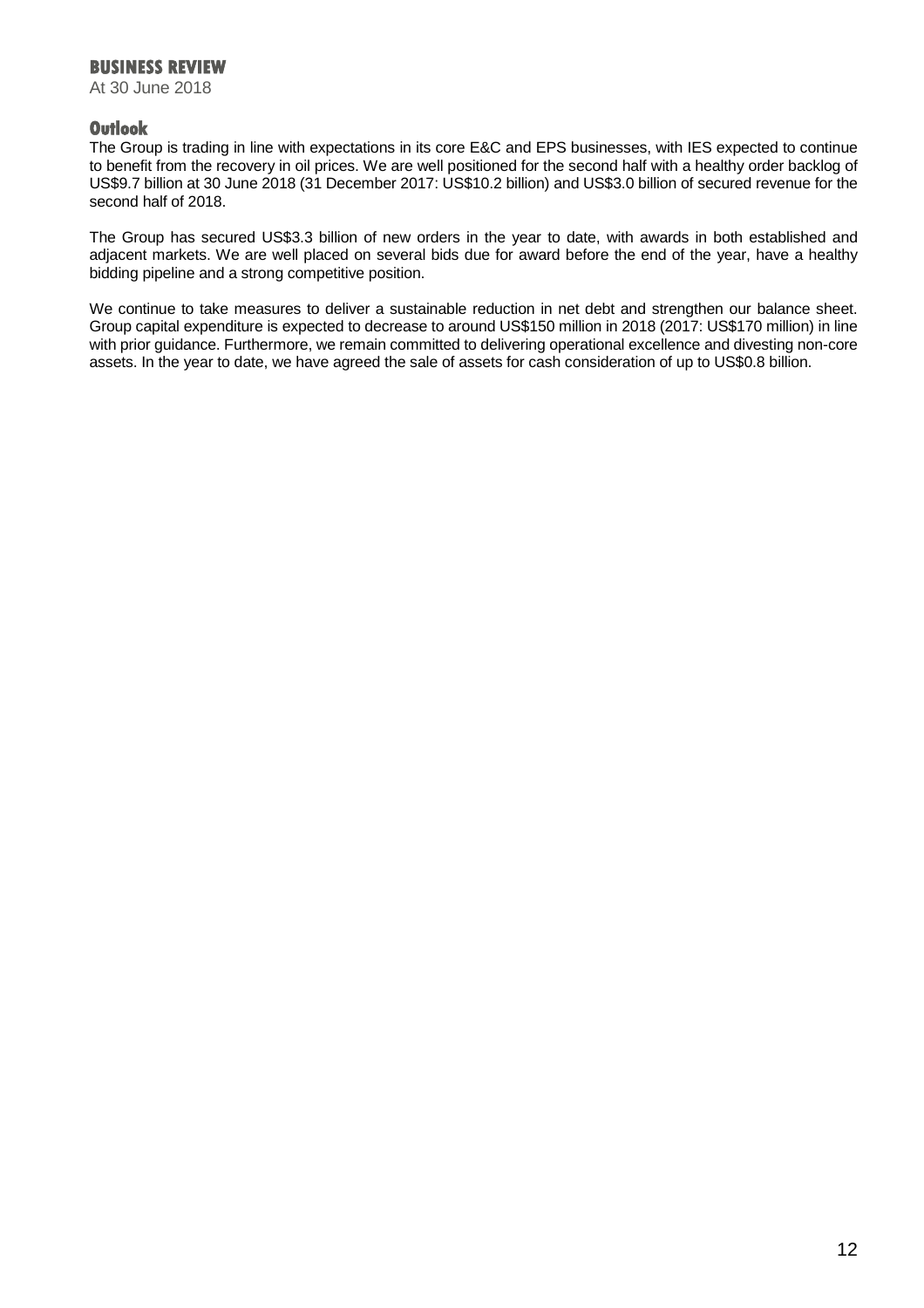## **INTERIM CONDENSED CONSOLIDATED FINANCIAL STATEMENTS**

For the six months ended 30 June 2018

|                                                                           | Page |
|---------------------------------------------------------------------------|------|
| Interim condensed consolidated income statement                           | 14   |
| Interim condensed consolidated statement of other<br>comprehensive income | 15   |
| Interim condensed consolidated statement of<br>financial position         | 16   |
| Interim condensed consolidated statement of cash<br>flows                 | 17   |
| Interim condensed consolidated statement of<br>changes in equity          | 18   |
| Statement of Directors' responsibilities                                  | 37   |
| Independent review report to Petrofac Limited                             | 37   |
| Shareholder information                                                   | 38   |

| Notes to the interim condensed consolidated |                                            |    |  |  |
|---------------------------------------------|--------------------------------------------|----|--|--|
|                                             | financial statements                       |    |  |  |
| 1.                                          | Corporate information                      | 19 |  |  |
| 2.                                          | Summary of significant accounting policies | 19 |  |  |
| 3.                                          | Revenues from contracts with customers     | 22 |  |  |
| 4.                                          | Segment information                        | 23 |  |  |
| 5.                                          | Exceptional items and certain              | 25 |  |  |
|                                             | re-measurements                            |    |  |  |
| 6.                                          | Finance income                             | 26 |  |  |
| 7.                                          | Income tax                                 | 26 |  |  |
| 8.                                          | Earnings per share                         | 27 |  |  |
| 9.                                          | Dividends paid and proposed                | 27 |  |  |
| 10.                                         | Property, plant and equipment              | 27 |  |  |
| 11.                                         | Intangible assets                          | 27 |  |  |
| 12.                                         | Other financial assets and other financial | 28 |  |  |
|                                             | liabilities                                |    |  |  |
| 13.                                         | Trade and other receivables                | 30 |  |  |
| 14.                                         | Contract assets                            | 30 |  |  |
| 15.                                         | Cash and cash equivalents                  | 31 |  |  |
| 16.                                         | Assets held for sale                       | 31 |  |  |
| 17.                                         | Treasury shares and share-based payment    | 32 |  |  |
|                                             | plans                                      |    |  |  |
| 18.                                         | Other reserves                             | 33 |  |  |
| 19.                                         | Interest-bearing loans and borrowings      | 34 |  |  |
| 20.                                         | Provisions                                 | 35 |  |  |
| 21.                                         | Trade and other payables                   | 35 |  |  |
| 22.                                         | <b>Contract liabilities</b>                | 35 |  |  |
| 23.                                         | Accrued contract expenses                  | 35 |  |  |
| 24.                                         | Related party transactions                 | 35 |  |  |
| 25.                                         | Commitments and contingent liabilities     | 36 |  |  |
| 26.                                         | Events after the reporting period          | 36 |  |  |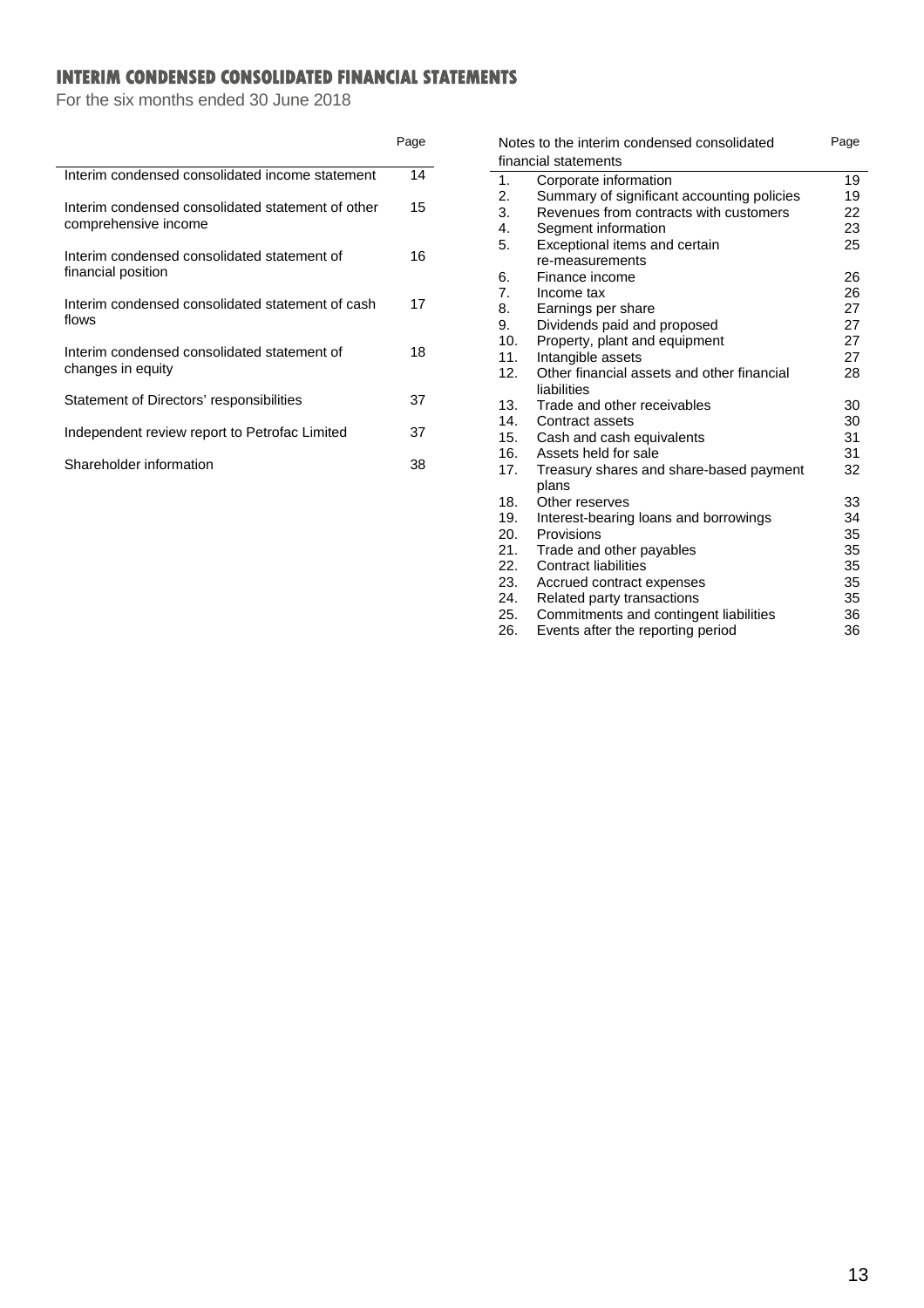### **INTERIM CONDENSED CONSOLIDATED INCOME STATEMENT**

For the six months ended 30 June 2018

|                                                                                                                  | <b>Notes</b> | *Business<br>performance<br>US\$m | Exceptional<br>items and certain<br>re-measurements<br><b>US\$m</b> | Six months<br>ended<br>30 June<br>2018<br>Unaudited<br>US\$m | *Business<br>performance<br>US\$m | Exceptional<br>items and certain<br>re-measurements<br><b>US\$m</b> | Six months<br>ended<br>30 June<br>2017<br>Unaudited<br>US\$m |
|------------------------------------------------------------------------------------------------------------------|--------------|-----------------------------------|---------------------------------------------------------------------|--------------------------------------------------------------|-----------------------------------|---------------------------------------------------------------------|--------------------------------------------------------------|
| Revenue                                                                                                          | 3            | 2,785                             |                                                                     | 2,785                                                        | 3,126                             | L.                                                                  | 3,126                                                        |
| Cost of sales                                                                                                    |              | (2, 441)                          | $\overline{\phantom{0}}$                                            | (2, 441)                                                     | (2,773)                           |                                                                     | (2,773)                                                      |
| <b>Gross profit</b>                                                                                              |              | 344                               |                                                                     | 344                                                          | 353                               |                                                                     | 353                                                          |
| Selling, general and<br>administration expenses                                                                  |              | (103)                             |                                                                     | (103)                                                        | (117)                             |                                                                     | (117)                                                        |
| Exceptional items and certain<br>re-measurements                                                                 | 5            | -                                 | (279)                                                               | (279)                                                        |                                   | (93)                                                                | (93)                                                         |
| Other operating income                                                                                           |              | 9                                 |                                                                     | 9                                                            | 5                                 | $\overline{\phantom{0}}$                                            | 5                                                            |
| Other operating expenses                                                                                         |              | (3)                               |                                                                     | (3)                                                          | (4)                               | $\overline{\phantom{a}}$                                            | (4)                                                          |
| Profit/(loss) from operations before<br>tax and finance (costs)/income                                           |              | 247                               | (279)                                                               | (32)                                                         | 237                               | (93)                                                                | 144                                                          |
| Finance costs                                                                                                    |              | (39)                              |                                                                     | (39)                                                         | (39)                              | $\overline{\phantom{0}}$                                            | (39)                                                         |
| Finance income                                                                                                   | 6            | 11                                |                                                                     | 11                                                           | $\mathbf{1}$                      | $\overline{\phantom{0}}$                                            | 1                                                            |
| Share of profits from associates and<br>joint ventures                                                           |              | 8                                 |                                                                     | 8                                                            | 3                                 |                                                                     | 3                                                            |
| Profit/(loss) before tax                                                                                         |              | 227                               | (279)                                                               | (52)                                                         | 202                               | (93)                                                                | 109                                                          |
| Income tax (expense)/credit                                                                                      | 7            | (41)                              | 72                                                                  | 31                                                           | (39)                              | 5                                                                   | (34)                                                         |
| Profit/(loss)                                                                                                    |              | 186                               | (207)                                                               | (21)                                                         | 163                               | (88)                                                                | 75                                                           |
| Attributable to:                                                                                                 |              |                                   |                                                                     |                                                              |                                   |                                                                     |                                                              |
| Petrofac Limited shareholders                                                                                    |              | 190                               | (207)                                                               | (17)                                                         | 158                               | (88)                                                                | 70                                                           |
| Non-controlling interests                                                                                        |              | (4)                               | $\overline{\phantom{0}}$                                            | (4)                                                          | 5                                 | $\overline{\phantom{a}}$                                            | 5                                                            |
|                                                                                                                  |              | 186                               | (207)                                                               | (21)                                                         | 163                               | (88)                                                                | 75                                                           |
| Earnings/(loss) per share (US cents)<br>on profit/(loss) attributable to<br><b>Petrofac Limited shareholders</b> |              |                                   |                                                                     |                                                              |                                   |                                                                     |                                                              |
| <b>Basic</b>                                                                                                     | 8            | 56.1                              | (61.1)                                                              | (5.0)                                                        | 46.5                              | (25.9)                                                              | 20.6                                                         |
| <b>Diluted</b>                                                                                                   | 8            | 56.1                              | (61.1)                                                              | (5.0)                                                        | 46.1                              | (25.7)                                                              | 20.4                                                         |

\* This measurement is shown by Petrofac as a means of measuring underlying business performance, see note 2.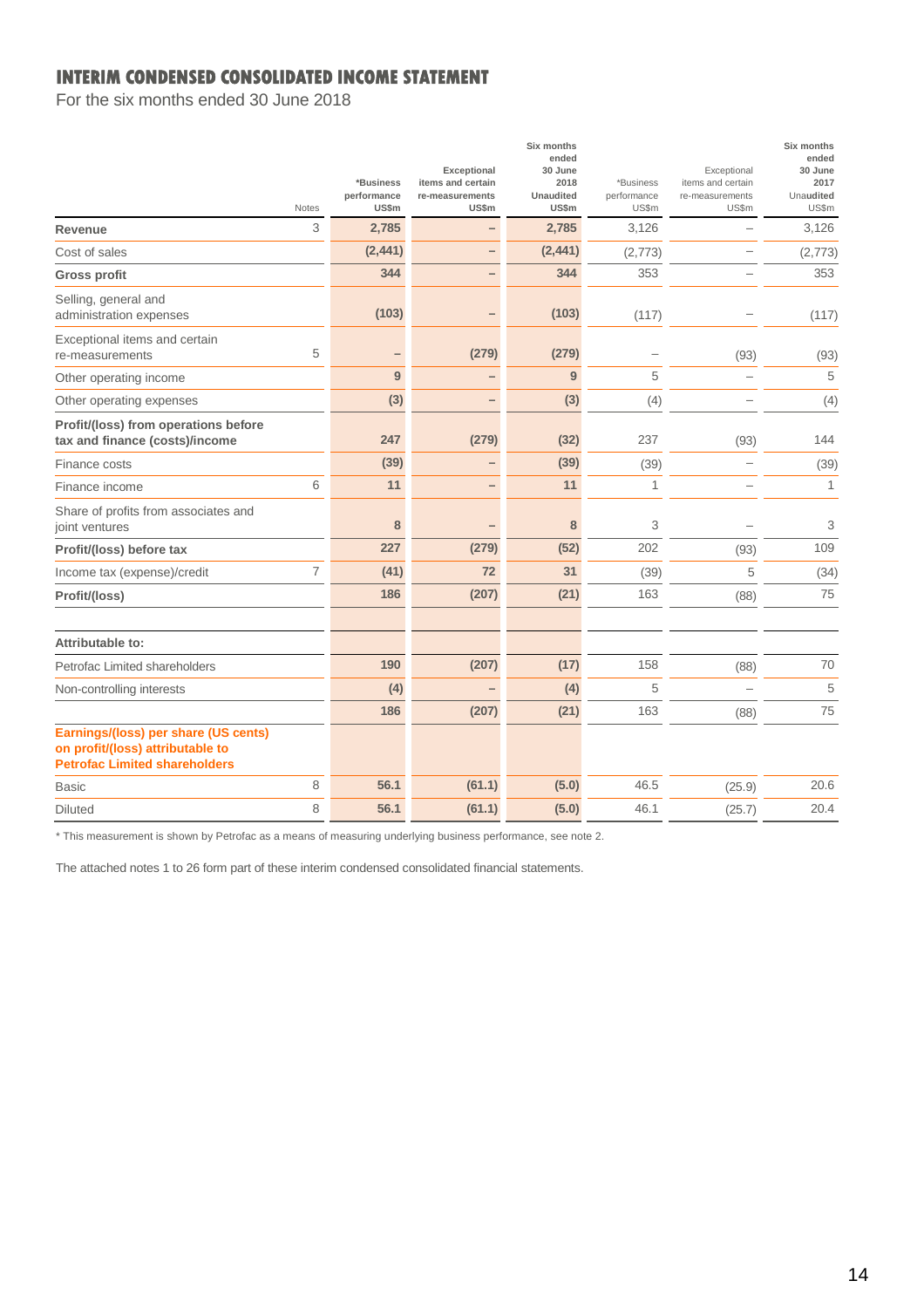### **INTERIM CONDENSED CONSOLIDATED STATEMENT OF COMPREHENSIVE INCOME**

For the six months ended 30 June 2018

|                                                                                                         |              | Six months<br>ended<br>30 June | Six months<br>ended<br>30 June |
|---------------------------------------------------------------------------------------------------------|--------------|--------------------------------|--------------------------------|
|                                                                                                         |              | 2018                           | 2017                           |
|                                                                                                         | <b>Notes</b> | Unaudited<br>US\$m             | Unaudited<br>US\$m             |
| (Loss)/profit                                                                                           |              | (21)                           | 75                             |
| Other comprehensive income to be reclassified to consolidated income statement in                       |              |                                |                                |
| subsequent periods                                                                                      |              |                                |                                |
| Net changes in fair value of derivatives and financial assets designated as cash flow hedges            | 18           | 10                             | 35                             |
| Foreign currency translation (losses)/gains                                                             | 18           | 6                              | (5)                            |
| Other comprehensive income to be reclassified to consolidated income statement in subsequent<br>periods |              | 16                             | 30                             |
|                                                                                                         |              |                                |                                |
| Other comprehensive (loss)/income reclassified to consolidated income statement                         |              |                                |                                |
| Net (gains)/losses on maturity of cash flow hedges recycled in the period                               | 18           | (3)                            | 10                             |
| Other comprehensive (loss)/income reclassified to consolidated income statement                         |              | (3)                            | 10                             |
| Total comprehensive (loss)/income for the period                                                        |              | (8)                            | 115                            |
| Attributable to:                                                                                        |              |                                |                                |
| Petrofac Limited shareholders                                                                           |              | (5)                            | 103                            |
| Non-controlling interests                                                                               |              | (3)                            | 12                             |
|                                                                                                         |              | (8)                            | 115                            |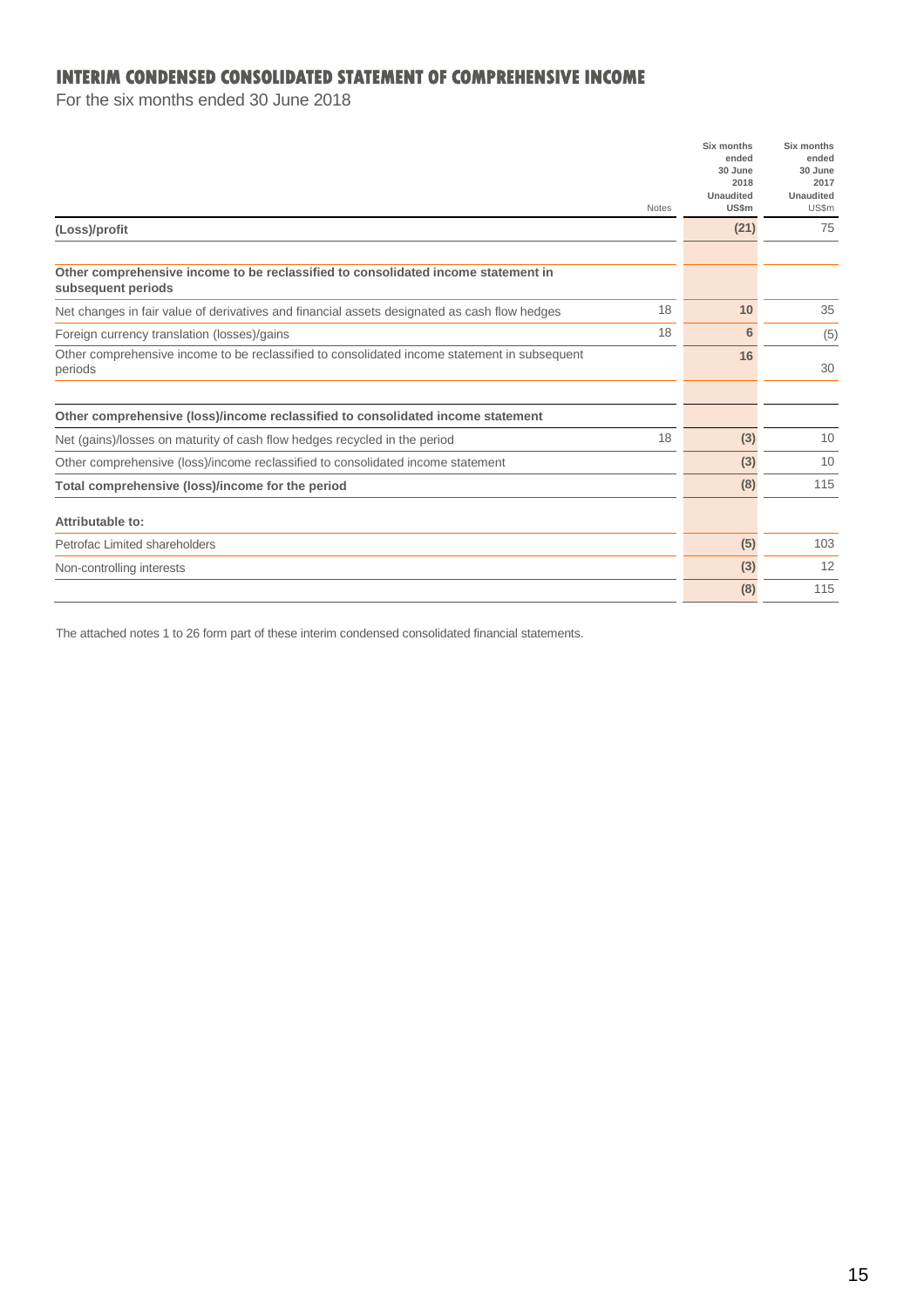## **INTERIM CONDENSED CONSOLIDATED STATEMENT OF FINANCIAL POSITION**

For the six months ended 30 June 2018

|                                                      |       | 30 June<br>2018 | 31 December<br>2017 |
|------------------------------------------------------|-------|-----------------|---------------------|
|                                                      |       | Unaudited       | Audited             |
|                                                      | Notes | US\$m           | US\$m               |
|                                                      |       |                 |                     |
| <b>Assets</b>                                        |       |                 |                     |
| <b>Non-current assets</b>                            |       |                 |                     |
| Property, plant and equipment                        | 10    | 768             | 1,092               |
| Goodwill                                             |       | 75              | 76                  |
| Intangible assets                                    | 11    | 60              | 76                  |
| Investments in associates and joint ventures         |       | 68              | 74                  |
| Other financial assets                               | 12    | 483             | 553                 |
| Deferred consideration                               | 16    | 63              |                     |
| Income tax receivable                                |       | $\overline{2}$  |                     |
| Deferred tax assets                                  |       | 179             | 101                 |
|                                                      |       | 1.698           | 1,972               |
| <b>Current assets</b>                                |       |                 |                     |
| Inventories                                          |       | 4               | 8                   |
| Trade and other receivables                          | 13    | 1,566           | 2,020               |
| Contract assets                                      | 14    | 2,245           | 2,223               |
| Related party receivables                            | 24    | $\mathbf{1}$    | 1                   |
| Other financial assets                               | 12    | 227             | 146                 |
| Income tax receivable                                |       | 10              | 9                   |
| Cash and short-term deposits                         | 15    | 712             | 967                 |
|                                                      |       | 4,765           | 5,374               |
| Assets held for sale                                 | 16    | 117             | 217                 |
|                                                      |       | 4,882           | 5,591               |
| <b>Total assets</b>                                  |       | 6,580           | 7,563               |
| <b>Equity and liabilities</b>                        |       |                 |                     |
| <b>Equity</b>                                        |       |                 |                     |
| Share capital                                        |       | 7               | 7                   |
| Share premium                                        |       | $\overline{4}$  | 4                   |
| Capital redemption reserve                           |       | 11              | 11                  |
| Treasury shares                                      | 17    | (103)           | (102)               |
| Other reserves                                       | 18    | 109             | 110                 |
| Retained earnings                                    |       | 659             | 882                 |
| Equity attributable to Petrofac Limited shareholders |       | 687             | 912                 |
| Non-controlling interests                            |       | 36              | 36                  |
| <b>Total equity</b>                                  |       | 723             | 948                 |
| <b>Non-current liabilities</b>                       |       |                 |                     |
| Interest-bearing loans and borrowings                | 19    | 792             | 854                 |
| Provisions                                           | 20    | 294             | 269                 |
| Other financial liabilities                          | 12    | 391             | 443                 |
| Deferred tax liabilities                             |       | 29              | 67                  |
| <b>Current liabilities</b>                           |       | 1,506           | 1,633               |
|                                                      |       |                 |                     |
| Trade and other payables                             | 21    | 1,090           | 1,675               |
| <b>Contract liabilities</b>                          | 22    | 420             | 198                 |
| Interest-bearing loans and borrowings                | 19    | 802             | 725                 |
| Other financial liabilities                          | 12    | 146             | 151                 |
| Income tax payable                                   |       | 223             | 251                 |
| Accrued contract expenses                            | 23    | 1,597           | 1,956               |
| Provisions                                           | 20    | 44              | 26                  |
|                                                      |       | 4,322           | 4,982               |
| Liabilities associated with assets held for sale     |       | 29              |                     |
|                                                      |       | 4,351           | 4,982               |
| <b>Total liabilities</b>                             |       | 5,857           | 6,615               |
| <b>Total equity and liabilities</b>                  |       | 6,580           | 7,563               |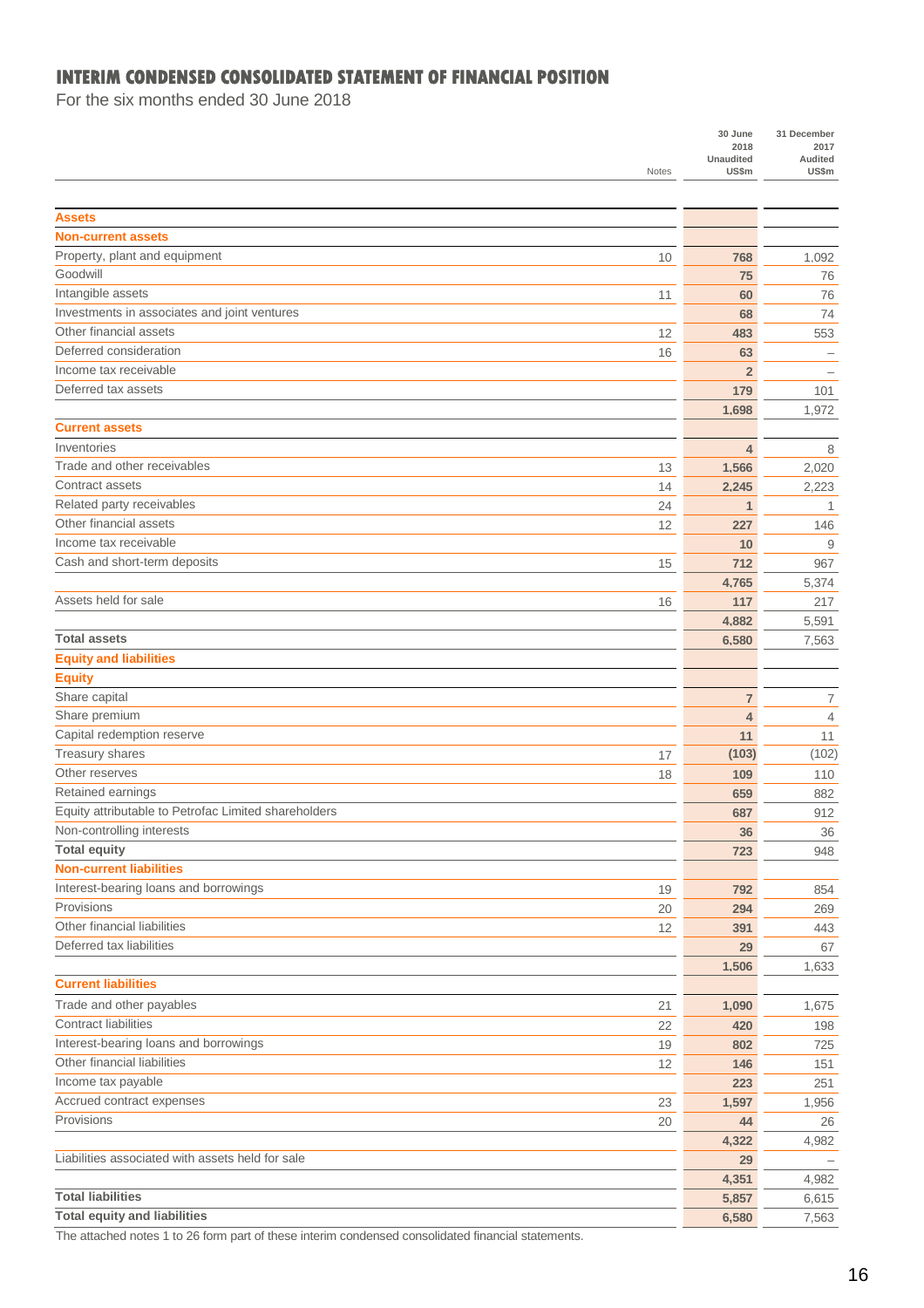## **INTERIM CONDENSED CONSOLIDATED STATEMENT OF CASH FLOWS**

For the six months ended 30 June 2018

| Notes                                                                                                                      | Six months<br>ended<br>June 30<br>2018<br><b>Unaudited</b><br>US\$m | Six months<br>ended<br>30 June<br>2017<br><b>Unaudited</b><br>US\$m |
|----------------------------------------------------------------------------------------------------------------------------|---------------------------------------------------------------------|---------------------------------------------------------------------|
| <b>Operating activities</b>                                                                                                |                                                                     |                                                                     |
| (Loss)/profit before tax                                                                                                   | (52)                                                                | 109                                                                 |
| Exceptional items and certain re-measurements                                                                              | 279                                                                 | 93                                                                  |
| Profit before tax, exceptional items and certain re-measurements                                                           | 227                                                                 | 202                                                                 |
| Adjustments to reconcile profit before tax, exceptional items and certain re-measurements to net cash flows:               |                                                                     |                                                                     |
| Depreciation, amortisation and write-offs<br>10                                                                            | 78                                                                  | 83                                                                  |
| 17<br>Share-based payments                                                                                                 | 6                                                                   | 9                                                                   |
| Difference between other long-term employment benefits paid and amounts recognised in the consolidated<br>income statement | $\overline{2}$                                                      | $\overline{7}$                                                      |
| Net finance costs                                                                                                          | 28                                                                  | 38                                                                  |
| Provision for onerous contracts and other provisions                                                                       | 64                                                                  | $-$                                                                 |
| Share of profits of associates/joint ventures                                                                              | (8)                                                                 | (3)                                                                 |
| Net other non-cash items                                                                                                   | (2)                                                                 | $\qquad \qquad -$                                                   |
|                                                                                                                            | 395                                                                 | 336                                                                 |
| Working capital adjustments:                                                                                               |                                                                     |                                                                     |
| Inventories                                                                                                                | $\mathbf{1}$                                                        | (3)                                                                 |
| Trade and other receivables                                                                                                | (90)                                                                | 112                                                                 |
| Contract assets                                                                                                            | 66                                                                  | 5                                                                   |
| Related party receivables                                                                                                  |                                                                     | (1)                                                                 |
| Other current financial assets                                                                                             | (17)                                                                | 70                                                                  |
| Assets held for sale                                                                                                       | -                                                                   | (3)                                                                 |
| Trade and other payables                                                                                                   | (13)                                                                | (254)                                                               |
| <b>Contract liabilities</b>                                                                                                | 36                                                                  | (21)                                                                |
| Accrued contract expenses                                                                                                  | (421)                                                               | (201)                                                               |
|                                                                                                                            | (43)                                                                | 40                                                                  |
| Net other non-current items                                                                                                | 1                                                                   | 2                                                                   |
| Cash (used in)/generated from operations                                                                                   | (42)                                                                | 42                                                                  |
| Restructuring, redundancy, migration and other exceptional costs paid                                                      | (22)                                                                | (2)                                                                 |
| Interest paid                                                                                                              | (33)                                                                | (35)                                                                |
| Net income taxes paid                                                                                                      | (84)                                                                | (48)                                                                |
| Net cash flows used in operating activities                                                                                | (181)                                                               | (43)                                                                |
| <b>Investing activities</b>                                                                                                |                                                                     |                                                                     |
| Purchase of property, plant and equipment                                                                                  | (51)                                                                | (48)                                                                |
| Payments for intangible oil and gas assets                                                                                 | (2)                                                                 | (27)                                                                |
| Dividend received from associates and joint ventures                                                                       | 5                                                                   | 2                                                                   |
| Net loans repaid by associates and joint ventures                                                                          | 7                                                                   | 1                                                                   |
| Loan in respect of the development of the Greater Stella Area                                                              | $\qquad \qquad -$                                                   | (35)                                                                |
| Proceeds from disposal of assets held for sale, net of disposal costs                                                      | 93                                                                  | $\overline{\phantom{0}}$                                            |
| Interest received                                                                                                          | 3<br>55                                                             | 1                                                                   |
| Net cash flows generated from/(used in) investing activities<br><b>Financing activities</b>                                |                                                                     | (106)                                                               |
| Interest-bearing loans and borrowings, net of debt acquisition cost                                                        | 648                                                                 | 481                                                                 |
| Repayment of interest-bearing loans, borrowings and finance leases                                                         | (626)                                                               | (384)                                                               |
| Treasury shares purchased<br>17                                                                                            | (37)                                                                | (39)                                                                |
| Dividends paid                                                                                                             | (86)                                                                | (148)                                                               |
| Net cash flows used in financing activities                                                                                | (101)                                                               | (90)                                                                |
| Net decrease in cash and cash equivalents                                                                                  | (227)                                                               | (239)                                                               |
| Net foreign exchange difference                                                                                            | (4)                                                                 | 3                                                                   |
| Cash and cash equivalents at 1 January                                                                                     | 936                                                                 | 1,123                                                               |
| Cash and cash equivalents at end of the reporting period<br>15                                                             | 705                                                                 | 887                                                                 |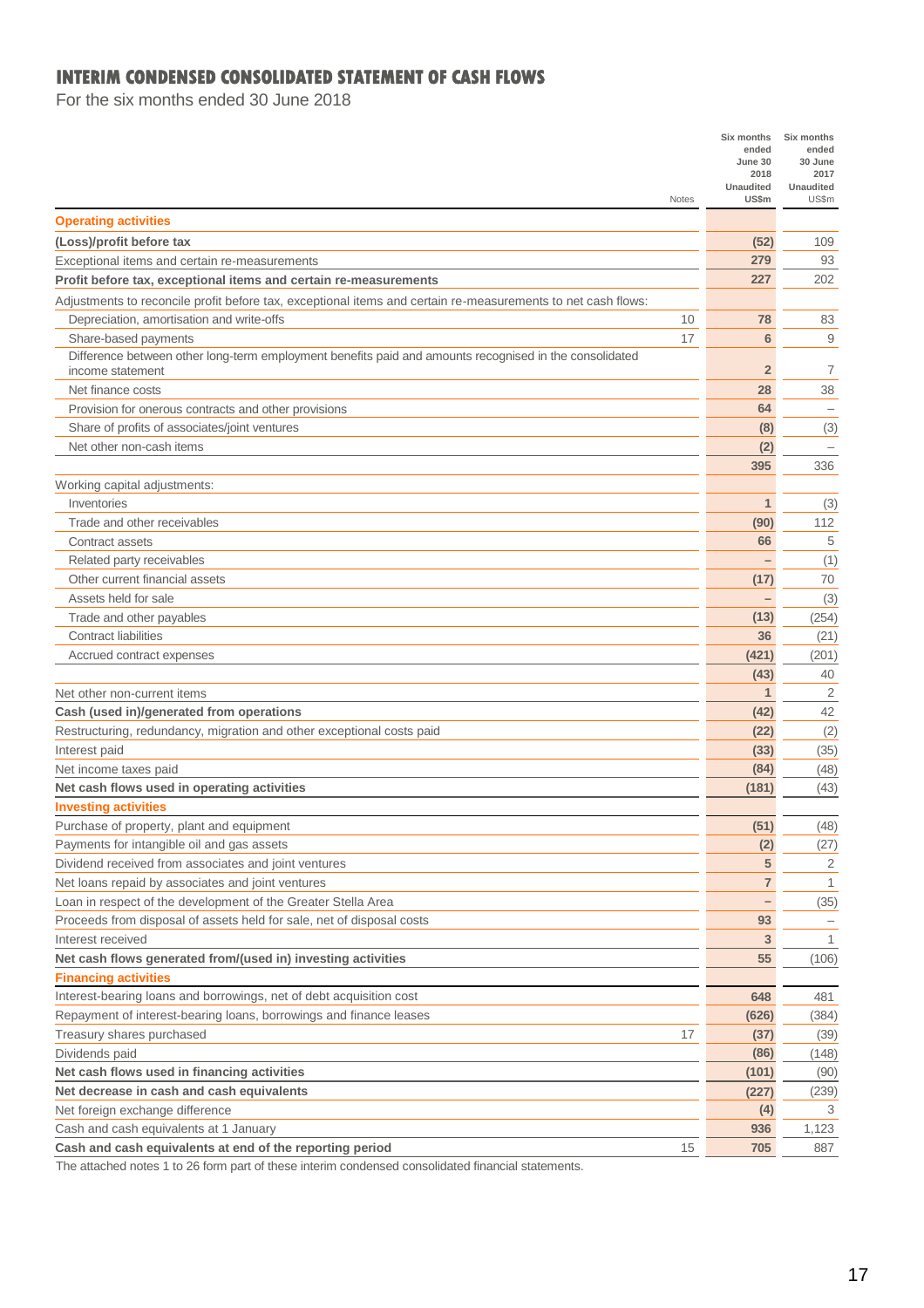## **INTERIM CONDENSED CONSOLIDATED STATEMENT OF CHANGES IN EQUITY**

For the six months ended 30 June 2018

|                                                | Attributable to Petrofac Limited shareholders |                           |                                           |                                           |                                         |                               |                |                                           |                          |
|------------------------------------------------|-----------------------------------------------|---------------------------|-------------------------------------------|-------------------------------------------|-----------------------------------------|-------------------------------|----------------|-------------------------------------------|--------------------------|
|                                                | Issued<br>share<br>capital<br>US\$m           | Share<br>premium<br>US\$m | Capital<br>redemption<br>reserve<br>US\$m | *Treasury<br>shares<br>US\$m<br>(note 17) | Other<br>reserves<br>US\$m<br>(note 18) | Retained<br>earnings<br>US\$m | Total<br>US\$m | Non-<br>controlling<br>interests<br>US\$m | Total<br>equity<br>US\$m |
| Balance at 1 January 2018 (audited)            |                                               | 4                         | 11                                        | (102)                                     | 110                                     | 882                           | 912            | 36                                        | 948                      |
| Opening reserve adjustment (note 2)            |                                               |                           |                                           |                                           |                                         | (116)                         | (116)          | 3                                         | (113)                    |
| Restated balance at 1 January 2018 (unaudited) |                                               | 4                         | 11                                        | (102)                                     | 110                                     | 766                           | 796            | 39                                        | 835                      |
| Loss                                           |                                               |                           |                                           |                                           |                                         | (17)                          | (17)           | (4)                                       | (21)                     |
| Other comprehensive income                     |                                               |                           |                                           |                                           | 12                                      |                               | 12             |                                           | 13                       |
| Total comprehensive income/(loss)              |                                               |                           |                                           |                                           | 12                                      | (17)                          | (5)            | (3)                                       | (8)                      |
| Share-based payments charge                    |                                               |                           |                                           |                                           | 6                                       |                               | 6              |                                           | 6                        |
| Transfer to share-based payments reserve       |                                               |                           |                                           |                                           | 15                                      | $\overline{\phantom{0}}$      | 15             |                                           | 15                       |
| Share-based payments vested                    |                                               |                           |                                           | 36                                        | (32)                                    | (4)                           |                |                                           |                          |
| Treasury shares purchased                      |                                               |                           |                                           | (37)                                      |                                         | -                             | (37)           |                                           | (37)                     |
| Income tax on share-based payments reserve     |                                               |                           |                                           |                                           | (2)                                     |                               | (2)            |                                           | (2)                      |
| Dividends (note 9)                             |                                               |                           |                                           |                                           |                                         | (86)                          | (86)           |                                           | (86)                     |
| Balance at 30 June 2018 (unaudited)            | $\overline{7}$                                | 4                         | 11                                        | (103)                                     | 109                                     | 659                           | 687            | 36                                        | 723                      |

#### **For the six months ended 30 June 2017**

| Attributable to Petrofac Limited shareholders |                           |                                           |                                           |                                         |                               |                |                                           |                          |
|-----------------------------------------------|---------------------------|-------------------------------------------|-------------------------------------------|-----------------------------------------|-------------------------------|----------------|-------------------------------------------|--------------------------|
| Issued<br>share<br>capital<br>US\$m           | Share<br>premium<br>US\$m | Capital<br>redemption<br>reserve<br>US\$m | *Treasury<br>shares<br>US\$m<br>(note 17) | Other<br>reserves<br>US\$m<br>(note 18) | Retained<br>earnings<br>US\$m | Total<br>US\$m | Non-<br>controlling<br>interests<br>US\$m | Total<br>equity<br>US\$m |
|                                               | 4                         | 11                                        | (105)                                     | 73                                      | 1.107                         | 1,097          | 26                                        | 1,123                    |
|                                               |                           |                                           |                                           |                                         | 70                            | 70             | 5                                         | 75                       |
|                                               |                           |                                           |                                           | 33                                      | -                             | 33             |                                           | 40                       |
|                                               |                           |                                           |                                           | 33                                      | 70                            | 103            | 12                                        | 115                      |
|                                               |                           |                                           |                                           | 9                                       |                               | 9              |                                           | 9                        |
|                                               |                           |                                           |                                           | 14                                      |                               | 14             |                                           | 14                       |
|                                               |                           |                                           | 35                                        | (32)                                    | (3)                           |                |                                           |                          |
|                                               |                           |                                           | (39)                                      |                                         | -                             | (39)           |                                           | (39)                     |
|                                               |                           |                                           |                                           | (2)                                     | -                             | (2)            |                                           | (2)                      |
|                                               |                           |                                           |                                           |                                         | (148)                         | (148)          | (3)                                       | (151)                    |
|                                               | 4                         | 11                                        | (109)                                     | 95                                      | 1.026                         | 1.034          | 35                                        | 1,069                    |
|                                               |                           |                                           |                                           |                                         |                               |                |                                           |                          |

\* Shares held by Petrofac Employee Benefit Trust.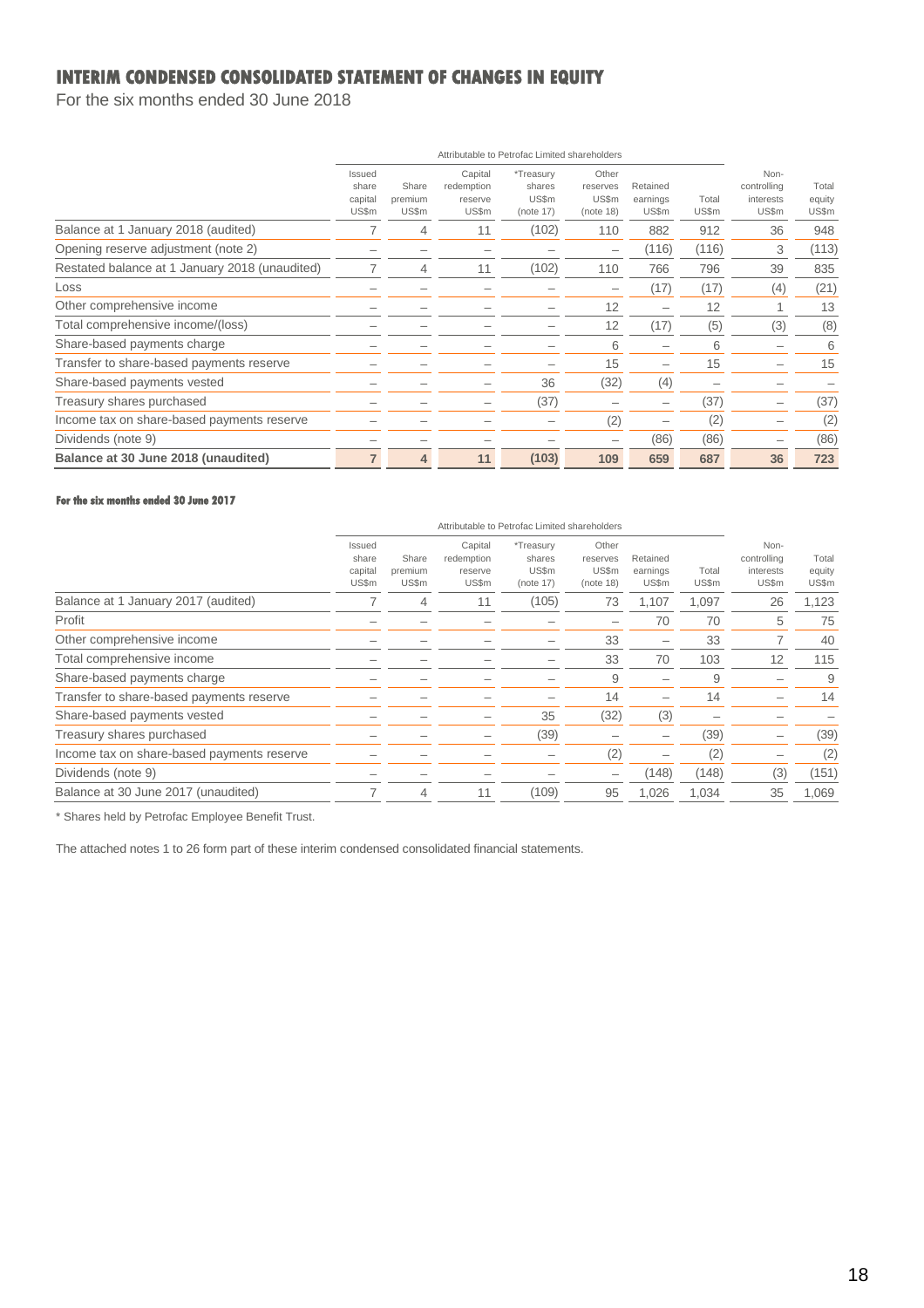For the six months ended 30 June 2018

#### **1 Corporate information**

Petrofac Limited (the 'Company') is a limited liability company registered and domiciled in Jersey under the Companies (Jersey) Law 1991 and is the holding company for the international group of Petrofac subsidiaries. Petrofac Limited and its subsidiaries at 30 June 2018 comprise the Petrofac Group (the 'Group').

The Group's principal activity is the provision of services to the oil and gas production and processing industry. The Group's interim condensed consolidated financial statements for the six months ended 30 June 2018 were authorised for issue in accordance with a resolution of the Board of Directors on 28 August 2018.

#### **2 Summary of significant accounting policies**

#### **Basis of preparation**

The interim condensed consolidated financial statements for the six months ended 30 June 2018 have been prepared in accordance with IAS 34 'Interim Financial Reporting' and applicable requirements of Jersey law. The interim condensed consolidated financial statements do not include all the information and disclosures required in the annual consolidated financial statements, and should be read in conjunction with the Group's annual consolidated financial statements for the year ended 31 December 2017.

The interim condensed consolidated financial statements are presented in United States dollars (US\$m) and all values are rounded to the nearest million, except where otherwise indicated.

#### **Presentation of results**

The Group separately presents business performance and exceptional items and certain re-measurements in the interim condensed consolidated income statement to provide users of the financial statements with a clear and consistent presentation of the underlying business performance of the Group.

#### **New accounting standards, interpretations and amendments adopted by the Group**

The accounting policies adopted in the preparation of these interim condensed consolidated financial statements are consistent with those followed in the preparation of the Group's consolidated financial statements for the year ended 31 December 2017, except for the adoption of new accounting standards effective as of 1 January 2018. The Group has not elected to early adopt any other standard, interpretation or amendment that has been issued but is not yet effective.

The Group applied, for the first time, IFRS 9 'Financial Instruments' and IFRS 15 'Revenue from Contracts with Customers'. As required by IAS 34 'Interim Financial Reporting', the nature and effect of these changes are disclosed below.

#### **IFRS 9 'Financial Instruments'**

IFRS 9 replaced IAS 39 'Financial Instruments: Recognition and Measurement' for annual periods beginning on or after 1 January 2018, bringing together all three aspects of the accounting for financial instruments: classification and measurement; impairment; and hedge accounting.

With the exception of hedge accounting, which the Group applied prospectively, the Group has applied IFRS 9 retrospectively, with the initial application date of 1 January 2018, without adjusting the comparative information. The net cumulative catch-up adjustment of US\$52m was recognised as a reduction to the opening balance of retained earnings of US\$48m and a reduction to non-controlling interests of US\$4m (together 'opening reserves'), in the interim condensed consolidated statement of changes in equity for the six months ended 30 June 2018.

#### Classification and measurement

There was no impact to the interim condensed consolidated statement of financial position resulting from the Group applying the classification and measurement requirements of IFRS 9.

#### Impairment

The adoption of IFRS 9 has fundamentally changed the Group's accounting for impairment losses for financial assets by replacing IAS 39's incurred loss approach with a forward-looking expected credit loss (ECL) approach.

IFRS 9 requires the Group to measure and recognise expected credit losses on all applicable financial assets and contract assets arising from IFRS 15 'Revenue from Contracts with Customers' e.g. trade receivables, contract assets, loans and receivables and bank balances, either on a 12-month or lifetime expected loss basis. The Group will apply the simplified approach and record lifetime expected losses on all trade receivables, contract assets, loans and receivables and bank balances.

The adoption of the ECL requirements of IFRS 9 resulted in an increased loss allowance relating to Group's financial assets and contract assets. The increase in loss allowance resulted in a reduction to opening reserves, at 1 January 2018, as follows:

|                                                     | Impact<br>US\$m |
|-----------------------------------------------------|-----------------|
| Deferred tax assets                                 | $\mathbf{1}$    |
| <b>Total non-current assets</b>                     | 1               |
| Trade and other receivables                         | (10)            |
| Contract assets                                     | (43)            |
| Cash and short-term deposits                        | (1)             |
| <b>Total current assets</b>                         | (54)            |
| <b>Total assets</b>                                 | (53)            |
| Cumulative catch-up adjustment<br>Retained earnings | (48)            |
| Non-controlling interests                           | (4)             |
| Total equity (opening reserves)                     | (52)            |
| Deferred tax liabilities                            | (1)             |
| <b>Total liabilities</b>                            | (1)             |
| <b>Total equity and liabilities</b>                 | (53)            |

#### Hedge accounting

The Group applied the hedge accounting changes of IFRS 9 prospectively. At the date of the initial application, all of the Group's existing hedging relationships were eligible to be treated as continuing hedging relationships. Consistent with prior periods, the Group has continued to designate the change in fair value of the entire forward contract in the Group's cash flow hedge relationships and, as such, the adoption of the hedge accounting requirements of IFRS 9 had no impact on transition.

#### **IFRS 15 Revenue from Contracts with Customers**

IFRS 15 established a five-step model to account for revenue arising from contracts with customers. Under IFRS 15, revenue is recognised at an amount that reflects the consideration to which an entity expects to be entitled in exchange for transferring goods or services to a customer.

The Group adopted IFRS 15 using the modified retrospective method and elected to apply such method to only those contracts that were not completed at the date of initial application. Under this method the comparative information was not restated, instead the net cumulative catch-up adjustment of US\$61m was recognised as a reduction to the opening balance of retained earnings of US\$68m and an increase to non-controlling interests of US\$7m (together 'opening reserves'), in the interim condensed consolidated statement of changes in equity for the six months ended 30 June 2018.

#### Rendering of services

The Group provides lump-sum engineering, procurement and construction project execution services and reimbursable engineering and production services to the oil and gas production and processing industry.

#### *Lump-sum engineering, procurement and construction project execution services*

The Group's contracts with customers for the provision of lump-sum engineering, procurement and construction project execution services include a single performance obligation. The Group concluded that the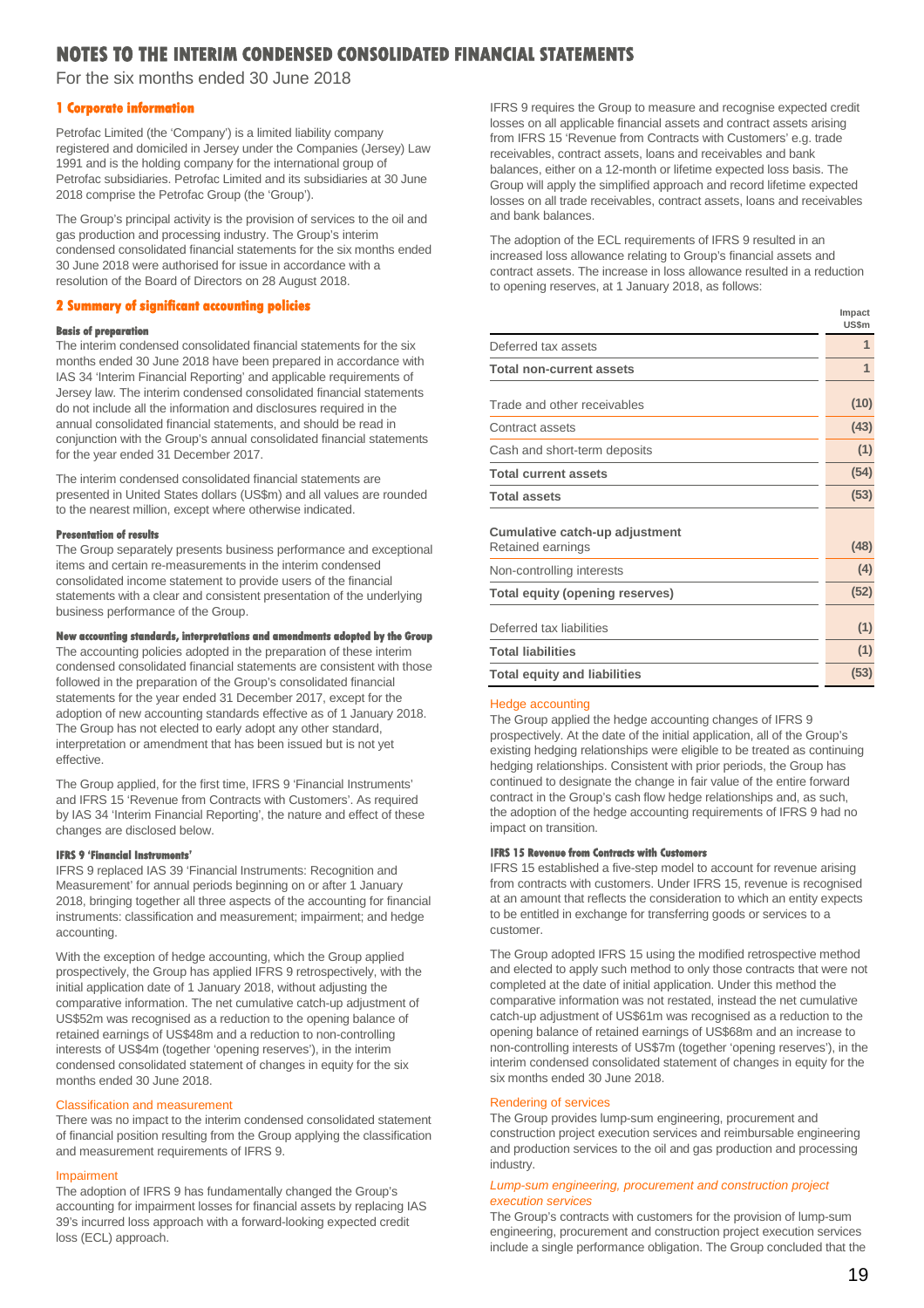### For the six months ended 30 June 2018

revenue from such services should be recognised over time given that the customer simultaneously receives and consumes the benefits provided by the Group.

#### *Applying the input method*

Prior to the adoption of IFRS 15, revenue from lump-sum engineering, procurement and construction project execution services contracts was recognised using the percentage-of-completion method based on client certified surveys of work performed, once the outcome of the contract could be estimated reliably.

IFRS 15 provides two alternative methods for recognising revenue i.e. the output method or the input method. The Group decided to adopt the input method since it faithfully depicts the Group's performance in transferring control of the goods and services to the customer, provides meaningful information in respect of satisfied and unsatisfied performance obligations towards the customer and also enables Management to better analyse estimation accruals (accrued contract expenses), which prior to adoption of IFRS 15 were calculated as a difference between actual costs and percentage-of-completion based costs.

Contract contingency is a component of the cost-to-complete estimate which makes allowance for known and unknown risks associated with the project. Prior to the adoption of IFRS 15, contingency cost was recognised in the consolidated income statement and the consolidated statement of financial position based on client certified surveys of work performed. On applying the input method of revenue recognition under IFRS 15, contract contingency is no longer recognised in the interim condensed consolidated financial statements.

At 1 January 2018, the cumulative catch-up adjustment of US\$40m, recognised as a reduction to the opening reserves, impacted the following interim condensed consolidated statement of financial position line items as a result of applying the input method to those contracts that were not completed at the date of initial application:

|                                      | Input          | Variable       | Total          |
|--------------------------------------|----------------|----------------|----------------|
|                                      | method         | consideration  | impact         |
|                                      | <b>US\$m</b>   | US\$m          | <b>US\$m</b>   |
|                                      |                |                |                |
| Contract assets                      | (42)           | (20)           | (62)           |
| <b>Total assets</b>                  | (42)           | (20)           | (62)           |
|                                      |                |                |                |
| Cumulative catch-up adjustment       |                |                |                |
| Retained earnings                    | (47)           | (21)           | (68)           |
| Non-controlling interests            | $\overline{7}$ |                | $\overline{7}$ |
| Total equity (opening reserves)      | (40)           | (21)           | (61)           |
|                                      |                |                |                |
| Deferred tax liabilities             | (8)            |                | (8)            |
| <b>Total non-current liabilities</b> | (8)            |                | (8)            |
|                                      |                |                |                |
| Income tax payable                   | (1)            | (1)            | (2)            |
| Accrued contract expenses            | $\overline{7}$ | $\overline{2}$ | 9              |
| <b>Total current liabilities</b>     | 6              | 1              | $\overline{7}$ |
| <b>Total liabilities</b>             | (2)            | 1              | (1)            |
| <b>Total equity and liabilities</b>  | (42)           | (20)           | (62)           |

#### *Variable consideration*

Prior to the adoption of IFRS 15, variable consideration, e.g. variation orders, claims and liquidated damages, were recognised in the consolidated financial statements when it was considered probable that the associated monetary amounts would be settled by the customer using Management's best estimate with reference to the contract, recent customer communications and other forms of documentary evidence.

Under IFRS 15 Management decided to use the expected value approach to assess/re-assess variable consideration at contract inception and at each reporting date. This resulted in recognition of additional liquidated damages of US\$2m and reduction in previously recognised variation orders of US\$20m from applying the expected value approach to those contracts that were not completed at the date of initial application at 1 January 2018.

When assessing the likelihood of settlement with the customer, Management considers all relevant facts and circumstances available with reference to the contract, recent customer communication and other forms of documentary evidence available such that the amount of variable consideration assessed represents Management's expected value and the estimated variable consideration is not expected to be constrained.

At 1 January 2018, the cumulative catch-up adjustment of US\$21m, recognised as a reduction to the opening reserves, impacted the interim condensed consolidated statement of financial position line items in the table above as a result of applying the expected value approach to those contracts that were not completed at the date of initial application.

#### *Advances received from customer*

Advance payments received from customers for lump-sum engineering, procurement and construction project execution services contracts are structured primarily for reasons other than the provision of finance to the Group, and they do not provide customers with an alternative to pay in arrears. In addition, the length of time between when the customer settles amounts to which the Group has an unconditional right to payment and the Group transfers goods and services to the customer is relatively short. Therefore, the Group has concluded that there is not a significant financing component within such contracts. Currently, the Group does not have any contracts where payments by a customer are over a number of years after the Group has transferred goods and services to the customer; if such cases arise in future the transaction price for such contracts will be determined by discounting the amount of promised consideration using an appropriate discount rate. There is no transition impact at 1 January 2018.

#### Reimbursable engineering and production services contracts

The Group's contracts with customers for the provision of reimbursable engineering and production services include distinct performance obligations based on the assessment that the service is capable of being distinct both individually and within the context of the contract. The Group concluded that the revenue from such services should be recognised over time given that the customer simultaneously receives and consumes the benefits provided by the Group, using the input method for measuring progress towards complete satisfaction of the performance obligation. Prior to adoption of IFRS 15 cost to cost method was used which is broadly in line with the input method. There is no transition impact at 1 January 2018.

#### *Variable consideration*

Prior to adoption of IFRS 15 incentive payments were included in revenue when the contract was sufficiently advanced that it was probable that the specified performance standards would be met or exceeded and the amount of the incentive payments could be measured reliably. Under IFRS 15 variable consideration, e.g. incentive payments, bonus, etc. will be estimated at contract inception and at the end of each reporting period using the single most likely amoount approach, where the outcome is expected to be binary. The approach under IFRS 15 is in line with the current practice and there is no transition impact at 1 January 2018.

#### *Advances received from customers*

The Group does not generally receive advances from customers for its reimbursable engineering and production services contracts. If advances are received these will only be short-term. The Group has concluded that in such cases it will use the practical expedient provided in IFRS 15, and will not adjust the promised amount of the consideration for the effects of a significant financing components in the contracts, where the Group expects at contract inception that the period between the Group transfer of a promised good or service to a customer and when the customer pays for that good or service will be one year or less. Therefore, for short-term advances, the Group will not account for a financing component even if it is a significant amount. There is no transition impact at 1 January 2018.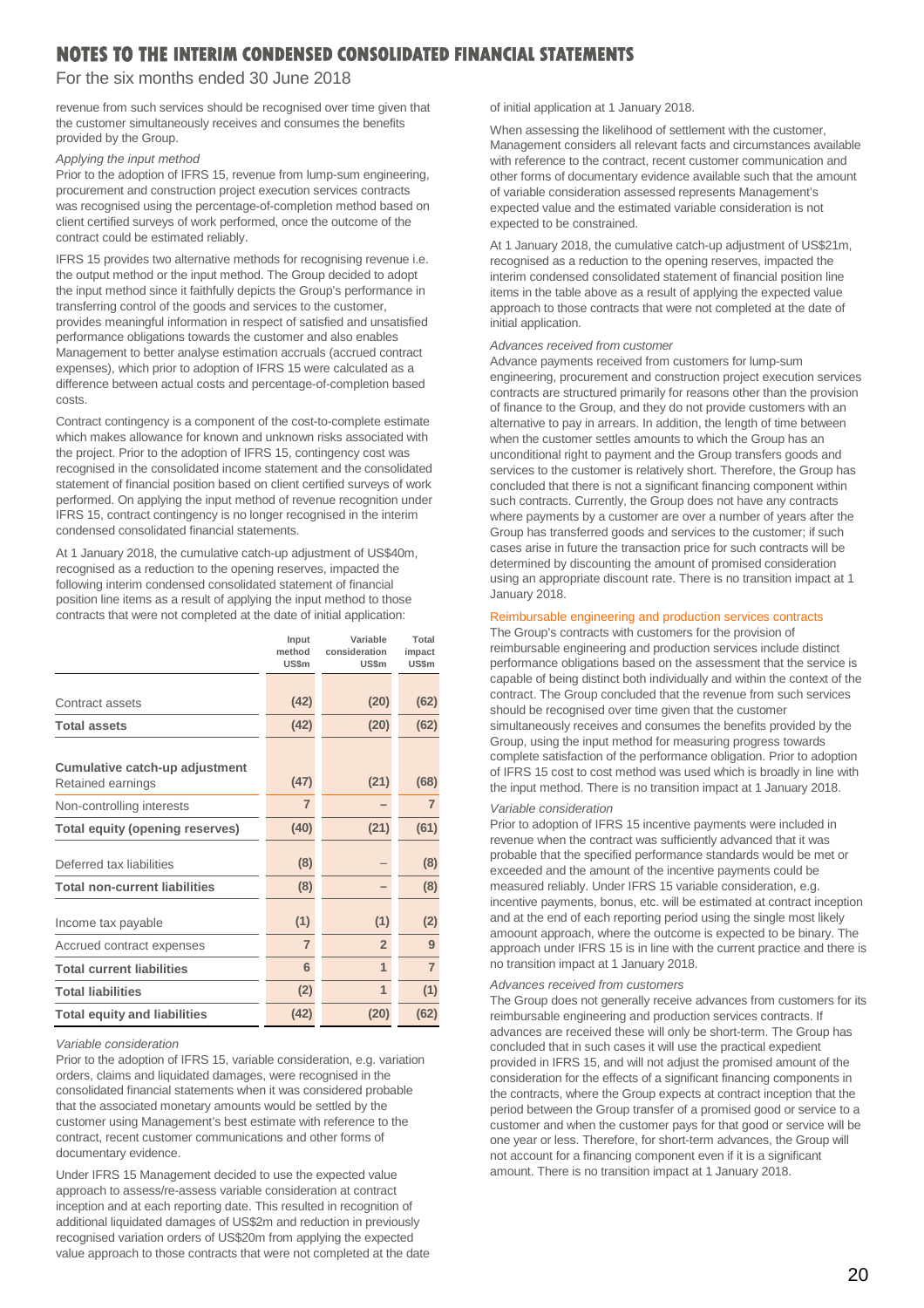#### Sale of goods

The Group's contracts with customers for the sale of crude oil and gas generally includes one performance obligation. The Group has concluded that revenue from the sale of crude oil and gas should be recognised at a point in time when control of the asset is transferred to the customer, generally on delivery of the goods. Therefore, the adoption of IFRS 15 did not have any impact on revenue recognition.

The Group's Equity Upstream Investments and Production Enhancement Contracts are not impacted by the adoption of IFRS 15.

#### Warranty obligations

The Group provides warranties to customers with assurance that the related product will function as the parties intended because it complies with agreed-upon specifications. The Group does not provide warranties as a service, in addition to the assurance that the product complies with agreed-upon specifications, in its contracts with customers. As such, the Group expects that such warranties will be assurance-type warranties which will continue to be accounted for under IAS 37 'Provisions, Contingent Liabilities and Contingent Assets' consistent with its current practice. There is no transition impact at 1 January 2018.

#### Principal versus agent considerations

The Group has concluded that it operates as principal in all its contracts with customers. There is no transition impact at 1 January 2018.

#### Presentation and disclosure requirements

As required for the interim condensed consolidated financial statements, the Group disaggregated revenue recognised from contracts with customers into categories that depict how the nature, amount, timing and uncertainty of revenue and cash flows are affected by economic factors. The Group also disclosed information about the relationship between the disclosure of disaggregated revenue and revenue information disclosed for each operating segment. Refer to note 3 for the disclosure on disaggregated revenue.

#### *Statement of financial position reclassification*

IFRS 15 requires contract assets and contract liabilities for individual customer contracts to be presented on a net basis. Prior to adoption of IFRS 15 such balances were presented gross. IFRS 15 also requires any unconditional rights to consideration to be disclosed as a receivable and any conditional rights to consideration to be disclosed separately as a contract asset.

At 30 June 2018, the following presentation and classification changes were made to the interim condensed consolidated statement of financial position line items as a result of applying IFRS 15:

- 'Work-in-progress' was reclassified to 'Contract assets'
- 'Advances received from customers' of US\$263m classified within 'Trade and other payables' for individual customer contracts were offset against 'Contract assets' in the Engineering & Construction operating segment
- 'Retention receivables' of US\$369m classified within 'Trade and other receivables' were reclassified to 'Contract assets' mainly relating to the Engineering & Construction operating segment
- 'Billings in excess of cost and estimated earnings' was reclassified to 'Contract liabilities
- 'Advances received from customers' of US\$211m classified within 'Trade and other payables' for individual customer contracts that do not fully offset 'Contract assets' were reclassified to 'Contract liabilities'
- 'Trade receivables' of US\$169m representing conditional rights to consideration were reclassified to 'Contract assets'. Of which US\$148m related to Integrated Energy Services operating segment and US\$21m related to Engineering & Production Services operating segment

#### **Going concern**

The Company's business activities together with the factors likely to affect its future development, performance and position are set out in the Group's annual report and accounts for the year ended 31 December 2017 on pages 8 to 21. The financial position of the Company, its cash flows, liquidity position and borrowing facilities are described in the financial review on pages 42 to 45. In addition, note 33 to the financial statements includes the Group's objectives, policies and processes for managing its capital, its financial risk management objectives, details of its financial instruments and hedging activities and its exposures to credit risk and liquidity risk.

The Company has considerable financial resources together with longterm contracts with customers and suppliers across different geographic areas and industries. Consequently, the Directors believe that the Company is well placed to manage its business risks successfully. The Directors have a reasonable expectation that the Company has adequate resources to continue in operational existence for the foreseeable future. Thus, they continue to adopt the going concern basis of accounting in preparing the interim condensed consolidated financial statements for the six months ended 30 June 2018.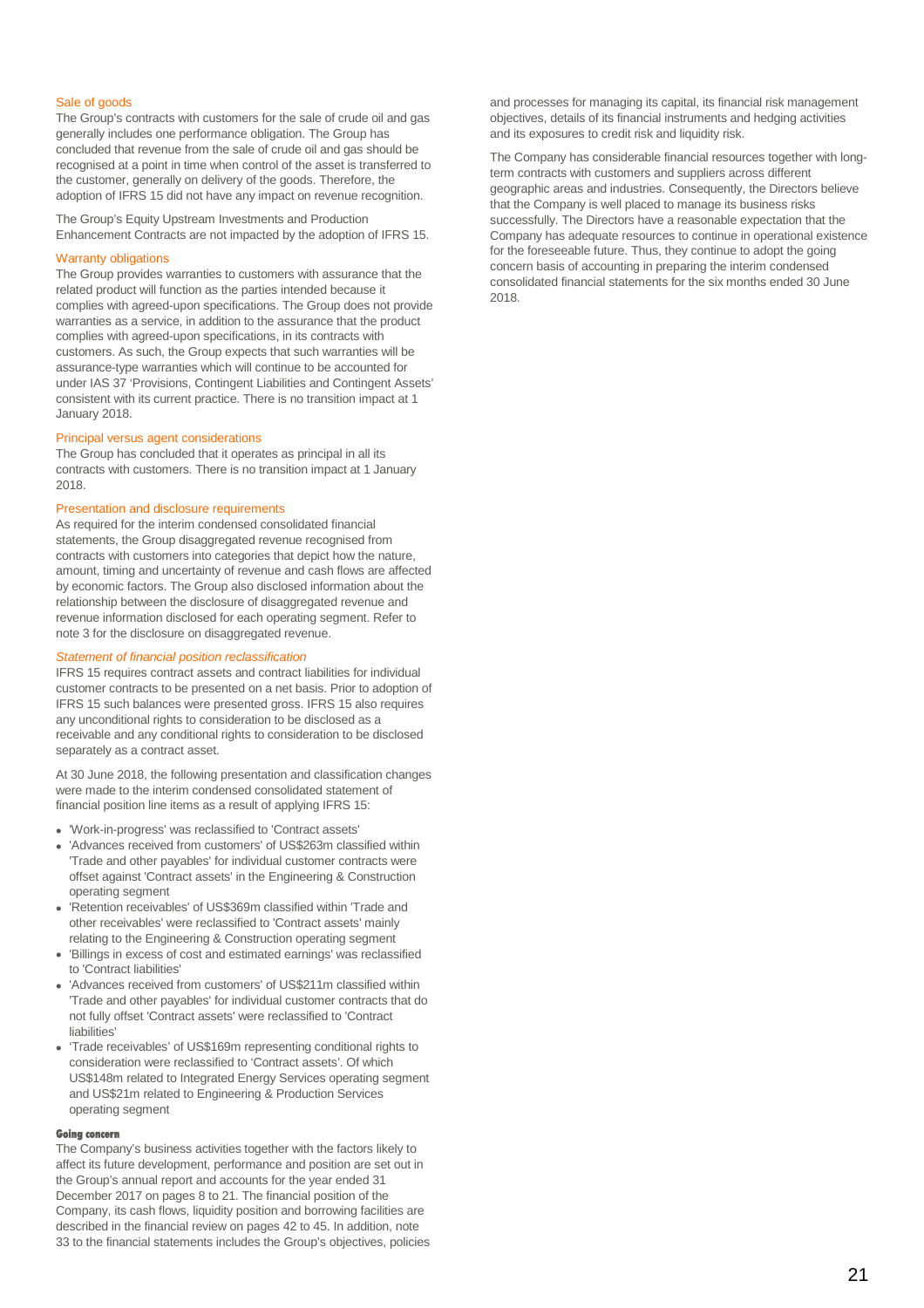For the six months ended 30 June 2018

#### **3 Revenue from contracts with customers**

|                           | Six months       | Six months    |
|---------------------------|------------------|---------------|
|                           | ended 30 June    | ended 30 June |
|                           | 2018             | 2017          |
|                           | <b>Unaudited</b> | Unaudited     |
|                           | <b>US\$m</b>     | US\$m         |
| Rendering of services     | 2,679            | 3,081         |
| Sale of crude oil and gas | 106              | 45            |
|                           | 2,785            | 3,126         |

Included in revenues from rendering of services are Engineering & Production Services revenues of a "pass-through" nature with zero or low margins amounting to US\$169m (six months ended 30 June 2017: US\$200m).

Set out below is the disaggregation of the Group's revenue from contracts with customers:

#### **Six months ended 30 June 2018 (unaudited)**

|                                             | Engineering<br>&<br>Construction<br><b>US\$m</b> | Engineering<br>& Production<br>Services<br>US\$m | Integrated<br>Energy<br>Services<br>US\$m | Six months<br>ended 30<br><b>June 2018</b><br>US\$m |
|---------------------------------------------|--------------------------------------------------|--------------------------------------------------|-------------------------------------------|-----------------------------------------------------|
| <b>Geographical markets</b>                 |                                                  |                                                  |                                           |                                                     |
| Kuwait                                      | 783                                              | 1                                                | $\overline{\phantom{0}}$                  | 784                                                 |
| Saudi Arabia                                | 536                                              | $\overline{\phantom{a}}$                         | $\overline{\phantom{0}}$                  | 536                                                 |
| Oman                                        | 171                                              | 164                                              | $\overline{\phantom{0}}$                  | 335                                                 |
| United Kingdom                              | $\overline{\phantom{0}}$                         | 257                                              | 26                                        | 283                                                 |
| <b>United Arab Emirates</b>                 | 136                                              | 54                                               |                                           | 190                                                 |
| Germany                                     | 134                                              | $\overline{\phantom{0}}$                         | $\overline{\phantom{0}}$                  | 134                                                 |
| Algeria                                     | 128                                              |                                                  | $\overline{\phantom{0}}$                  | 128                                                 |
| Iraq                                        | $\overline{\phantom{0}}$                         | 108                                              | $\overline{\phantom{0}}$                  | 108                                                 |
| Turkey                                      | $\overline{\phantom{0}}$                         | 89                                               | $\overline{\phantom{a}}$                  | 89                                                  |
| Mexico                                      | $\overline{\phantom{a}}$                         | $\overline{2}$                                   | 45                                        | 47                                                  |
| Malaysia                                    | 35                                               | $\overline{7}$                                   | 3                                         | 45                                                  |
| Australia                                   | $\overline{\phantom{0}}$                         | $\mathbf{1}$                                     | 28                                        | 29                                                  |
| Tunisia                                     | ÷.                                               | $\overline{2}$                                   | 15                                        | 17                                                  |
| <b>Others</b>                               | 18                                               | 23                                               | 19                                        | 60                                                  |
| Total revenue from contracts with customers | 1,941                                            | 708                                              | 136                                       | 2,785                                               |
| Type of goods or service                    |                                                  |                                                  |                                           |                                                     |
| Lump-sum                                    | 1,941                                            | 107                                              | $\overline{\phantom{0}}$                  | 2,048                                               |
| Reimbursable                                | L.                                               | 601                                              | 30                                        | 631                                                 |
| Sale of crude oil and gas                   | $\overline{\phantom{a}}$                         |                                                  | 106                                       | 106                                                 |
| Total revenue from contracts with customers | 1,941                                            | 708                                              | 136                                       | 2,785                                               |
| <b>Customer type</b>                        |                                                  |                                                  |                                           |                                                     |
| Government                                  | 1,586                                            | 225                                              | 45                                        | 1,856                                               |
| Non-government                              | 355                                              | 483                                              | 91                                        | 929                                                 |
| Total revenue from contracts with customers | 1,941                                            | 708                                              | 136                                       | 2,785                                               |
| Timing of revenue recognition               |                                                  |                                                  |                                           |                                                     |
| Services transferred over time              | 1,941                                            | 708                                              | 30                                        | 2,679                                               |
| Goods transferred at a point in time        |                                                  |                                                  | 106                                       | 106                                                 |
| Total revenue from contracts with customers | 1,941                                            | 708                                              | 136                                       | 2,785                                               |

The Group reversed an expected credit loss provision on trade receivables and contract assets arising from contracts with customers, included within selling general and administration expenses in the interim condensed consolidated income statement, amounting to US\$2m for the six months ended 30 June 2018.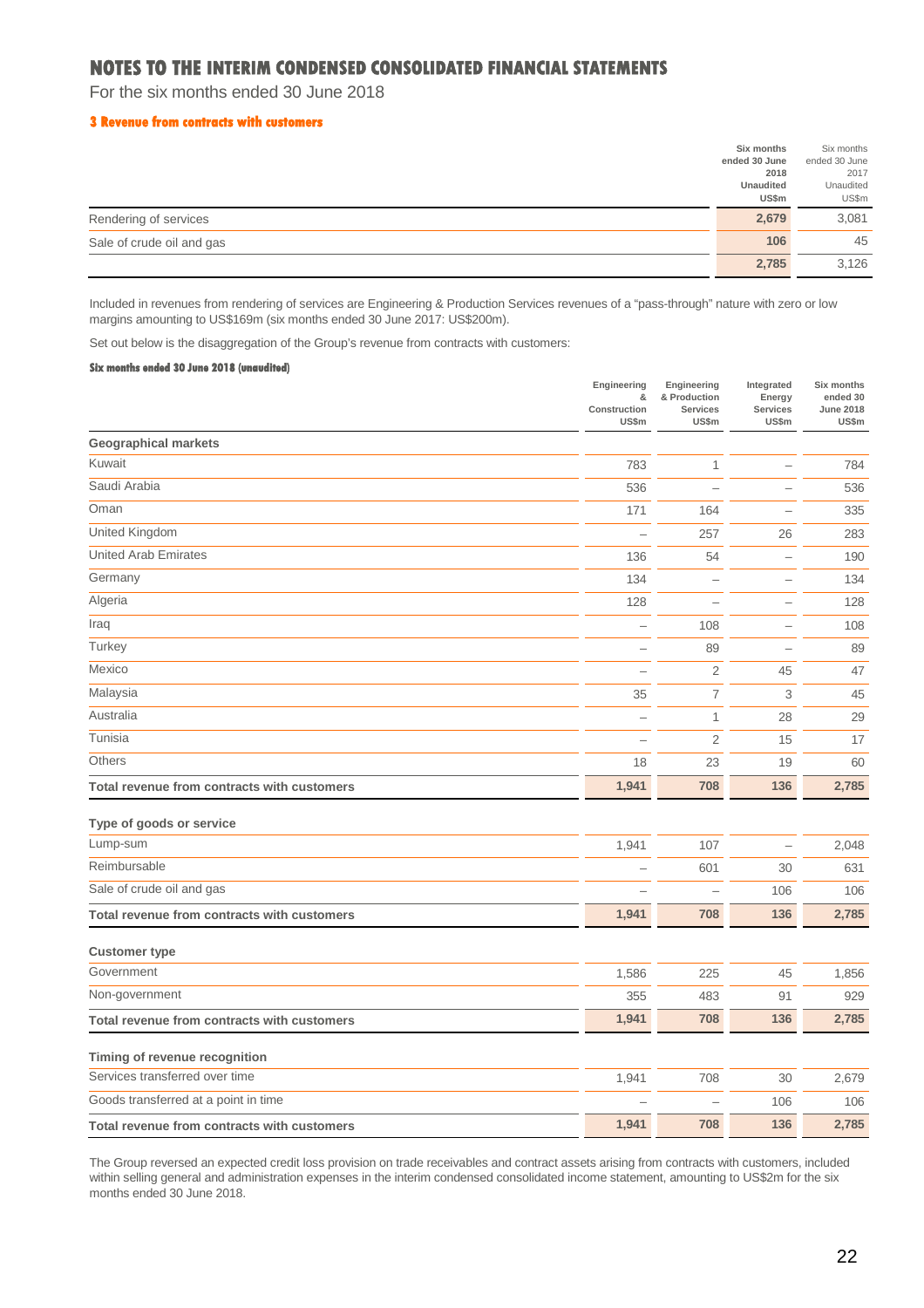### **4 Segment information**

The Group organisational structure comprises the following three operating segments:

- Engineering & Construction (E&C), which provides lump-sum engineering, procurement and construction project execution services to the onshore and offshore oil and gas industry
- Engineering & Production Services (EPS), which includes all reimbursable engineering and production services to the oil and gas industry • Integrated Energy Services (IES), which is focused on delivering value from the existing asset portfolio

The Chief Operating Decision Maker (CODM) regularly reviews the performance of the operating segments to make decisions about resource allocations and to assess financial performance. Finance costs and income arising from borrowings and cash balances, which are not directly attributable to individual operating segments, are allocated to Corporate. In addition, certain shareholder services related costs, intra-group financing and consolidation adjustments are managed at Corporate and are not allocated to operating segments.

The Group's financial performance presented below also separately identifies the effect of exceptional items and certain re-measurements to provide users of the financial statements with a clear and consistent presentation of the underlying business performance of the Group.

The following tables represent revenue and profit/(loss) information relating to the Group's operating segments for the six months ended 30 June 2018 and the comparative information for the six months ended 30 June 2017:

#### **Six months ended 30 June 2018 (unaudited)**

|                                                                                         | Engineering<br>&<br>Construction<br>US\$m | Engineering<br>& Production<br><b>Services</b><br>US\$m | Integrated<br>Energy<br><b>Services</b><br>US\$m | Corporate<br>& others<br>US\$m | Consolidation<br>adjustments &<br>eliminations<br>US\$m | <b>Business</b><br>performance<br>US\$m | Exceptional<br>items and certain<br>re-measurements<br>US\$m | Total<br>US\$m |
|-----------------------------------------------------------------------------------------|-------------------------------------------|---------------------------------------------------------|--------------------------------------------------|--------------------------------|---------------------------------------------------------|-----------------------------------------|--------------------------------------------------------------|----------------|
| Revenue                                                                                 |                                           |                                                         |                                                  |                                |                                                         |                                         |                                                              |                |
| <b>External sales</b>                                                                   | 1,941                                     | 708                                                     | 136                                              |                                |                                                         | 2,785                                   |                                                              | 2,785          |
| Inter-segment sales                                                                     | 5                                         | 4                                                       |                                                  |                                | (9)                                                     |                                         |                                                              |                |
| <b>Total revenue</b>                                                                    | 1,946                                     | 712                                                     | 136                                              |                                | (9)                                                     | 2,785                                   |                                                              | 2,785          |
| Profit/(loss) from operations<br>before tax and finance                                 | 171                                       | 70                                                      | 10                                               | (4)                            |                                                         | 247                                     | (279)                                                        | (32)           |
| (costs)/income                                                                          |                                           |                                                         |                                                  |                                |                                                         |                                         |                                                              |                |
| Finance costs                                                                           |                                           |                                                         | (9)                                              | (30)                           |                                                         | (39)                                    |                                                              | (39)           |
| Finance income                                                                          |                                           |                                                         | 8                                                | 3                              |                                                         | 11                                      |                                                              | 11             |
| Share of profits from associates<br>and joint ventures                                  |                                           |                                                         | 8                                                |                                |                                                         | 8                                       |                                                              | 8              |
| Profit/(loss) before tax                                                                | 171                                       | 70                                                      | 17                                               | (31)                           |                                                         | 227                                     | (279)                                                        | (52)           |
| Income tax (expense)/credit                                                             | (29)                                      | (13)                                                    | (1)                                              | 2                              |                                                         | (41)                                    | 72                                                           | 31             |
| Profit/(loss) after tax                                                                 | 142                                       | 57                                                      | 16                                               | (29)                           |                                                         | 186                                     | (207)                                                        | (21)           |
| Non-controlling interests                                                               | $\overline{7}$                            | (3)                                                     |                                                  |                                |                                                         | $\overline{4}$                          |                                                              | 4              |
| Profit/(loss) for the period<br>attributable to Petrofac<br><b>Limited shareholders</b> | 149                                       | 54                                                      | 16                                               | (29)                           |                                                         | 190                                     | (207)                                                        | (17)           |
| <b>EBITDA'</b>                                                                          | 191                                       | 73                                                      | 72                                               | (3)                            |                                                         | 333                                     |                                                              |                |

<sup>1</sup> Earnings before interest, tax, depreciation and amortisation (unaudited).

|                                                                    | Engineering &<br>Construction<br>US\$m | Engineering<br>& Production<br><b>Services</b><br>US\$m | Integrated<br>Energy<br><b>Services</b><br>US\$m | Corporate<br>& others<br>US\$m | Consolidation<br>adjustments &<br>eliminations<br>US\$m | Total<br>US\$m |
|--------------------------------------------------------------------|----------------------------------------|---------------------------------------------------------|--------------------------------------------------|--------------------------------|---------------------------------------------------------|----------------|
| Other segment information                                          |                                        |                                                         |                                                  |                                |                                                         |                |
| Depreciation (note 10)                                             | 20                                     | 3                                                       | 54                                               |                                |                                                         | 78             |
| Amortisation and write off                                         |                                        |                                                         |                                                  |                                |                                                         |                |
| Exceptional items and certain re-measurements, pre-tax (note<br>5) |                                        | 23                                                      | 236                                              | 13                             |                                                         | 279            |
| Other long-term employment benefits                                | 10                                     |                                                         |                                                  |                                |                                                         | 11             |
| Share-based payments (note 17)                                     | 6                                      |                                                         |                                                  |                                |                                                         | 6              |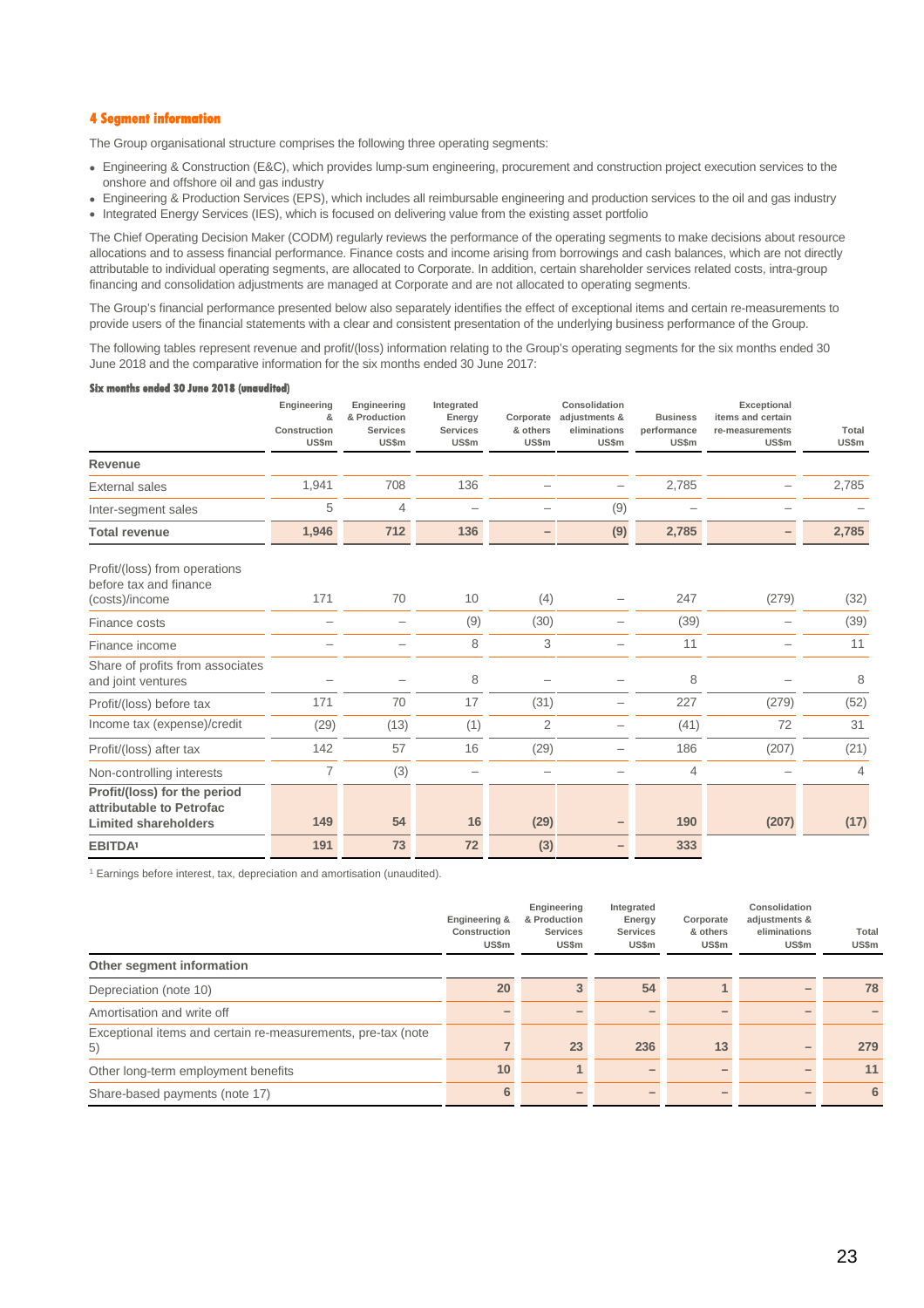For the six months ended 30 June 2018

### **4 Segment information continued**

### **Six months ended 30 June 2017 (unaudited)**

|                                                                                         | Engineering &<br>Construction<br>US\$m | Engineering &<br>Production<br>Services<br>US\$m | Integrated<br>Energy<br>Services<br>US\$m | Corporate<br>& others<br>US\$m | Consolidation<br>adjustments &<br>eliminations<br>US\$m | <b>Business</b><br>performance<br>US\$m | Exceptional<br>items and certain<br>re-measurements<br>US\$m | Total<br><b>US\$m</b> |
|-----------------------------------------------------------------------------------------|----------------------------------------|--------------------------------------------------|-------------------------------------------|--------------------------------|---------------------------------------------------------|-----------------------------------------|--------------------------------------------------------------|-----------------------|
| Revenue                                                                                 |                                        |                                                  |                                           |                                |                                                         |                                         |                                                              |                       |
| <b>External sales</b>                                                                   | 2,380                                  | 649                                              | 97                                        |                                |                                                         | 3,126                                   |                                                              | 3,126                 |
| Inter-segment sales                                                                     | 10                                     | 4                                                |                                           |                                | (14)                                                    |                                         |                                                              |                       |
| <b>Total revenue</b>                                                                    | 2,390                                  | 653                                              | 97                                        |                                | (14)                                                    | 3,126                                   |                                                              | 3,126                 |
| Profit/(loss) from operations<br>before tax and finance<br>(costs)/income               | 208                                    | 58                                               | (21)                                      | (8)                            |                                                         | 237                                     | (93)                                                         | 144                   |
| Finance costs                                                                           | -                                      | -                                                | (10)                                      | (29)                           |                                                         | (39)                                    |                                                              | (39)                  |
| Finance income                                                                          |                                        |                                                  |                                           | 1                              |                                                         | 1                                       |                                                              | 1                     |
| Share of profits from associates<br>and joint ventures                                  |                                        |                                                  | 3                                         |                                |                                                         | 3                                       |                                                              | 3                     |
| Profit/(loss) before tax                                                                | 208                                    | 58                                               | (28)                                      | (36)                           |                                                         | 202                                     | (93)                                                         | 109                   |
| Income tax (expense)/credit                                                             | (42)                                   | (7)                                              | 9                                         | 1                              |                                                         | (39)                                    | 5                                                            | (34)                  |
| Profit/(loss) after tax                                                                 | 166                                    | 51                                               | (19)                                      | (35)                           |                                                         | 163                                     | (88)                                                         | 75                    |
| Non-controlling interests                                                               | (5)                                    |                                                  |                                           |                                |                                                         | (5)                                     |                                                              | (5)                   |
| Profit/(loss) for the period<br>attributable to Petrofac<br><b>Limited shareholders</b> | 161                                    | 51                                               | (19)                                      | (35)                           |                                                         | 158                                     | (88)                                                         | 70                    |
| <b>EBITDA'</b>                                                                          | 231                                    | 62                                               | 37                                        | (7)                            |                                                         | 323                                     |                                                              |                       |

<sup>1</sup> Earnings before interest, tax, depreciation and amortisation (unaudited).

|                                                                    | Engineering &<br>Construction<br>US\$m | Engineering &<br>Production<br>Services<br>US\$m | Integrated<br>Energy<br>Services<br>US\$m | Corporate<br>& others<br>US\$m | Consolidation<br>adjustments &<br>eliminations<br>US\$m | Total<br>US\$m |
|--------------------------------------------------------------------|----------------------------------------|--------------------------------------------------|-------------------------------------------|--------------------------------|---------------------------------------------------------|----------------|
| Other segment information                                          |                                        |                                                  |                                           |                                |                                                         |                |
| Depreciation (note 10)                                             | 23                                     | 4                                                | 54                                        |                                |                                                         | 82             |
| Amortisation and write off                                         |                                        |                                                  |                                           |                                |                                                         |                |
| Exceptional items and certain re-measurements, pre-tax (note<br>5) | (8)                                    | 3                                                | 92                                        | 6                              |                                                         | 93             |
| Other long-term employment benefits                                | 10                                     |                                                  |                                           |                                |                                                         | 11             |
| Share-based payments (note 17)                                     | 6                                      |                                                  |                                           |                                |                                                         | 9              |
|                                                                    |                                        |                                                  |                                           |                                |                                                         |                |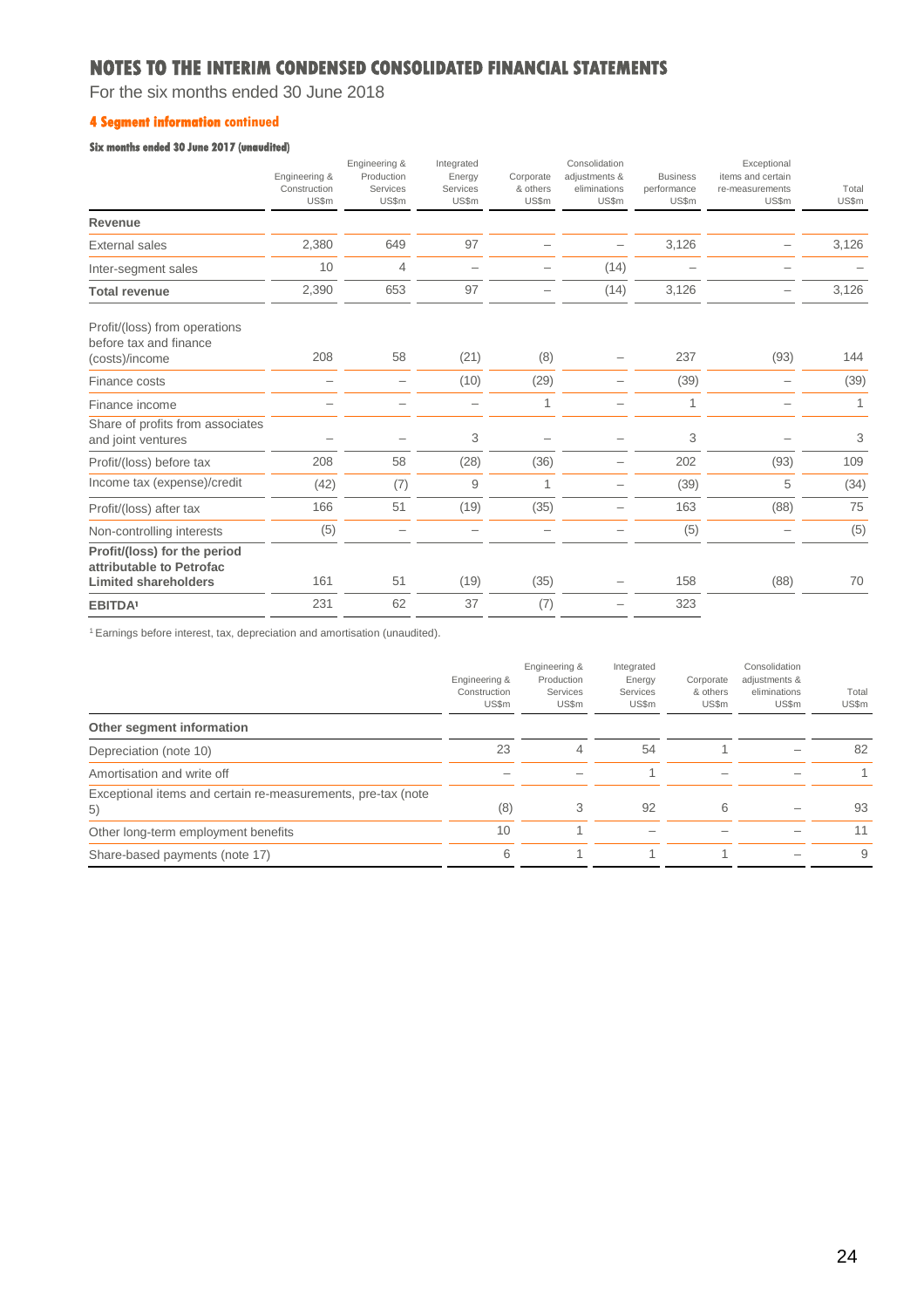#### **5 Exceptional items and certain re-measurements**

|                                                                                                         | Six months<br>ended 30 June<br>2018<br>Unaudited<br>US\$m | Six months<br>ended 30 June<br>2017<br>Unaudited<br>US\$m |
|---------------------------------------------------------------------------------------------------------|-----------------------------------------------------------|-----------------------------------------------------------|
| Impairment of assets                                                                                    | 244                                                       | 10                                                        |
| Forward rate movements in Kuwaiti dinar forward currency contracts in the E&C operating segment         | (1)                                                       | (8)                                                       |
| Group reorganisation and redundancy costs                                                               | 6                                                         |                                                           |
| Onerous leasehold property provisions                                                                   | 17                                                        | 1.                                                        |
| Other exceptional items                                                                                 | 13                                                        | $\overline{7}$                                            |
| Fair value re-measurements on receivable in respect of the development of the Greater Stella Area (GSA) |                                                           | 83                                                        |
|                                                                                                         | 279                                                       | 93                                                        |
| Foreign exchange translation gains on tax balances                                                      | (1)                                                       | (5)                                                       |
| Tax relief on exceptional items and certain re-measurements                                             | (71)                                                      |                                                           |
|                                                                                                         | (72)                                                      | (5)                                                       |
| Interim condensed consolidated income statement charge for the period                                   | 207                                                       | 88                                                        |

#### **Impairment of assets**

On 24 August 2018, the Group signed a Sale and Purchase Agreement ('SPA') with Ithaca Energy (UK) Limited ('Ithaca') to fully dispose of its shareholding in a wholly owned subsidiary Petrofac GSA Holdings Limited, which has operations in the North Sea (note 26). As a result, Management recognised a pre-tax impairment charge of US\$79m (post-tax US\$55m) for the six months ended 30 June 2018, based on the fair value of consideration receivable from Ithaca (six months ended 30 June 2017: pre-tax US\$nil, post-tax US\$nil). The transaction related to the Integrated Energy Services operating segment and has been treated as an adjusting event after the reporting period, since the fair value of consideration receivable under the SPA provided evidence of the conditions that effected the recoverable amount of the assets at end of the reporting period.

On 30 July 2018, the Group signed a Sale and Purchase Agreement ('SPA') with Perenco (Oil and Gas) International Limited ('Perenco') to dispose a 49% non-controlling interest relating to Group's operations in Mexico (note 26). As a result, Management recognised a pre-tax impairment charge of US\$157m (post-tax US\$110m) for the six months ended 30 June 2018, based on the fair value of consideration receivable from Perenco (six months ended 30 June 2017: pre-tax US\$nil, post-tax US\$nil). The impairment charge was allocated proportionately to property, plant and equipment and intangible assets. The transaction related to the Integrated Energy Services operating segment and has been treated as an adjusting event after the reporting period, since the fair value of consideration receivable under the SPA provided evidence of the conditions that effected the recoverable amount of the assets at end of the reporting period.

On 24 April 2018, the Group signed an Asset Purchase Agreement ('APA') with Shanghai Zhenhua Heavy Industries Co Ltd (the 'Purchaser'), for the disposal of the JSD6000 installation vessel (the 'vessel'). The disposal consideration comprised undiscounted net cash consideration of US\$167m and deferred consideration of US\$63m representing a 10% ownership interest in a Special Purpose Vehicle (SPV) that will own the vessel upon construction and commissioning by the Purchaser. The Group had received US\$92m at 30 June 2018, the remaining US\$75m comprises US\$70m relating to the transfer of Owner Furnished Equipment (OFE) and will be received in accordance with the APA. The transfer of OFE and receipt of the related proceeds is expected to be completed by April 2019. The balance of US\$5m will be received upon commissioning of the vessel, which is recognised as a non-current financial asset measured at amortised cost in the interim condensed consolidated statement of financial position. Disposal costs are estimated to be US\$20m, mainly comprising technical assistance to the Purchaser over the construction period and storage costs for the OFE. The disposal costs are incremental costs to the Group and are directly attributable to the disposal of the vessel. For six months ended 30 June 2018, a pre-tax loss on disposal of US\$8m, post-tax US\$8m (note 16) relating to the Engineering & Construction operating segment was recognised as an exceptional item in the interim condensed consolidated income statement (six months ended 30 June 2017: US\$8m, post-tax US\$8m recognised in the Integrated Energy Services operating segment associated with the FPSO Opportunity).

#### Oil price assumptions

For determining the recoverable amount of property, plant and equipment and intangible assets, Management has used forward curve oil prices of US\$78 per barrel for July to December 2018, US\$74 per barrel for 2019, US\$71 for January to June 2020. For later periods, the long-term planning oil price assumptions used were US\$75 per barrel for July 2020 and beyond (six months ended 30 June 2017: forward curve oil prices of US\$49 per barrel for July 2017 to June 2018 and US\$51 per barrel for the period July 2018 to June 2019. For later periods, the long-term planning oil price assumptions used were US\$70 per barrel for July to December 2019, and US\$75 per barrel for 2020 and beyond).

#### **Group reorganisation and redundancy costs**

The Group recognised staff redundancy costs of US\$6m (post-tax US\$6m) relating to the Engineering & Production Services operating segment (six months ended 30 June 2017: US\$nil, post-tax US\$nil).

#### **Onerous leasehold property provisions**

During the six months ended 30 June 2018, an onerous leasehold property provision of US\$17m (post-tax US\$17m) was recognised for the estimated future costs relating to vacant and underutilised leasehold office buildings in the UK for which leases expire between 2020 and 2028 (six months ended 30 June 2017: US\$1m, post-tax US\$1m).

#### **Other exceptional item**

Other exceptional items comprised US\$13m (post-tax US\$13m) of professional services fees relating to Corporate reporting segment (six months ended 30 June 2017: professional services fees of US6m, post-tax US\$6m and Mexican Production Enhancement Contract migration costs of US\$1m, post-tax US\$1m).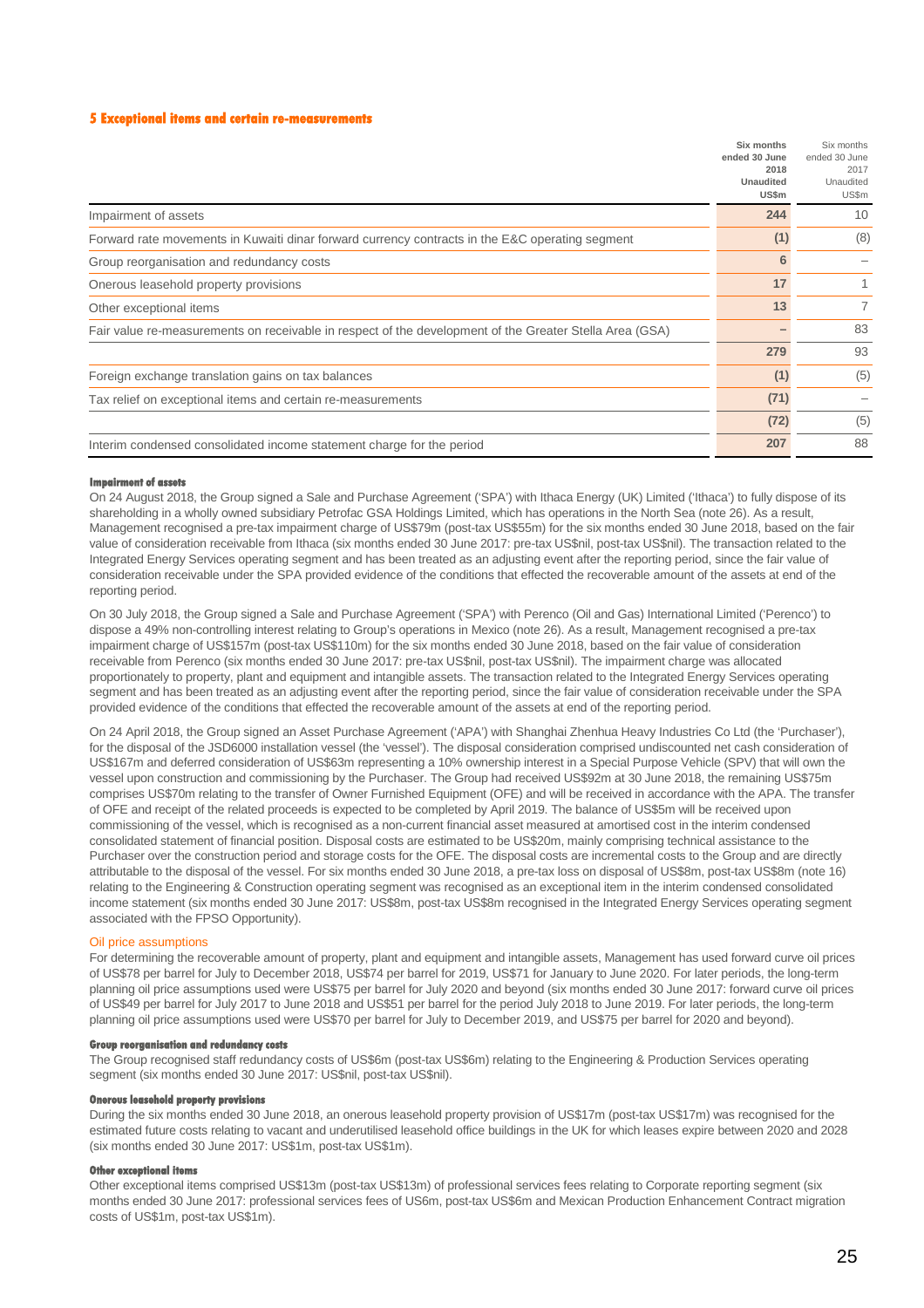For the six months ended 30 June 2018

#### **Fair value re-measure**

During the six months ended 30 June 2017, the Group recognised a pre-tax loss on fair value re-measurements of its loan receivable from Ithaca Energy in respect of the Greater Stella Area in the UK of US\$83m (post-tax US\$83m) in the Integrated Energy Services operating segment.

#### **Taxation**

US\$1m of foreign exchange gains on the translation of deferred tax balances denominated in Malaysia Ringgits have been recognised during the period in respect of the Group's assets in Malaysia (six months ended 30 June 2017: US\$5m).

### **6 Finance income**

Finance income increased US\$10m mainly due to discount unwinding of US\$6m (six months ended 30 June 2017: US\$nil) relating to the receivable from Greater Stella Area joint operation partners and US\$2m (six months ended 30 June 2017: US\$nil) relating to the Pánuco contingent consideration (note 12).

#### **7 Income tax**

Income tax expense or credit is recognised based on Management's best estimate of the income tax rate applicable to the profit or loss before tax for the interim period. The major components of the income tax expense or credit are as follows:

|                                                                                                   | *Business<br>performance<br>US\$m | Exceptional<br>items and certain<br>re-measurements<br>US\$m | Six months<br>ended<br>30 June<br>2018<br><b>Unaudited</b><br>US\$m | <b>Business</b><br>performance<br>US\$m | Exceptional<br>items and certain<br>re-measurements<br>US\$m | Six months<br>ended<br>30 June<br>2017<br>Unaudited<br>US\$m |
|---------------------------------------------------------------------------------------------------|-----------------------------------|--------------------------------------------------------------|---------------------------------------------------------------------|-----------------------------------------|--------------------------------------------------------------|--------------------------------------------------------------|
| <b>Current income tax</b>                                                                         |                                   |                                                              |                                                                     |                                         |                                                              |                                                              |
| Current income tax expense                                                                        | 60                                |                                                              | 60                                                                  | 121                                     |                                                              | 121                                                          |
| Adjustments in respect of previous periods                                                        | (1)                               |                                                              | (1)                                                                 |                                         |                                                              |                                                              |
| Deferred tax                                                                                      |                                   |                                                              |                                                                     |                                         |                                                              |                                                              |
| Relating to origination and reversal of<br>temporary differences                                  | (18)                              | (72)                                                         | (90)                                                                | (84)                                    | (5)                                                          | (89)                                                         |
| Adjustments in respect of previous periods                                                        |                                   |                                                              |                                                                     | $\overline{2}$                          |                                                              | 2                                                            |
| Income tax expense/(credit) reported in the<br>interim condensed consolidated income<br>statement | 41                                | (72)                                                         | (31)                                                                | 39                                      | (5)                                                          | 34                                                           |

\* This measurement is shown by Petrofac as a means of measuring underlying business performance, see note 2.

The Group's Business Performance effective tax rate for the six months ended 30 June 2018 was 18.1% (six months ended 30 June 2017: 19.3%) and Reported effective tax rate was negative 59.6% (six months ended 30 June 2017: negative 31.2%).

The Group's effective tax rate is dependent upon several factors, including the timing of profit recognition between the first and second halves of the year on contracts held, as well as the mix of jurisdictions in which contracts income is generated within the Engineering & Construction and the Integrated Energy Services operating segments.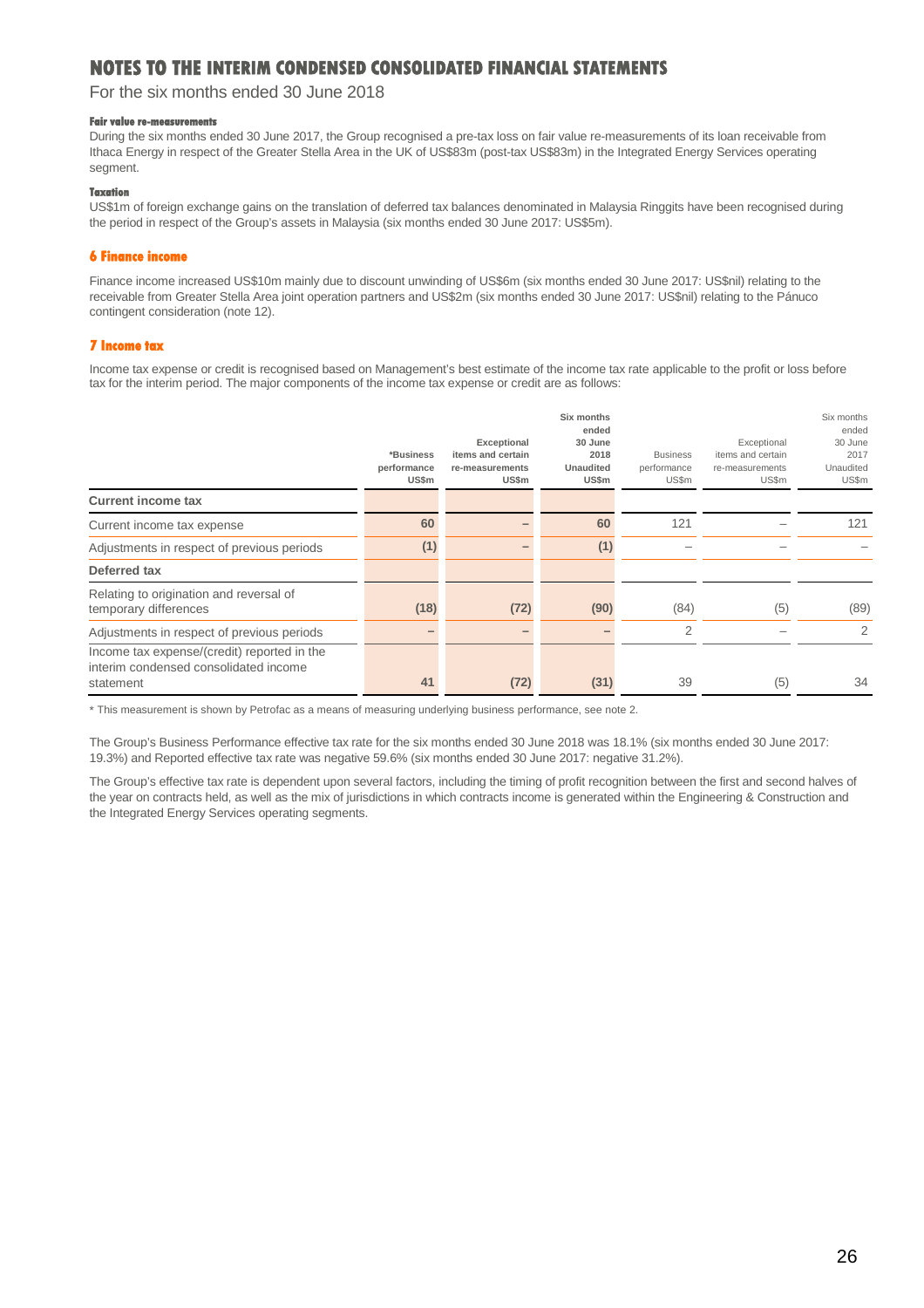#### **8 Earnings per share**

Basic earnings per share is calculated by dividing the profit for the period attributable to Petrofac Limited shareholders by the weighted average number of ordinary shares outstanding during the period.

Diluted earnings per share is calculated by dividing the profit attributable to Petrofac Limited shareholders, after adjusting for any dilutive effect, by the weighted average number of ordinary shares outstanding during the period, adjusted for the effects of ordinary shares granted under the share-based payment plans which are held in trust.

The following reflects the profit and share data used in calculating basic and diluted earnings per share:

|                                                                                                                     | Six months<br>ended | Six months<br>ended |
|---------------------------------------------------------------------------------------------------------------------|---------------------|---------------------|
|                                                                                                                     | 30 June             | 30 June             |
|                                                                                                                     | 2018<br>Unaudited   | 2017<br>Unaudited   |
|                                                                                                                     | US\$m               | US\$m               |
| Profit attributable to Petrofac Limited shareholders for basic and diluted earnings per share excluding exceptional |                     |                     |
| items and certain re-measurements                                                                                   | 190                 | 158                 |
| (Loss)/profit attributable to Petrofac Limited shareholders for basic and diluted earnings per share including      |                     |                     |
| exceptional items and certain re-measurements                                                                       | (17)                | 70                  |

|                                                                                                   | At 30 June<br>2018<br><b>Shares</b><br><b>Unaudited</b><br>million | At 30 June<br>2017<br>Shares<br>Unaudited<br>million |
|---------------------------------------------------------------------------------------------------|--------------------------------------------------------------------|------------------------------------------------------|
| Weighted average number of ordinary shares for basic earnings per share                           | 339                                                                | 340                                                  |
| Effect of dilutive potential ordinary shares granted under share-based payment plans <sup>1</sup> |                                                                    | 3                                                    |
| Adjusted weighted average number of ordinary shares for diluted earnings per share                | 339                                                                | 343                                                  |

<sup>1</sup> For the six months ended 30 June 2018, potentially issuable ordinary shares under the share-based payment plans are excluded from the diluted earnings per ordinary share calculation, as their inclusion would decrease the loss per ordinary share.

#### **9 Dividends paid and proposed**

|                                              | Six months<br>ended<br>30 June<br>2018<br><b>Unaudited</b> | Six months<br>ended<br>30 June<br>2017<br><b>Unaudited</b> |
|----------------------------------------------|------------------------------------------------------------|------------------------------------------------------------|
|                                              | US\$m                                                      | US\$m                                                      |
| Declared and paid during the period          |                                                            |                                                            |
| Equity dividends on ordinary shares:         |                                                            |                                                            |
| Final dividend for 2016: US\$0.438 per share |                                                            | 148                                                        |
| Final dividend for 2017: US\$0.253 per share | 88                                                         |                                                            |
|                                              | 88                                                         | 148                                                        |

The Company proposes an interim dividend of US\$0.127 per share which was approved by the Board of Directors on 28 August 2018 for payment on 19 October 2018.

#### **10 Property, plant and equipment**

The decrease in property, plant and equipment of US\$324m is mainly due to: impairment charge relating to Group's assets in Mexico of US\$154m (note 5); impairment charge relating to Group's assets in the North Sea of US\$79m; depreciation charge of US\$78m; reclassification of oil and gas assets in Tunisia to assets held for sale of US\$41m (note 16); and reclassification to receivable from Greater Stella Area (GSA) joint operation partners of US\$12m (note 12).

This decrease is partly offset by additions to oil and gas assets mainly comprising capital expenditure relating to GSA of US\$6m; Magallanes and Arenque Production Enhancement Contracts (PECs) of US\$5m; Santuario Production Sharing Contract (PSC) of US\$2m; reclassification from intangible assets, development expenditures and drilling inventory of US\$13m relating to the Group's assets in Malaysia (note 11) and; temporary camp facilities relating to two projects in the Engineering & Construction operating segment of US\$8m

#### **11 Intangible assets**

The decrease in intangible assets of US\$16m is mainly due to an impairment charge relating to the Group's assets in Mexico of US\$3m (note 5); reclassification of development expenditures and drilling inventory of US\$13m relating to the Group's assets in Malaysia to property, plant and equipment (note 10) and US\$1m relating to oil and gas assets in Tunisia which were reclassified to assets held for sale (note 16).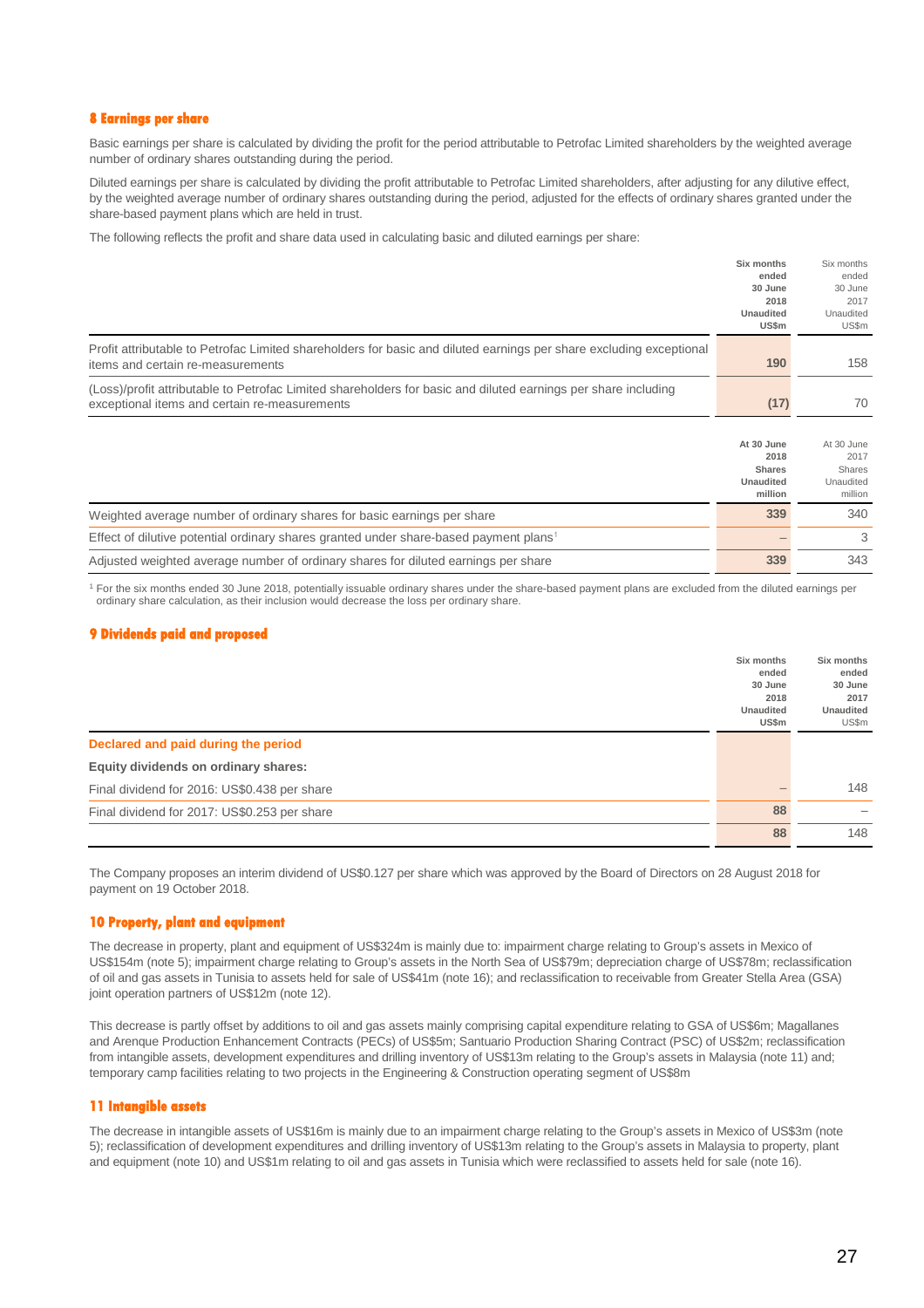For the six months ended 30 June 2018

### **12 Other financial assets and other financial liabilities**

| <b>Other financial assets</b>                                      | Classification                     | At 30 June<br>2018<br><b>Unaudited</b><br><b>US\$m</b> | At 31 December<br>2017<br>Audited<br>US\$m |
|--------------------------------------------------------------------|------------------------------------|--------------------------------------------------------|--------------------------------------------|
| Non-current                                                        |                                    |                                                        |                                            |
| Receivable from joint operation partners for finance leases        | Amortised cost                     | 272                                                    | 305                                        |
| Receivable from Greater Stella Area joint operation partners       | Amortised cost                     | 142                                                    | 124                                        |
| Pánuco contingent consideration                                    | Fair value through profit and loss | 51                                                     | 49                                         |
| Receivable from Shanghai Zhenhua Heavy Industries Co Ltd (note 16) | Amortised cost                     | 4                                                      |                                            |
| Forward currency contracts designated as hedges                    | Designated as cash flow hedges     | $\mathbf{1}$                                           | 23                                         |
| Restricted cash                                                    | Amortised cost                     | 1                                                      | 40                                         |
| Advances relating to provision for decommissioning liability       | Amortised cost                     | 12                                                     | 12                                         |
|                                                                    |                                    | 483                                                    | 553                                        |
| <b>Current</b>                                                     |                                    |                                                        |                                            |
| Receivable from joint operation partners for finance leases        | Amortised cost                     | 76                                                     | 76                                         |
| Pánuco contingent consideration                                    | Fair value through profit and loss | 39                                                     | 39                                         |
| Forward currency contracts designated as hedges                    | Designated as cash flow hedges     | 40                                                     | 21                                         |
| Forward currency contracts undesignated                            | Fair value through profit and loss | 23                                                     | 1                                          |
| Restricted cash                                                    | Amortised cost                     | 49                                                     | 9                                          |
|                                                                    |                                    | 227                                                    | 146                                        |
| Other financial liabilities                                        |                                    |                                                        |                                            |
| Non-current                                                        |                                    |                                                        |                                            |
| Finance lease creditors                                            | Loans and borrowings               | 388                                                    | 435                                        |
| Forward currency contracts designated as hedges                    | Designated as cash flow hedges     | 3                                                      | 8                                          |
|                                                                    |                                    | 391                                                    | 443                                        |
| <b>Current</b>                                                     |                                    |                                                        |                                            |
| Finance lease creditors                                            | Loans and borrowings               | 112                                                    | 112                                        |
| Forward currency contracts designated as hedges                    | Designated as cash flow hedges     | 20                                                     | 16                                         |
| Forward currency contracts undesignated                            | Fair value through profit and loss | 3                                                      | 9                                          |
| Oil derivative                                                     | Designated as cash flow hedges     |                                                        | $\overline{2}$                             |
| Interest payable                                                   | Amortised cost                     | 11                                                     | 12                                         |
|                                                                    |                                    | 146                                                    | 151                                        |

#### **Receivable from joint operation partners for finance leases**

The current and non-current receivable from joint operation partners represented the 70% gross up on the finance lease liability in respect of oil and gas facilities relating to the Group's assets in Malaysia that are included 100% in the Group's interim condensed consolidated statement of financial position. This treatment is necessary to reflect the legal position of the Group as the contracting counterparty for this lease. The Group's 30% share of this liability was US\$149m (31 December 2017: US\$163m).

#### **Receivable from Greater Stella Area joint operation partners**

The receivable from the Greater Stella Area (GSA) joint operation partners represented the discounted value of the long-term receivables due from the GSA joint operation partners, recognised from the acquisition of a 20% ownership interest in the GSA field in the North Sea, UK. The different elements of receivable are accounted for on an amortised cost basis using a post-tax discount rate between 8.5% and 9.5% with the unwinding interest income being recognised as finance income in the interim condensed consolidated income statement. During the period, US\$12m was reclassified from property plant and equipment to a receivable from GSA joint operation partners.

During the six months ended 30 June 2018, the Group recognised unwinding interest income of US\$6m (six months ended 30 June 2017: US\$nil).

#### **Pánuco contingent consideration**

A reconciliation of the fair value measurement of the Pánuco contingent consideration is presented below:

|                                   | At 30 June | At 31 December |
|-----------------------------------|------------|----------------|
|                                   | 2018       | 2017           |
|                                   | Unaudited  | Audited        |
|                                   | US\$m      | US\$m          |
| Opening balance                   | 88         |                |
| Initial recognition               |            | 85             |
| Unwinding of discount             |            | 3              |
| As at end of the reporting period | 90         | 88             |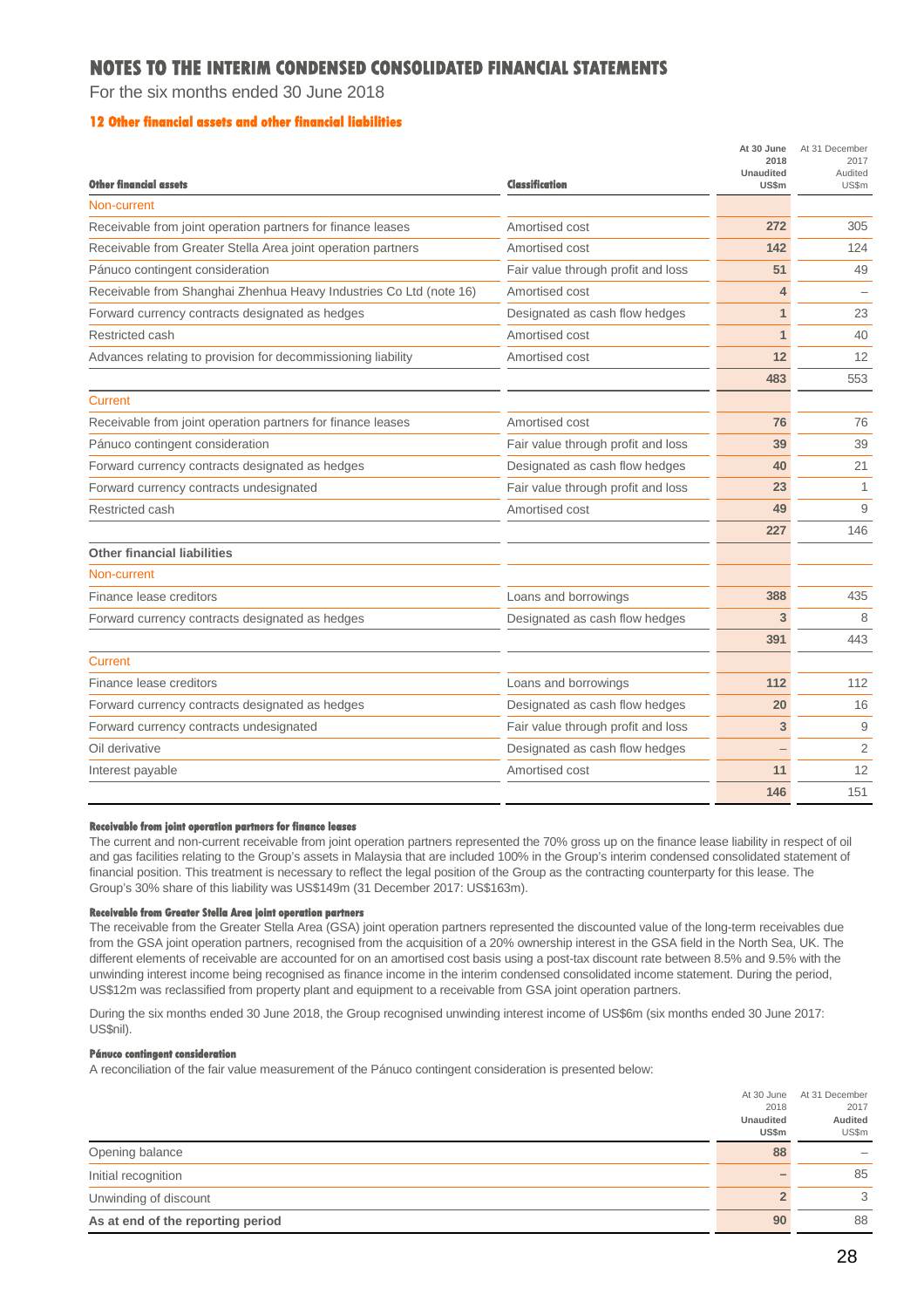A 100 basis point increase in discount rate would result in a reduction in fair value of Pánuco contingent consideration of US\$3m.

#### **Restricted cash**

Restricted cash comprises deposits with financial institutions and joint operation partners which secured various guarantees and performance bonds associated with the Group's operating activities. This cash will be released on the maturity of these guarantees and performance bonds.

#### **Advances relating to provision for decommissioning liability**

Advances relating to provision for decommissioning liability represents advance payments to PETRONAS for settling decommissioning liability, relating to the Group's assets in Malaysia, when they become due.

#### **Fair value me**

The following financial instruments are measured at fair value using the hierarchy below for determination and disclosure of their respective fair values:

Level 1: Unadjusted quoted prices in active markets for identical financial assets or liabilities

Level 2: Inputs other than quoted prices included within Level 1 that are observable for the asset or liability, either directly (i.e. as prices) or indirectly (i.e. derived from prices)

Level 3: Valuation techniques for which the lowest level input that is significant to the fair value measurement is unobservable

Set out below is a comparison of the carrying amounts and fair values of financial instruments as at:

|                                                                              | Level              | Carrying amount                              |                                         |                                              | Fair value                              |
|------------------------------------------------------------------------------|--------------------|----------------------------------------------|-----------------------------------------|----------------------------------------------|-----------------------------------------|
|                                                                              |                    | 30 June<br>2018<br><b>Unaudited</b><br>US\$m | 31 December<br>2017<br>Audited<br>US\$m | 30 June<br>2018<br><b>Unaudited</b><br>US\$m | 31 December<br>2017<br>Audited<br>US\$m |
| <b>Financial assets</b>                                                      |                    |                                              |                                         |                                              |                                         |
| Cash and short-term deposits                                                 | Level 2            | 712                                          | 967                                     | 712                                          | 967                                     |
| Restricted cash                                                              | Level 2            | 50                                           | 49                                      | 50                                           | 49                                      |
| Receivable from joint operation partners for finance leases                  | Level 2            | 348                                          | 381                                     | 348                                          | 381                                     |
| Receivable from Greater Stella Area joint operation partners                 | Level 2            | 142                                          | 124                                     | 142                                          | 124                                     |
| Pánuco contingent consideration                                              | Level 3            | 90                                           | 88                                      | 90                                           | 88                                      |
| Receivable from Shanghai Zhenhua Heavy Industries Co Ltd (note 16)           | Level 2            | $\overline{4}$                               | $\overline{\phantom{0}}$                | 4                                            |                                         |
| Euro forward currency contracts - designated as cash flow hedge              | Level 2            | 39                                           | 43                                      | 39                                           | 43                                      |
| Kuwaiti dinar forward currency contracts - designated as cash flow hedge     | Level 2            | $\overline{2}$                               | $\overline{\phantom{0}}$                | $\overline{2}$                               |                                         |
| Sterling forward currency contracts - designated as cash flow hedge          | Level 2            |                                              | 1                                       |                                              | $\mathbf{1}$                            |
| Euro forward currency contracts - undesignated                               | Level 2            | 3                                            | $\overline{\phantom{0}}$                | 3                                            |                                         |
| Sterling forward currency contracts - undesignated                           | Level 2            | 20                                           | 1                                       | 20                                           | $\mathbf{1}$                            |
| <b>Financial liabilities</b>                                                 |                    |                                              |                                         |                                              |                                         |
| Interest-bearing loans and borrowings                                        |                    |                                              |                                         |                                              |                                         |
| <b>Senior Notes</b>                                                          | Level 2            | 676                                          | 676                                     | 677                                          | 677                                     |
| Term Ioans                                                                   | Level 2            | 199                                          | 198                                     | 200                                          | 200                                     |
| <b>Revolving Credit Facility</b>                                             | Level 2            | 596                                          | 550                                     | 600                                          | 555                                     |
| <b>Export Credit Agency funding</b>                                          | Level 2            | 116                                          | 124                                     | 124                                          | 133                                     |
| <b>Bank overdrafts</b>                                                       | Level 2            | $\overline{7}$                               | 31                                      | $\overline{7}$                               | 31                                      |
| Finance lease creditors                                                      | Level 2            | 500                                          | 547                                     | 500                                          | 547                                     |
| Interest payable                                                             | Level 2            | 11                                           | 12                                      | 11                                           | 12                                      |
| Oil derivative                                                               | Level 2            |                                              | 2                                       |                                              | 2                                       |
| Euro forward currency contracts - designated as cash flow hedge              | Level 2            | 11                                           | 11                                      | 11                                           | 11                                      |
| Malaysian ringgit forward currency contracts - designated as cash flow hedge | Level <sub>2</sub> |                                              | 1                                       |                                              | $\mathbf{1}$                            |
| Kuwaiti dinar forward currency contracts - designated as cash flow hedge     | Level 2            | 12                                           | 12                                      | 12                                           | 12                                      |
| Euro forward currency contracts - undesignated                               | Level <sub>2</sub> | $\overline{2}$                               |                                         | $\overline{2}$                               |                                         |
| Sterling forward currency contracts – undesignated                           | Level 2            | $\overline{1}$                               | 9                                       | $\mathbf{1}$                                 | 9                                       |

The Group considers that the carrying amounts of trade and other receivables and trade and other payables approximate their fair values and are therefore excluded from the above table.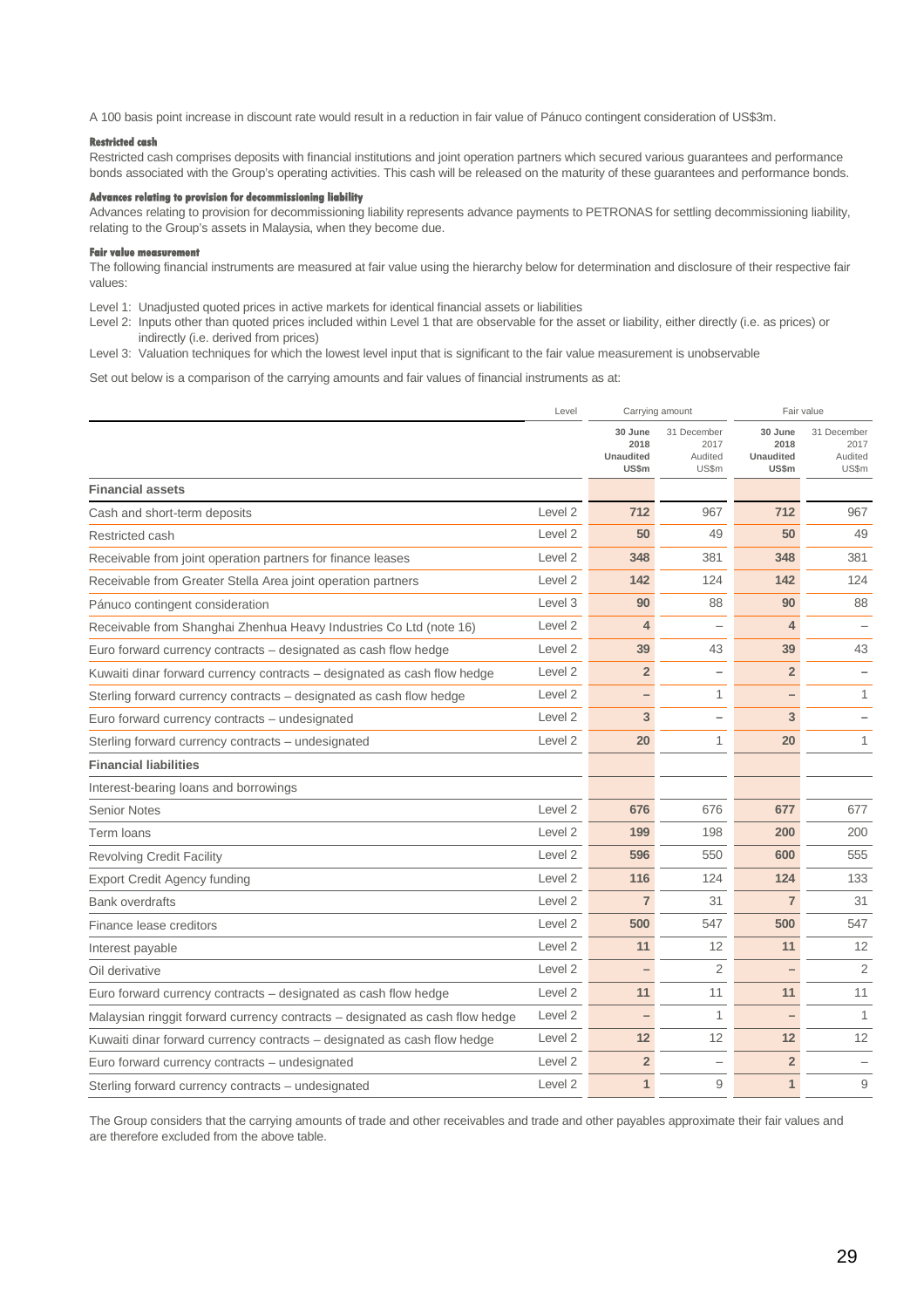For the six months ended 30 June 2018

### **12 Other financial assets and other financial liabilities continued**

The fair value of the financial assets and liabilities is included at the amount at which the instrument could be exchanged in a current transaction between willing parties, other than in a forced or liquidation sale.

The following methods and assumptions were used to estimate the fair values:

- The Group enters into derivative financial instruments with various counterparties, principally financial institutions with investment grade credit ratings. Derivatives valued using valuation techniques with market observable inputs are mainly foreign exchange forward contracts and oil derivatives. Externally provided sources of quoted market prices have been used to determine the fair values of forward currency contracts and oil derivatives.
- The fair values of long-term interest-bearing loans and borrowings and finance lease creditors are equivalent to their amortised costs determined as the present value of discounted future cash flows using the effective interest rate.
- On 22 August 2017, the Group disposed of its Pánuco Production Enhancement Contract (PEC) in Mexico to Schlumberger. The US\$90m carrying amount of the contingent consideration at 30 June 2018, classified on the interim condensed consolidated statement of financial position as a financial asset, was revalued with no fair value change recognised during the period. Schlumberger is in the process of negotiating migration terms (working interest and fiscal terms) of the PEC to a Production Sharing Agreement (PSC) with the relevant Mexican authorities. At the 30 June 2018, there was insufficient, objective evidence available to Management to definitively judge that the carrying amount of the contingent consideration could not be fully recovered. This is a significant accounting judgement made by Management to determine the fair value of the contingent consideration at 30 June 2018. A fair value loss would be recognised in the consolidated income statement if the migration terms achieved by Schlumberger do not trigger the expected contingent consideration earn out.

#### **13 Trade and other receivables**

|                                                  | 30 June<br>2018<br><b>Unaudited</b><br>US\$m | 31 December<br>2017<br>Audited<br>US\$m |
|--------------------------------------------------|----------------------------------------------|-----------------------------------------|
| Trade receivables                                | 868                                          | 1,108                                   |
| Retention receivables (note 14)                  |                                              | 379                                     |
| Advances provided to vendors and sub-contractors | 407                                          | 261                                     |
| Prepayments and deposits                         | 30                                           | 35                                      |
| Receivables from joint operation partners        | 95                                           | 96                                      |
| Other receivables                                | 166                                          | 141                                     |
|                                                  | 1,566                                        | 2,020                                   |

The decrease in trade receivables is mainly due to a reclassification of US\$169m, representing conditional rights to consideration, to contract assets at end of the reporting period (note 14); trade receivables of US\$9m relating to oil and gas assets in Tunisia which were reclassified to assets held for sale (note 16); and the receipt of final settlement relating to a project in the Engineering & Construction operating segment of US\$37m. At 30 June 2018, the Group had an expected credit loss provision of US\$23m (31 December 2017: US\$14m) against outstanding trade receivable balance of US\$891m.

The increase in advances provided to vendors and sub-contractors of US\$146m is mainly due to advances of US\$129m relating to two projects in the Engineering & Construction operating segment.

#### **14 Contract assets**

|                       | 30 June<br>2018    | 31 December<br>2017      |
|-----------------------|--------------------|--------------------------|
|                       | Unaudited<br>US\$m | Audited<br>US\$m         |
| Work in progress      | 1,741              | 2,223                    |
| Retention receivables | 336                | $\overline{\phantom{0}}$ |
| Accrued income        | 168                | –                        |
|                       | 2,245              | 2,223                    |

The decrease in work in progress during the period of US\$482m was mainly due to the offset of advances received from customers of US\$263m, previously classified within trade and other payables, against contract assets at end of the reporting period; a reduction of US\$42m as result of applying the input method at the date of initial application of IFRS 15 'Revenue from Contracts with Customers'; and a reduction in previously recognised variation order of US\$20m as a result of applying the variable consideration requirement of IFRS 15, see note 2 for details. At 30 June 2018, the Group had an expected credit loss provision of US\$7m (31 December 2017: US\$nil) against an outstanding work in progress balance of US\$1,748m.

At 30 June 2018, work in progress includes variation orders pending customer's approval of US\$464m (31 December 2017: US\$374m).

Retention receivables and accrued income of US\$369m and US\$169m respectively (note 13), representing conditional rights to consideration, previously classified within trade and other receivables, were reclassified to contract assets at end of the reporting period, see note 2 for details. At 30 June 2018, the Group had an expected credit loss provision of US\$34m (31 December 2017: US\$nil) and US\$1m (31 December 2017: US\$nil) against an outstanding retention receivable balance of US\$370m and an outstanding accrued income balance of US\$169m respectively.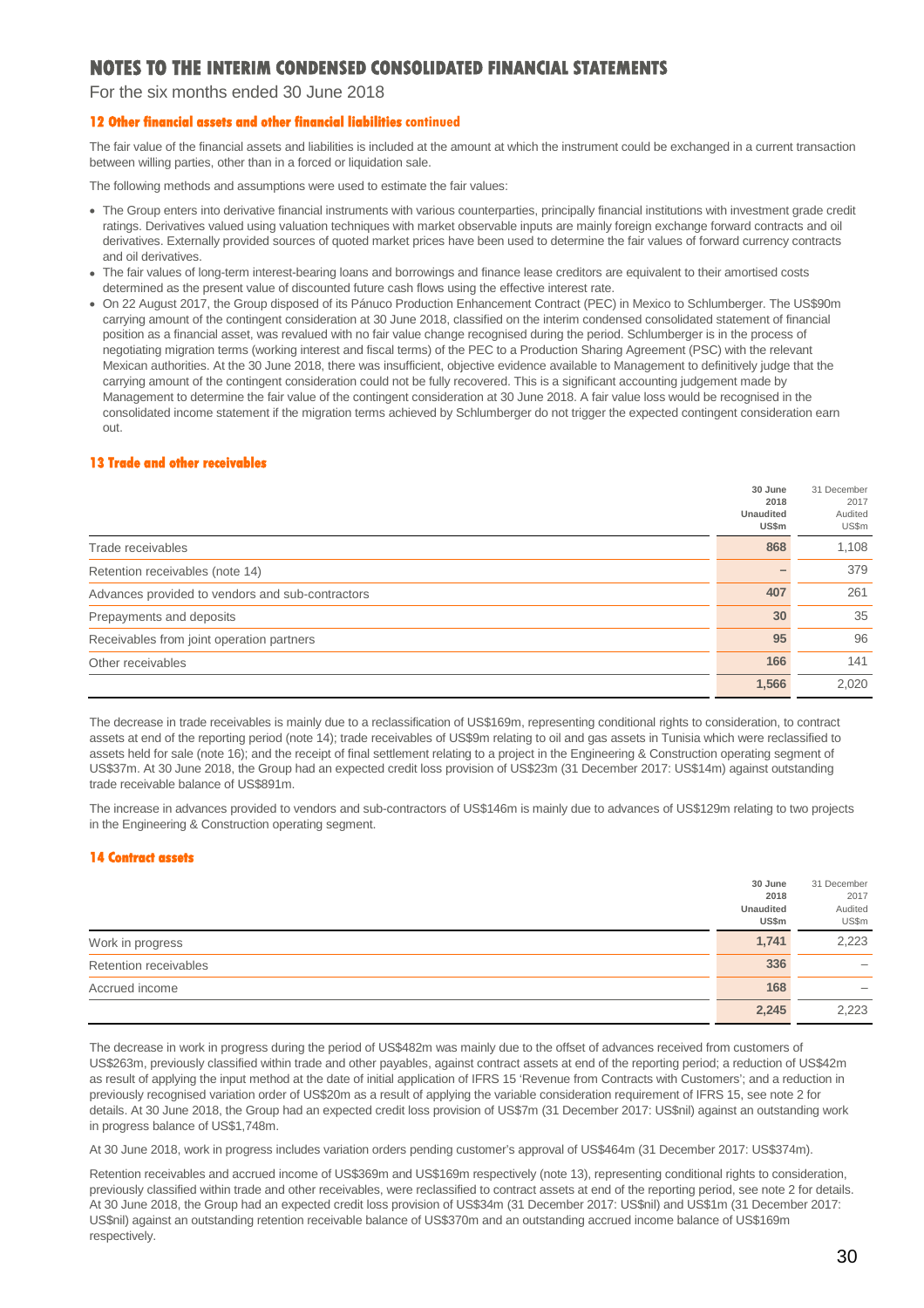#### **15 Cash and cash equivalents**

For the purposes of the interim condensed consolidated statement of cash flows, cash and cash equivalents comprise:

|                              | 30 June<br>2018<br><b>Unaudited</b><br>US\$m | 31 December<br>2017<br>Audited<br>US\$m |
|------------------------------|----------------------------------------------|-----------------------------------------|
| Cash at bank and in hand     | 492                                          | 808                                     |
| Short-term deposits          | 220                                          | 159                                     |
| Cash and short-term deposits | 712                                          | 967                                     |
| Bank overdrafts (note 19)    | (7)                                          | (31)                                    |
|                              | 705                                          | 936                                     |

### **16 Assets held for sale**

|                                                               | 30 June<br>2018<br><b>Unaudited</b><br>US\$m | 31 December<br>2017<br>Audited<br>US\$m |
|---------------------------------------------------------------|----------------------------------------------|-----------------------------------------|
| Assets held for sale                                          |                                              |                                         |
| Oil and gas assets in Tunisia                                 | 54                                           |                                         |
| JSD6000 installation vessel                                   | 63                                           | 217                                     |
|                                                               | 117                                          | 217                                     |
| Liabilities directly associated with the assets held for sale |                                              |                                         |
| Oil and gas assets in Tunisia                                 | 29                                           |                                         |
|                                                               | 29                                           |                                         |

#### **Oil and gas assets in Tunisia**

On 28 June 2018, the Group signed an Asset Purchase Agreement (APA) with Perenco Tunisia Oil and Gas Limited (the 'Purchaser') to dispose of its oil and gas assets in Tunisia (the 'O&G assets'). Management expects the effective date of the transaction to occur during the second half of 2018. The fair value less cost of disposal is expected to be higher than the carrying amount of the O&G assets. The disposal relates to the Integrated Energy Services operating segment. The assets and liabilities shown below were reclassified as held for sale at end of the reporting period:

|                                                               | 30 June<br>2018<br><b>Unaudited</b><br>US\$m |
|---------------------------------------------------------------|----------------------------------------------|
| Assets held for sale                                          |                                              |
| Property, plant and equipment (note 10)                       | 41                                           |
| Intangible assets (note 11)                                   | $\mathbf{1}$                                 |
| Inventories                                                   | 3                                            |
| Trade and other receivables (note 13)                         | 9                                            |
|                                                               | 54                                           |
| Liabilities directly associated with the assets held for sale |                                              |
| Provisions                                                    | 5                                            |
| Deferred tax liabilities                                      | 18                                           |
| Trade and other payables (note 21)                            | $\overline{2}$                               |
| Income tax payable                                            | $\overline{4}$                               |
|                                                               | 29                                           |

On 28 June 2018, the Purchaser paid a deposit of US\$6m relating to the disposal transaction that was recognised as a liability at 30 June 2018 and was included as a cash inflow within investing activities in the interim condensed consolidated statement of cash flows.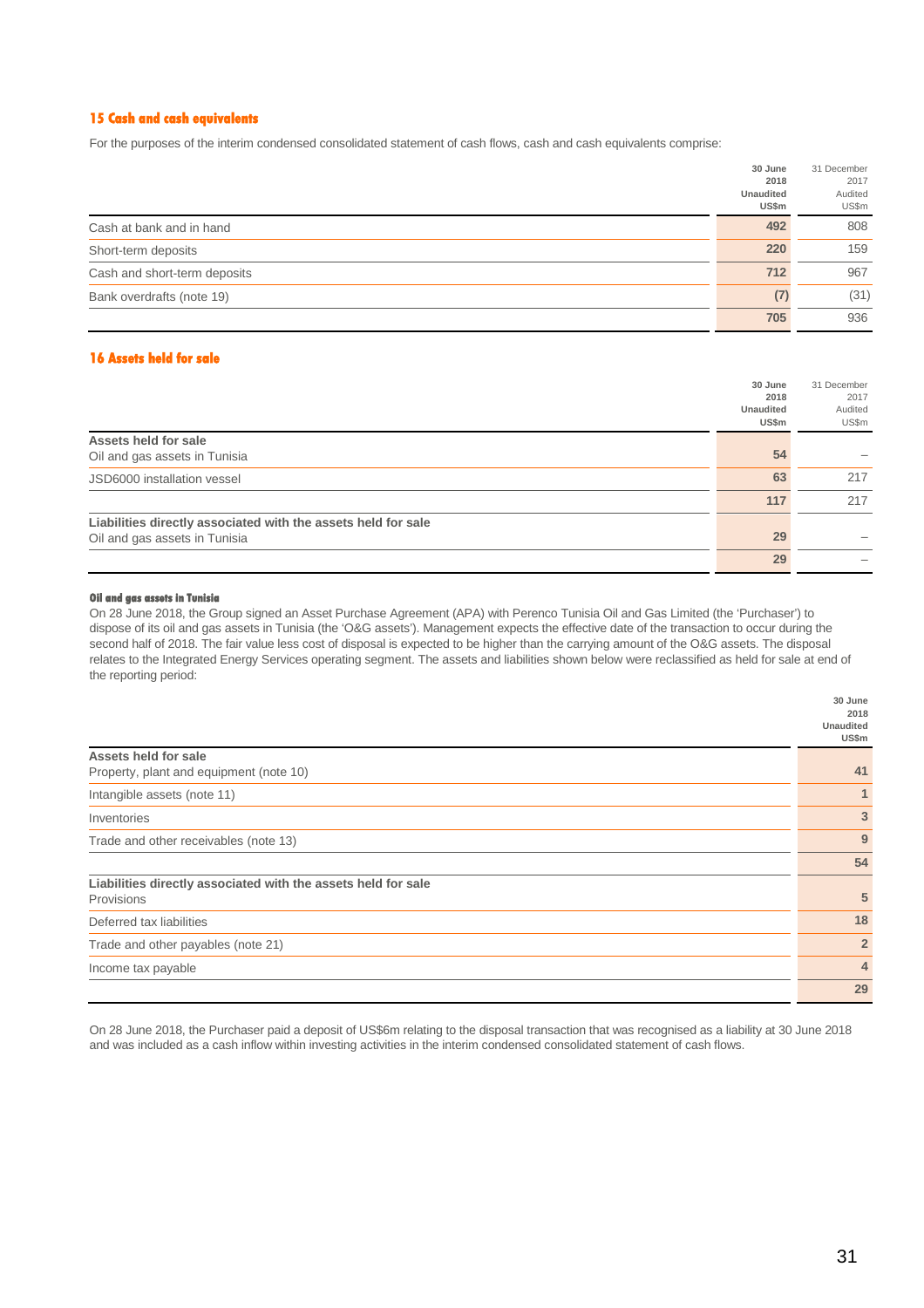For the six months ended 30 June 2018

### **16 Assets held for sale continued**

#### **JSD6000 installation vessel**

On 24 April 2018, the Group signed an Asset Purchase Agreement (APA) with Shanghai Zhenhua Heavy Industries Co Ltd (the 'Purchaser'), for the disposal of the JSD6000 installation vessel (the 'vessel'). The disposal consideration comprised undiscounted net cash consideration of US\$167m and deferred consideration of US\$63m representing a 10% ownership interest in a Special Purpose Vehicle (SPV) that will own the vessel upon construction and commissioning by the Purchaser. It is estimated that construction and commissioning of the vessel will be completed by mid-2021. Disposal costs are estimated to be US\$20m, mainly comprising technical assistance to the Purchaser over the construction period and storage costs for the Owner Furnished Equipment (OFE). The disposal costs are incremental costs to the Group and are directly attributable to the disposal of the vessel.

US\$92m was received by the Group at 30 June 2018, the remaining US\$75m comprises US\$70m relating to the transfer of OFE and will be received in accordance with the APA. The transfer of OFE and receipt of the related proceeds is expected to be completed by April 2019. The balance of US\$5m will be received upon commissioning of the vessel, which is recognised as a non-current financial asset measured at amortised cost in the interim condensed consolidated statement of financial position (note 12).

The deferred consideration of US\$63m, being a contractual right to the Group, is recognised as a non-current asset in the interim condensed consolidated statement of financial position. The deferred consideration was initially measured and recognised at fair value and will be subsequently measured at fair value through profit or loss with any fair value gain and loss recognised as an exceptional item in the consolidated income statement. The fair value of the deferred consideration took into consideration, amongst other factors, an independent broker's valuation of the vessel, (a Level 3 measurement of the 'fair value hierarchy' contained within IFRS 13 'Fair value measurement'). A 10% decrease in the valuation of the vessel would result in an impairment charge of US\$6m.

The fair value of deferred consideration, with Management's current involvement and recent discussions with the Purchaser, is based on the assumption that the Purchaser has the intent and the required capabilities to complete the construction and commissioning of the vessel within the due timeframe. At each reporting date, Management will review its judgement to assess the ability of the Purchaser to complete the construction and commissioning of the vessel and under such circumstances that may impair the Purchaser's ability to complete these activities, an impairment charge would be recognised in the consolidated income statement.

For six months ended 30 June 2018, a loss on disposal of US\$8m relating to the Engineering and Construction operating segment was recognised as an exceptional item in the interim condensed consolidated income statement as follows:

|                                                                                                       | US\$m                   |
|-------------------------------------------------------------------------------------------------------|-------------------------|
| Cash consideration received at 30 June 2018                                                           | 92                      |
| Amounts receivable relating to transfer of OFE to the Purchaser                                       |                         |
| Present value of cash consideration receivable upon commissioning (note 12)                           | $\overline{\mathbf{4}}$ |
| Fair value of deferred consideration                                                                  | 63                      |
| <b>Less:</b> present value of disposal costs <sup>1</sup>                                             | (20)                    |
| Fair value of consideration, net of disposal costs                                                    | 146                     |
| <b>Less:</b> carrying amount of asset held for sale derecognised at the time of disposal <sup>2</sup> | (154)                   |
| Loss on disposal (note 5)                                                                             | (8)                     |

<sup>1</sup> Net disposal costs of US\$5m were paid in cash at 30 June 2018. The balance disposal cost of US\$15m was recognised as a provision in the interim condensed consolidated statement of financial position.

<sup>2</sup> The balance US\$63m represents carrying amount of OFE for which the control has not yet been transferred to the Purchaser.

#### **17 Treasury shares and share-based payment plans**

During the period, the Company acquired 5,004,680 (six months ended 30 June 2017: 3,406,314; year ended 31 December 2017: 3,406,314) of its own shares at a cost of US\$37m (six months ended 30 June 2017: US\$39m; year ended 31 December 2017: US\$39m) for the purpose of making awards under the Group's employee share schemes and these shares have been classified in the interim condensed consolidated statement of financial position as treasury shares within equity. In addition, during the period 2,917,807 (six months 30 June 2017: 2,550,181; year ended 31 December 2017: 3,112,413) shares (including 329,925 accrued dividend shares) with a cost of US\$36m (six months ended 30 June 2017: US\$35m; year ended 31 December 2017: US\$42m) were transferred out of the Employee Benefit Trust on vesting of various employee share-based payment plans.

The Group has recognised an expense in the interim condensed consolidated income statement for the period to 30 June 2018 relating to employee share-based incentives of US\$6m (six months ended 30 June 2017: US\$9m; year ended 31 December 2017:US\$19m), which has been transferred to the reserve for share-based payments. This charge covers shares granted in relation to the existing Deferred Bonus, Performance and Restricted Share Plans. In addition, US\$15m of the remaining bonus liability accrued for the year ended 31 December 2017 (six months ended 30 June 2017: 2016 bonus of US\$14m; year ended 31 December 2017: 2016 bonus of US\$16m) which has been voluntarily elected or mandatorily obliged to be settled in shares granted during the period has been transferred to the reserve for share-based payments.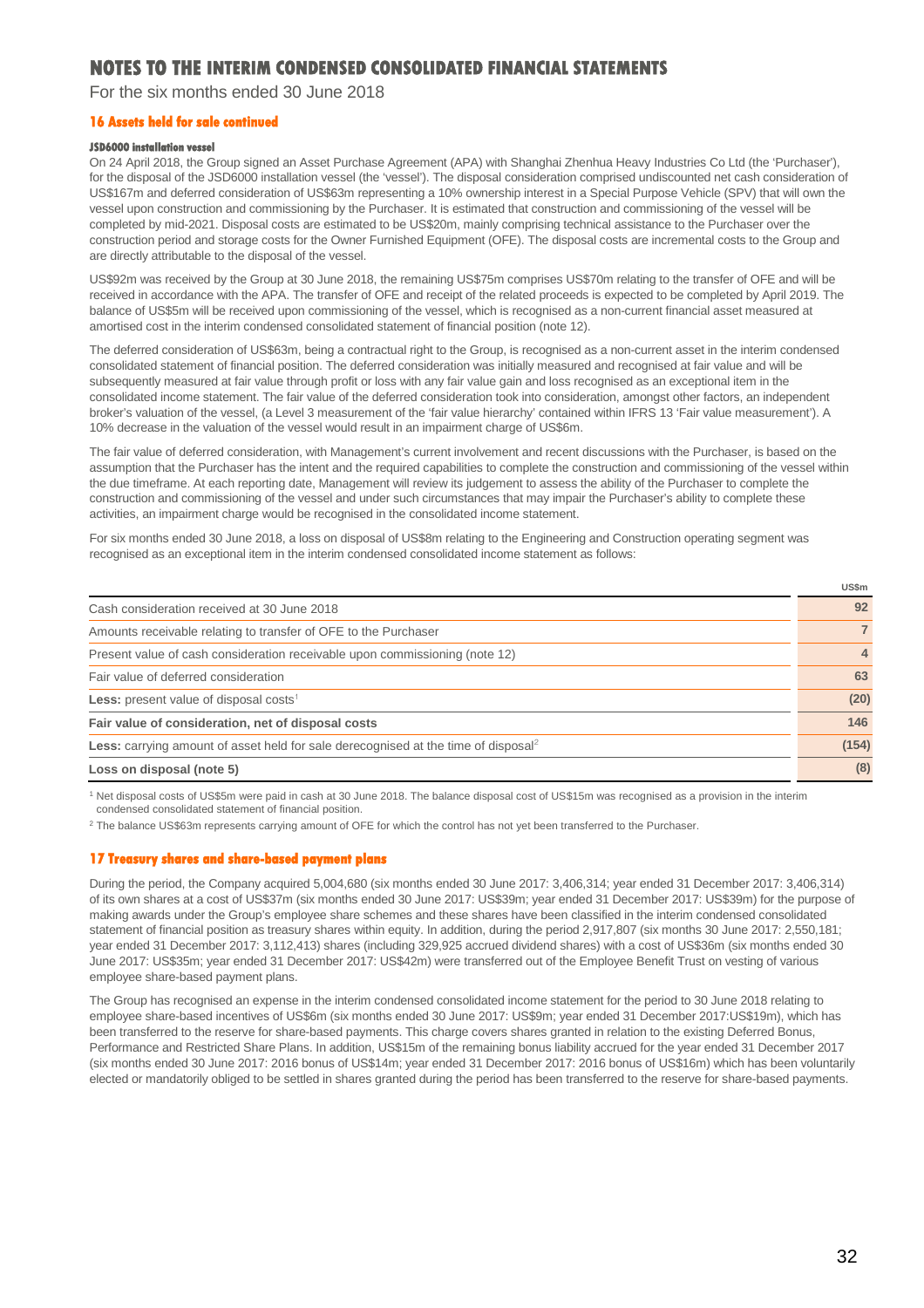#### **18 Other reserves**

|                                                                                                 | Net unrealised<br>gains/(losses)<br>on derivatives<br>US\$m | Foreign currency<br>translation<br>US\$m | Reserve for<br>share-based<br>payments<br>US\$m | Total<br>US\$m |
|-------------------------------------------------------------------------------------------------|-------------------------------------------------------------|------------------------------------------|-------------------------------------------------|----------------|
| Balance at 1 January 2017 (audited)                                                             | (19)                                                        | (9)                                      | 89                                              | 61             |
| Net losses on maturity of cash flow hedges recycled in the year                                 | 13                                                          |                                          |                                                 | 13             |
| Net changes in fair value of derivatives and financial assets designated as cash<br>flow hedges | 46                                                          |                                          |                                                 | 46             |
| Foreign currency translation                                                                    |                                                             | (9)                                      |                                                 | (9)            |
| Share-based payments charge (note 17)                                                           |                                                             | ÷                                        | 19                                              | 19             |
| Transfer during the year (note 17)                                                              |                                                             |                                          | 16                                              | 16             |
| Shares vested during the year                                                                   |                                                             | $\overline{\phantom{0}}$                 | (38)                                            | (38)           |
| Income tax on share-based payments reserve                                                      |                                                             |                                          | 1                                               | 1              |
| Balance at 31 December 2017 (audited)                                                           | 40                                                          | (18)                                     | 87                                              | 109            |
| Attributable to:                                                                                |                                                             |                                          |                                                 |                |
| Petrofac Limited shareholders                                                                   | 41                                                          | (18)                                     | 87                                              | 110            |
| Non-controlling interests                                                                       | (1)                                                         |                                          |                                                 | (1)            |
| Balance at 31 December 2017 (audited)                                                           | 40                                                          | (18)                                     | 87                                              | 109            |
| Balance at 1 January 2018 (audited)                                                             | 40                                                          | (18)                                     | 87                                              | 109            |
| Net gains on maturity of cash flow hedges recycled in the period                                | (3)                                                         | L.                                       |                                                 | (3)            |
| Net changes in fair value of derivatives and financial assets designated as cash<br>flow hedges | 10                                                          | $\overline{\phantom{0}}$                 | $\overline{\phantom{0}}$                        | 10             |
| Foreign currency translation                                                                    |                                                             | 6                                        |                                                 | 6              |
| Share-based payments charge (note 17)                                                           |                                                             |                                          | 6                                               | 6              |
| Transfer during the period (note 17)                                                            |                                                             |                                          | 15                                              | 15             |
| Shares vested during the period                                                                 |                                                             | $\overline{\phantom{0}}$                 | (32)                                            | (32)           |
| Income tax on share-based payments reserve                                                      |                                                             |                                          | (2)                                             | (2)            |
| Balance at 30 June 2018 (unaudited)                                                             | 47                                                          | (12)                                     | 74                                              | 109            |
| Attributable to:                                                                                |                                                             |                                          |                                                 |                |
| Petrofac Limited shareholders                                                                   | 47                                                          | (12)                                     | 74                                              | 109            |
| Non-controlling interests                                                                       |                                                             |                                          |                                                 |                |
| Balance at 30 June 2018 (unaudited)                                                             | 47                                                          | (12)                                     | 74                                              | 109            |

<sup>1</sup> Includes US\$32m relating to shares vested during the six months ended 30 June 2017.

The forward currency points element and ineffective portion of derivative financial instruments relating to forward currency contracts amounting to US\$1m loss (six months ended 30 June 2017: US\$2m gain) have been recognised in cost of sales.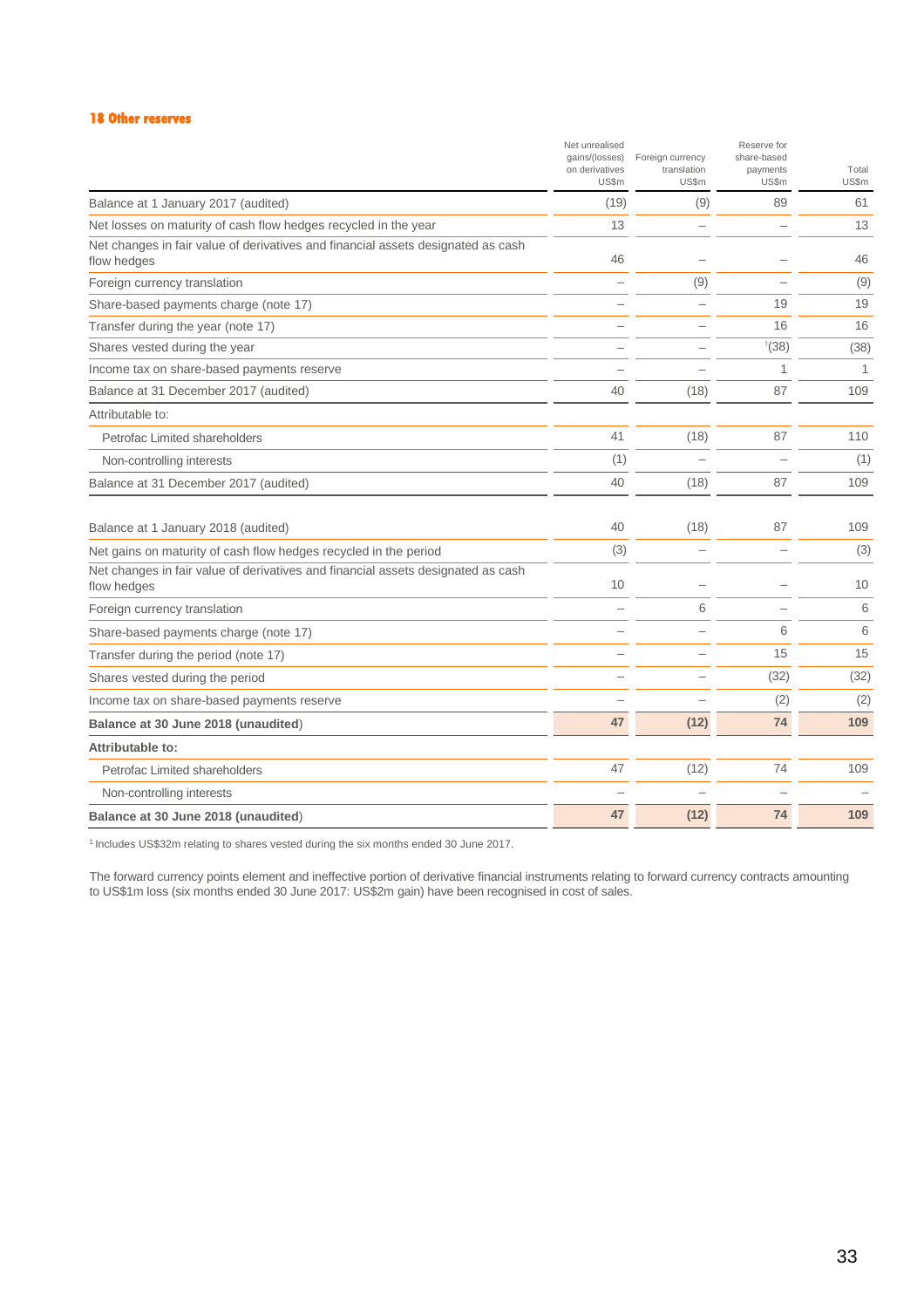For the six months ended 30 June 2018

#### **19 Interest-bearing loans and borrowings**

|                                                                                                             | 30 June<br>2018           | 31 December<br>2017 |
|-------------------------------------------------------------------------------------------------------------|---------------------------|---------------------|
|                                                                                                             | <b>Unaudited</b><br>US\$m | Audited<br>US\$m    |
| Non-current                                                                                                 |                           |                     |
| Revolving Credit Facility (RCF)                                                                             | 600                       | 555                 |
| Export Credit Agency funding (SACE and UKEF Facilities)                                                     | 106                       | 115                 |
| Term loans                                                                                                  | 100                       | 200                 |
|                                                                                                             | 806                       | 870                 |
| <b>Less:</b> Debt acquisition costs net of accumulated amortisation and effective interest rate adjustments | (14)                      | (16)                |
|                                                                                                             | 792                       | 854                 |
| <b>Current</b>                                                                                              |                           |                     |
| <b>Senior Notes</b>                                                                                         | 677                       | 677                 |
| Export Credit Agency funding (SACE and UKEF Facilities)                                                     | 18                        | 18                  |
| Term loans                                                                                                  | 100                       |                     |
| <b>Bank overdrafts</b>                                                                                      | $\overline{7}$            | 31                  |
|                                                                                                             | 802                       | 726                 |
| <b>Less:</b> Debt acquisition costs net of accumulated amortisation and effective interest rate adjustments | $\overline{\phantom{a}}$  | (1)                 |
|                                                                                                             | 802                       | 725                 |
| Total interest-bearing loans and borrowings                                                                 | 1,594                     | 1,579               |

Details of the Group's interest-bearing loans and borrowings are as follows:

#### **Senior Notes**

The Group has an outstanding aggregate principal amount of US\$677m Senior Notes due in second half of 2018. The Group pays interest on the Senior Notes at an annual rate equal to 3.40% of the outstanding principal amount. Interest on the Senior Notes is payable semi-annually in arrears in April and October each year.

#### **Revolving Credit Facility**

The Group has a US\$1,200m committed Revolving Credit Facility with a syndicate of international banks, which is available for general corporate purposes. US\$200m of the facility will mature in June 2020. The remaining US\$1,000m will mature in June 2021. As at 30 June 2018, US\$600m was drawn under this facility (31 December 2017: US\$555m).

Interest is payable on the drawn balance of the facility and in addition utilisation fees are payable depending on the level of utilisation.

#### **Export Credit Agency funding**

In 2015, the Group entered into two term loan facilities guaranteed, respectively, by the Italian Export Credit Agency (SACE) and the UK Export Credit Agency (UKEF). Both facilities amortise over eight and a half years ending in 2025. As at 30 June 2018, US\$46m was drawn under the SACE facility (31 December 2017: US\$50m) and US\$78m was drawn under the UKEF facility (31 December 2017: US\$83m). No further drawings can be made from these facilities.

#### **Term loans**

In August 2017, the Group entered into two new term loans of US\$100m each, scheduled to mature in February 2019 and August 2019 respectively.

In August 2018, after the end of reporting period, the Group entered into three new bank facilities, denominated in United States dollar and Arab Emirates Dirham, totalling US\$300m. US\$75m will mature in February 2020, with an extension of six months exercisable at the Group's option. The balance will mature in August 2020.

#### **Bank overdrafts**

Bank overdrafts are drawn down in United States dollar and sterling denominations to meet the Group's working capital requirements. These are repayable on demand.

The Revolving Credit Facility, the Export Credit Agency loans facilities and the term loans (together, the Senior Loans) are subject to two financial covenants relating to leverage and interest cover. The Group was in compliance with these covenants for the period ending 30 June 2018.

The Senior Loans and the Senior Notes (together, the Senior Facilities) are senior unsecured obligations of the Company and will rank equally in right of payment with each other and with the Company's other existing and future unsecured and unsubordinated indebtedness. Petrofac International Ltd and Petrofac International (UAE) LLC irrevocably and unconditionally guarantee, jointly and severally, the due and prompt payment of all amounts at any time becoming due and payable in respect of the Senior Facilities.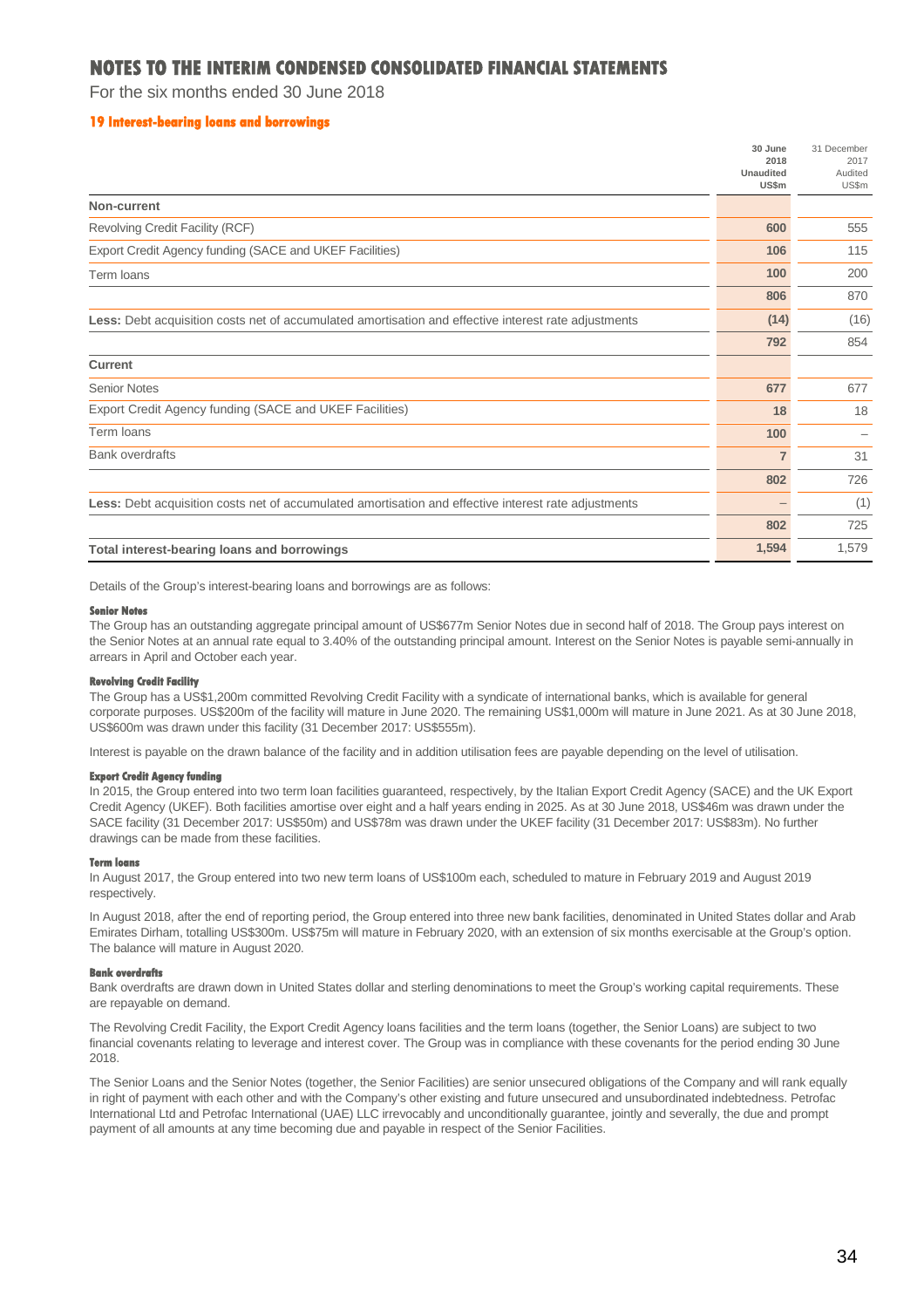#### **20 Provisions**

The increase in non-current provisions is mainly due to an additional operating lease provision of US\$17m recognised during the period as an exceptional item in the interim condensed consolidated income statement and relates to the Engineering & Production Services operating segment (note 5).

The increase in current provisions is mainly due to US\$9m provided by the Group relating to warranty work to be performed on a contract in the Engineering & Production Services operating segment and US\$11m relates to a disposal cost provision associated with the disposal of JSD6000 installation vessel (note 16).

#### **21 Trade and other payables**

|                                  | 30 June<br>2018<br><b>Unaudited</b><br>US\$m | 31 December<br>2017<br>Audited<br>US\$m |
|----------------------------------|----------------------------------------------|-----------------------------------------|
| Trade payables                   | 422                                          | 419                                     |
| Advances received from customers |                                              | 536                                     |
| Accrued expenses                 | 436                                          | 499                                     |
| Other taxes payable              | 70                                           | 67                                      |
| Other payables                   | 162                                          | 154                                     |
|                                  | 1,090                                        | 1,675                                   |

The decrease in advances received from customers of US\$536m is mainly due to the offset against contract progress billings of US\$160m; offset against work in progress of US\$263m (note 14); and US\$211m was reclassified to contract liabilities at end of the reporting period, see note 2 for details. These decreases were partly offset by new advances received from customers of US\$91m in respect of a new project awarded in the Engineering & Construction operating segment and US\$7m in respect of a new project awarded in the Engineering & Production Services operating segment.

Trade and other payables of US\$2m relating to the disposal of oil and gas assets in Tunisia were reclassified to assets held for sale (note 16).

#### **22 Contract liabilities**

|                                                    | 30 June          | 31 December |
|----------------------------------------------------|------------------|-------------|
|                                                    | 2018             | 2017        |
|                                                    | <b>Unaudited</b> | Audited     |
|                                                    | <b>US\$m</b>     | US\$m       |
| Billings in excess of costs and estimated earnings | 209              | 198         |
| Advances received from customers (note 21)         | 211              |             |
|                                                    | 420              | 198         |

#### **23 Accrued contract expenses**

The decrease in accrued contract expenses of US\$359m is mainly due to higher payment milestones relating to vendors and subcontractors achieved during the period in the Engineering & Construction operating segment.

#### **24 Related party transactions**

The interim condensed consolidated financial statements include the financial statements of Petrofac Limited and its subsidiaries. Petrofac Limited is the ultimate parent entity of the Group.

The following table provides the total amount of transactions which have been entered into with related parties:

|                |                  | Amounts owed | Amounts owed |
|----------------|------------------|--------------|--------------|
|                |                  | by related   | to related   |
|                |                  | parties      | parties      |
|                |                  | US\$m        | US\$m        |
|                | 30 June 2018     |              |              |
| Joint ventures | (unaudited)      |              |              |
|                | 30 December 2017 |              |              |
|                | (audited)        |              |              |

All sales to and purchases from related parties are conducted on an arm's length basis and are approved by the operating segment's management.

All related party balances will be settled in cash.

Purchases in respect of other Directors' interests of US\$246,000 (six months ended 30 June 2017: US\$35,000) reflect the market rate based costs of services of a company rendered to projects in the Engineering & Production Services operating segment, which is owned by an offshore trust of which the Chief Executive of the Group is a beneficiary.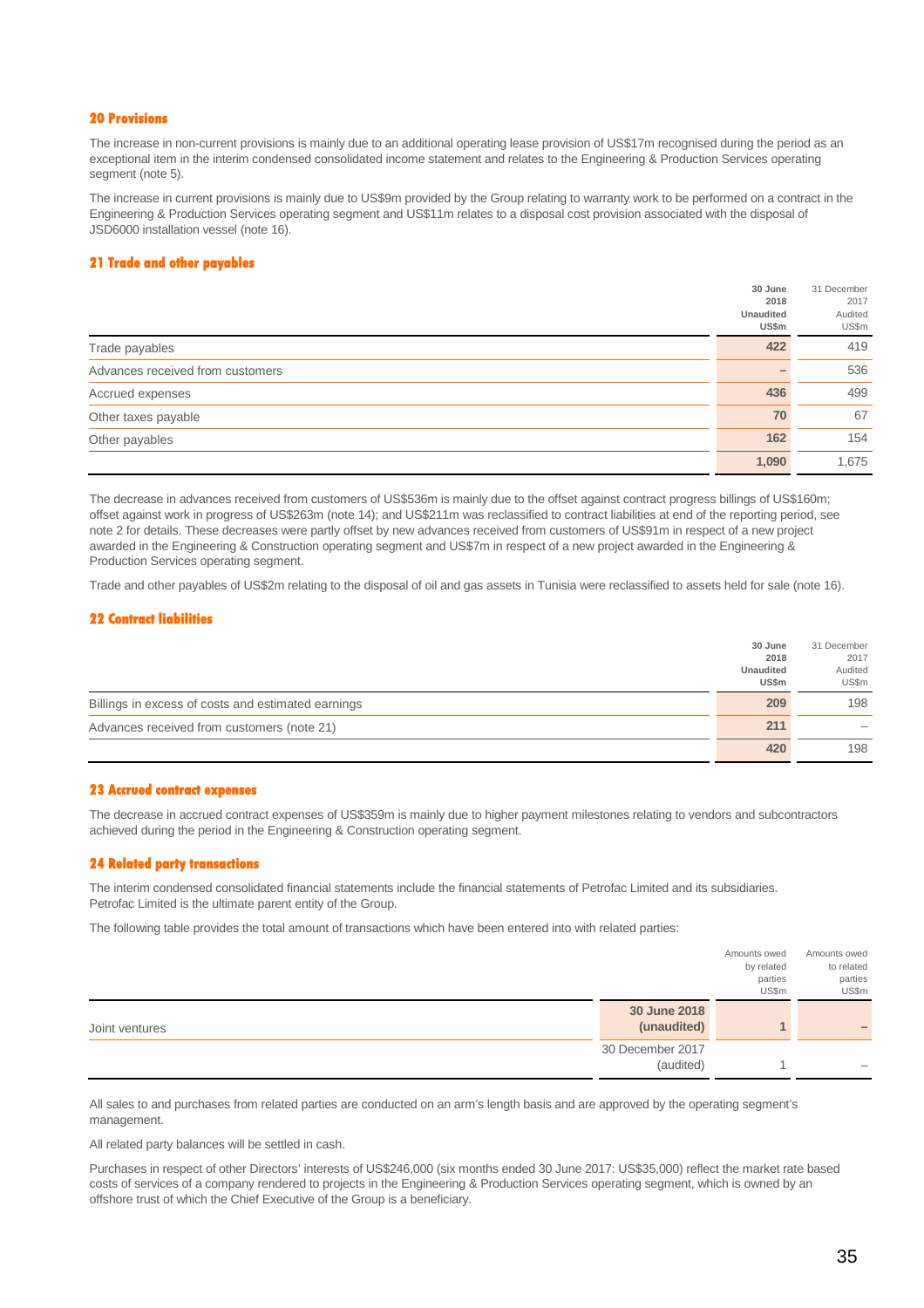For the six months ended 30 June 2018

#### **25 Commitments and contingent liabilities**

#### **Capital commitments**

At 30 June 2018 the Group had capital commitments of US\$32m (31 December 2017: US\$48m).

Included in the US\$32m of commitments are:

|                                                                                  | 30 June          | 31 December |
|----------------------------------------------------------------------------------|------------------|-------------|
|                                                                                  | 2018             | 2017        |
|                                                                                  | <b>Unaudited</b> | Audited     |
|                                                                                  | <b>US\$m</b>     | US\$m       |
| Production Enhancement Contracts (PEC) in Mexico                                 | 19               | 18          |
| Appraisal and development expenditure relating to the Group's assets in Malaysia | 10               | 13          |
| Costs in respect of Greater Stella Area Field development in the North Sea       |                  | 12          |
| Commitments in respect of the construction of a new training centre in Oman      |                  | 5           |

#### **Contingent liabilities**

As described in pages 6, 7, 31, 66 and 78 of the 2017 Annual Report, on 12 May 2017, the UK Serious Fraud Office (SFO) announced an investigation into the activities of Petrofac, its subsidiaries, and their officers, employees and agents for suspected bribery, corruption, and/or money laundering.

The SFO investigation is ongoing. The existence, timing and amount of any future financial obligations (such as fines or penalties) or other consequences are unable to be determined at this time and no liability has been recognised in relation to this matter in the interim condensed consolidated statement of financial position at the end of the reporting period.

#### **26 Events after the reporting period**

On 26 August 2018, the Group signed a Sale and Purchase Agreement ('SPA') with Ithaca Energy (UK) Limited ('Ithaca') to fully dispose of its shareholding in a wholly owned subsidiary, Petrofac GSA Holdings Limited, which owns a 20.0% ownership interest in the Greater Stella Area joint operation and a 24.8% interest in Petrofac FPF1 Limited. The estimated fair value less cost of disposal of the associated net assets at the date of SPA signing was US\$209m comprising; cash consideration payable on completion; deferred consideration; contingent consideration; working capital adjustment and transaction costs. As a result, Management recognised a pre-tax impairment charge of US\$79m (post-tax US\$55m) for the six months ended 30 June 2018, based on the estimated fair value receivable from Ithaca (six months ended 30 June 2017: pre-tax US\$nil, post-tax US\$nil) and cost of disposal.

At completion, the working capital adjustment will be further reassessed which may result in a loss on disposal being recognised. The transaction related to the Integrated Energy Services operating segment and is expected to be completed during second half of 2018. This transaction has been treated as an adjusting event after the reporting period, since the fair value of consideration receivable under the SPA provided evidence of the conditions that effected the recoverable amount of the assets at end of the reporting period.

On 30 July 2018, the Group signed a Sale and Purchase Agreement ('SPA') with Perenco (Oil and Gas) International Limited ('Perenco') to dispose a 49% non-controlling interest relating to Group's operations in Mexico. The consideration comprises initial cash consideration of US\$30m; deferred consideration of US\$170m, which will be received upon completion; and contingent consideration. The contingent consideration is dependent upon certain future milestones, which includes future field development program and migration terms relating to the Group's Magallanes and Arenque Production Enhancement Contracts. The total consideration is subject to an adjustment based on the achievement of future milestones and is capped at US\$274m.

The transaction related to Integrated Energy Services operating segment and is subject to approval by the Federal Competition Commission of Mexico (COFECE), which is expected during the last quarter of 2018. This transaction has been treated as an adjusting event after the reporting period, since the fair value of consideration receivable under the SPA provided evidence of the conditions that effected the recoverable amount of the assets at end of the reporting period.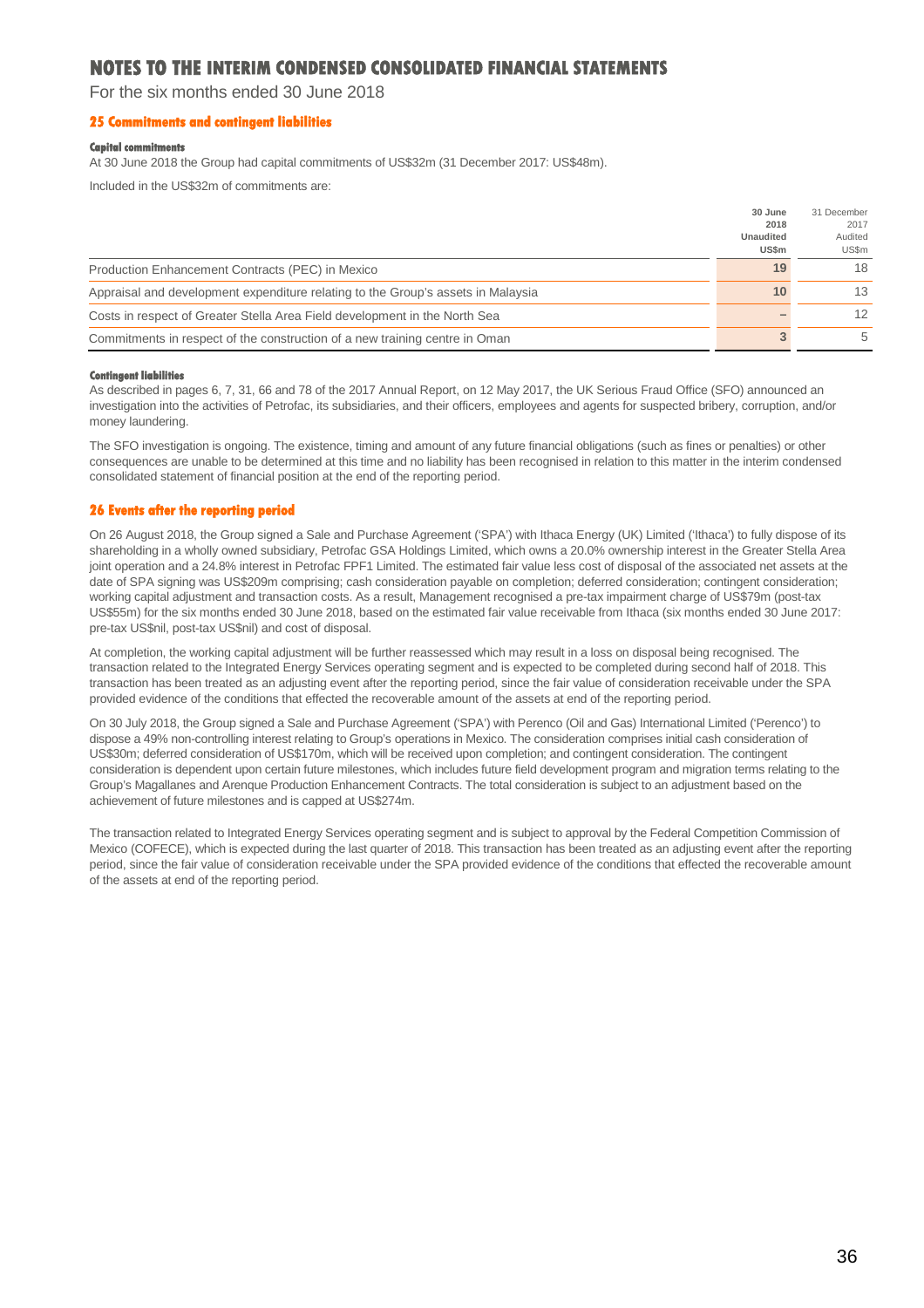## **STATEMENT OF DIRECTORS' RESPONSIBILITIES**

The Directors confirm that, to the best of their knowledge, the interim condensed consolidated financial statements on pages 13 to 35 has been prepared in accordance with IAS 34 'Interim Financial Reporting', and that the interim management report on pages 1 to 12 includes a fair review of the information required by DTR 4.2.7R and DTR 4.2.8R.

The Directors of Petrofac Limited are listed in the Petrofac Annual Report and Accounts 2017.

By the order of the Board

Ayman Asfari **Alastair Cochran** Alastair Cochran Alastair Cochran Alastair Cochran Alastair Cochran Alastair Cochran Chief Executive Officer<br>
28 August 2018<br>
28 August 2018

28 August 2018

#### **Independent review report to Petrofac Limited**

### **Introduction**

We have been engaged by Petrofac Limited ('the Company') to review the interim condensed consolidated financial statements in the interim report for the six months ended 30 June 2018 which comprises the interim condensed consolidated income statement, the interim condensed consolidated statement of comprehensive income, the interim condensed consolidated statement of financial position, the interim condensed consolidated statement of cash flows, the interim condensed consolidated statement of changes in equity and the related explanatory notes that have been reviewed. We have read the other information contained in the interim report and considered whether it contains any apparent misstatements or material inconsistencies with the information in the interim condensed consolidated financial statements.

This report is made solely to the company in accordance with guidance contained in International Standard on Review Engagements 2410 (UK and Ireland) "Review of Interim Financial Information Performed by the Independent Auditor of the Entity" issued by the Auditing Practices Board. To the fullest extent permitted by law, we do not accept or assume responsibility to anyone other than the company, for our work, for this report, or for the conclusions we have formed.

#### **Directors' Responsibilities**

The interim report is the responsibility of, and has been approved by, the directors. The directors are responsible for preparing the interim report in accordance with the Disclosure Guidance and Transparency Rules of the United Kingdom's Financial Conduct Authority.

As disclosed in note 2, the annual financial statements of the group are prepared in accordance with International Financial Reporting Standards ('IFRS'). The interim condensed consolidated financial statements included in this interim report have been prepared in accordance with International Accounting Standard 34, "Interim Financial Reporting".

#### **Our Responsibility**

Our responsibility is to express to the Company a conclusion on the interim condensed consolidated financial statements in the interim report based on our review.

#### **Scope of Review**

We conducted our review in accordance with International Standard on Review Engagements (UK and Ireland) 2410, "Review of Interim Financial Information Performed by the Independent Auditor of the Entity" issued by the Auditing Practices Board for use in the United Kingdom. A review of interim financial information consists of making enquiries, primarily of persons responsible for financial and accounting matters, and applying analytical and other review procedures. A review is substantially less in scope than an audit conducted in accordance with International Standards on Auditing (UK) and consequently does not enable us to obtain assurance that we would become aware of all significant matters that might be identified in an audit. Accordingly, we do not express an audit opinion.

#### **Conclusion**

Based on our review, nothing has come to our attention that causes us to believe that the interim condensed consolidated financial statements in the interim report for the six months ended 30 June 2018 are not prepared, in all material respects, in accordance with International Accounting Standard 34 and the Disclosure Guidance and Transparency Rules of the United Kingdom's Financial Conduct Authority.

Ernst & Young LLP

London

28 August 2018